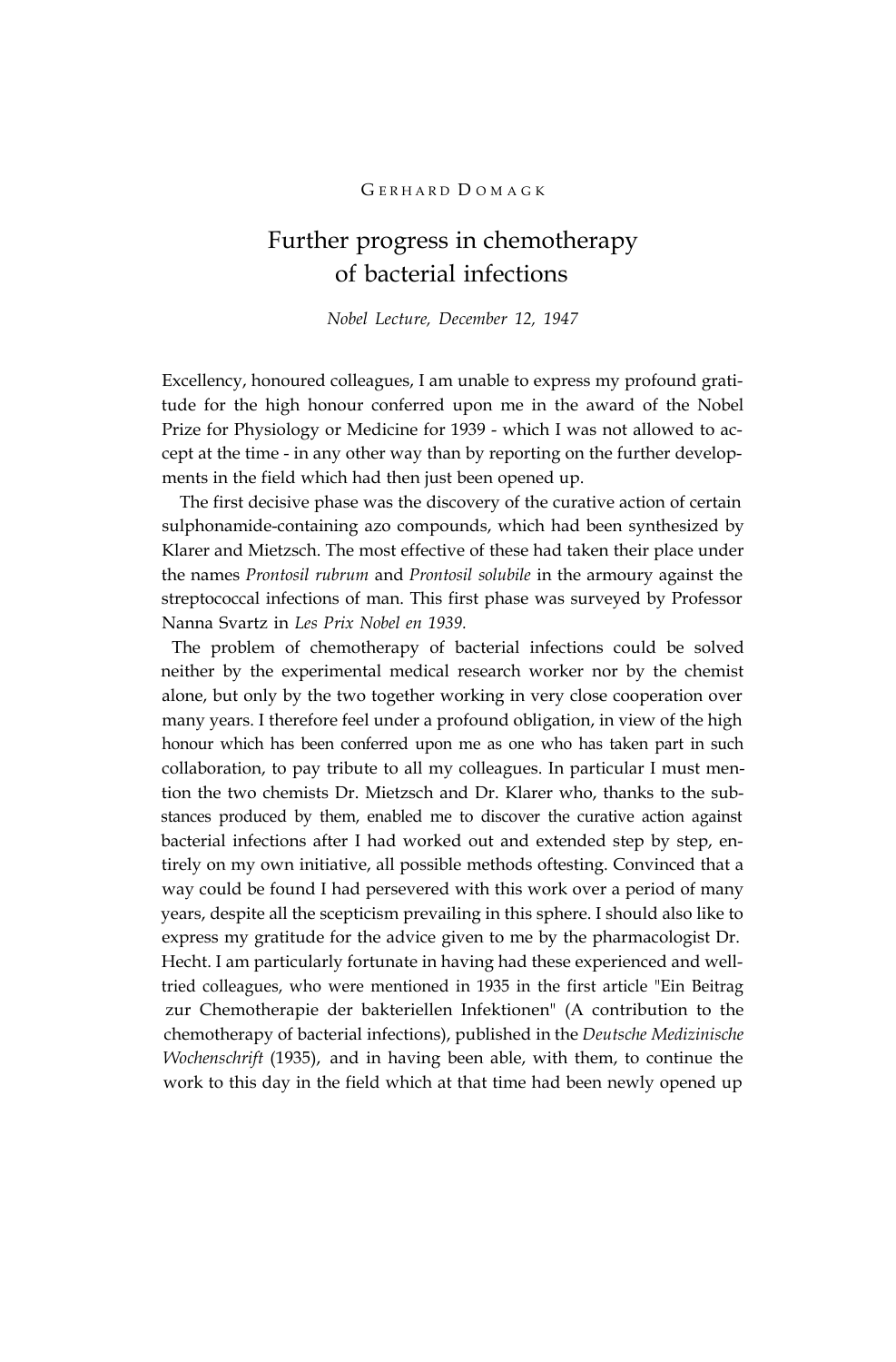and to discover still further therapeutically valuable anti-bacterial sulphonamides. I should also like to thank many other loyal colleagues who assisted me with my investigations, often under dangerous conditions, with the greatest industry and infinite patience. At the same time, I wish to express sincere thanks to all clinicians and colleagues who have helped to apply the experimental results in practice for the benefit of patients. I also have to thank farsighted men of industry who made it possible for me to set up a laboratory where I was able to carry out my work on the requisite scale. I recall with particular gratitude the magnificent help given me by Professor Horlein. Unfortunately many difficulties stood in the way of our work during and after the war, difficulties with which to some extent we still have to contend. Nevertheless the management of the Bayer Wuppertal-Elberfeld dye factories always found ways and means of supporting us - who were engaged in scientific research - indeed, they assisted us far more than did the state, whose first duty it should in fact have been to help its citizens, through research, to combat disease. And this shows the high sense of responsibility of enterprises created and built up by the energy of great personalities such as Friedrich Bayer, Carl Duisberg, and Heinrich Horlein. Few if any sickness funds or insurance companies have shown such a great sense of responsibility or such a sense of duty to the community in the carrying-out of work at the research establishments maintained by them, despite the fact that these institutions are under a greater obligation to look after the healthand welfare of their members, and mostly have much more capital at their disposal. The Rockefeller Institute in America and throughout the world, and the Kaiser Wilhelm Institutes in Germany were created by responsible individuals. We are and always shall be deeply indebted to these great men - and foremost among them Alfred Nobel - for what they have done for the advancement of science. Nowhere does science enjoy such respect as in this hospitable land of Sweden. We thank this country, its Royal Family and our Swedish colleagues most sincerely for what they do each year on the anniversary of Alfred Nobel's death, on 10th December, in the striving towards true humanism, towards the building of a new and better world and towards a peaceful understanding between nations. May this land one day be rewarded for its services in this field to the entire world and may other states follow this example in noble and peaceful competition.

In spirit I bow in reverence before my old teachers at the German universities who equipped me to carry out the work for which you have honoured me, on the further development of which I wish to report now. Within the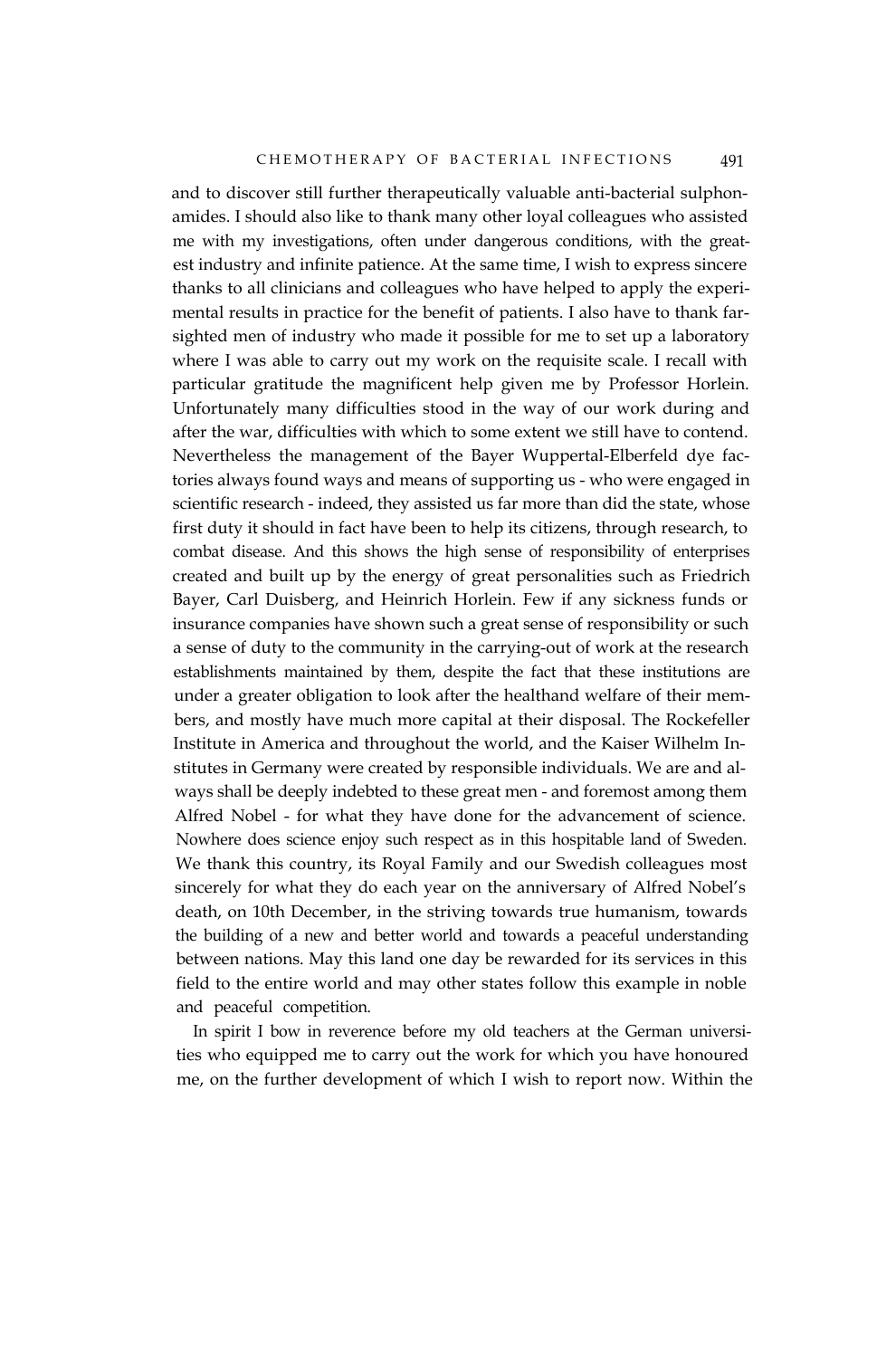time at my disposal I can draw attention only to the principal phases in the development of chemotherapy as I see them at present and as they emerge from our work. Even the numerous compounds tested with experimental streptococcal infections during the first phase of the development revealed important laws, which have proved of value to all subsequent workers in the sulphonamide field. It was found, in fact, that only those compounds which contained the sulphonamide group in the *para*-position in relation to the group containing nitrogen were of therapeutic value, whereas compounds with the sulphonamide group in the *ortho-* or meta-position were found to be inactive.

Prompted by the German publications on Prontosil - but independently of our own as yet unpublished experiments which were conducted with a view to discovering colourless active sulphonamides outside the azo series - Tréfouël, Tréfouël, Nitti and Bovet began to study the same problem. We are indebted to these authors for having drawn attention for the first time in literature to the fact that 4-aminobenzenesulphonamide, which Mietzsch and Klarer had used as initial material for the synthesis of their sulphonamidecontaining azo compounds, was therapeutically active as such. This substance was later used in practice as *Prontosil album, Prontalbin,* and *Sulphanilamide.*

It was again Klarer and Mietzsch who initiated a further phase in the development of chemotherapy of bacterial infections by placing at my disposal substances in which the sulphonamide group is no longer unsubstituted, as in the Prontosil compounds, but is modified by an organic radical with replacement of a hydrogen atom. In the case of substances of this type I discovered the action against staphylococci and pneumococci; although there had been a hint of this in Prontosil, which had been reported by me as far back as 1935, it was now considerably increased. Furthermore, I now established for the first time that such compounds, known under the names



had a noteworthy effect upon gonococci. The Uliron compounds were the first sulphonamide compounds used in Germany against gonorrhoea after the experiments with Prontosil compounds had proved unsatisfactory.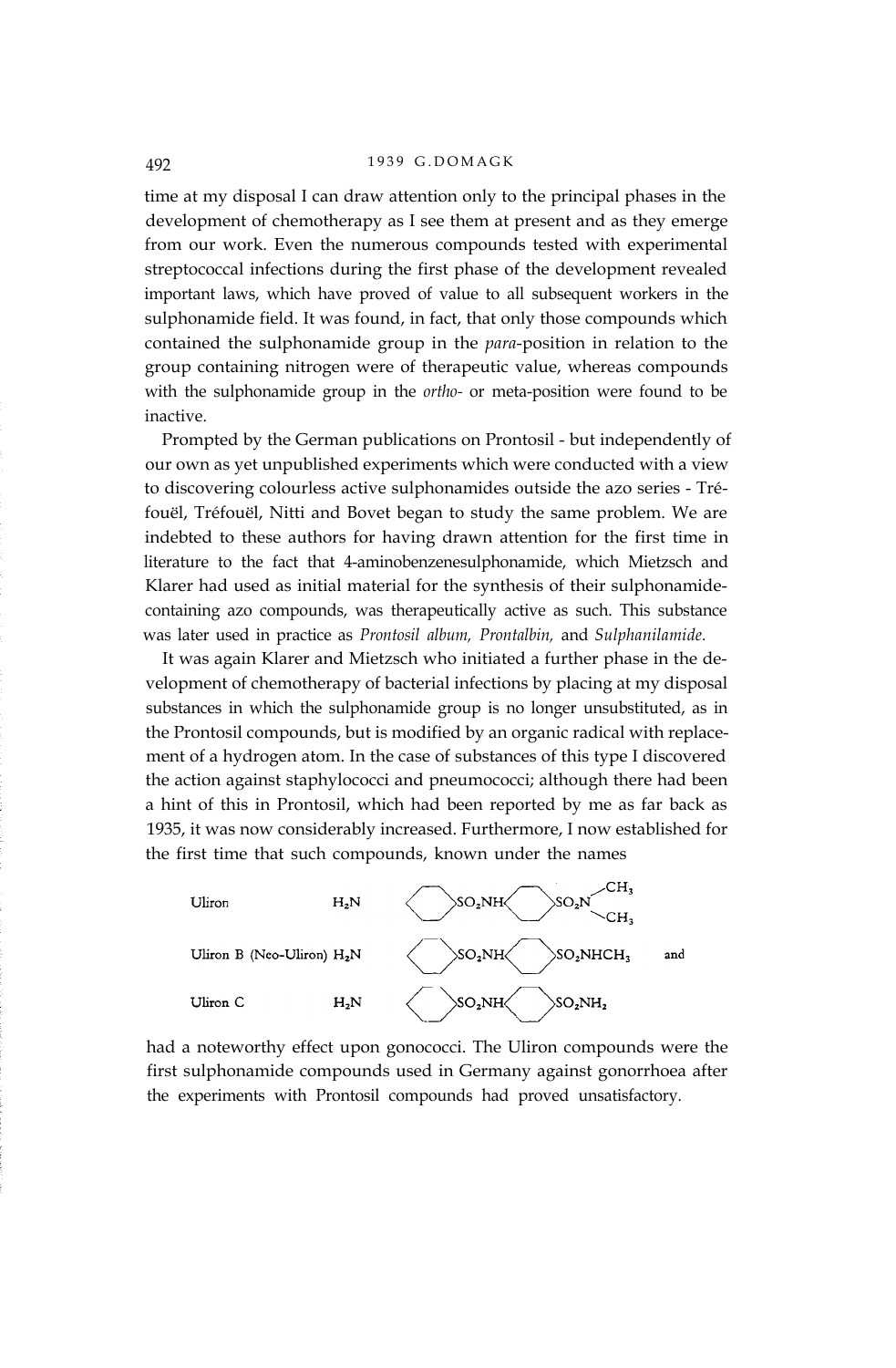A further improvement in the action against staphylococci, pneumococci, and gonococci was brought about by introducing a heterocyclic ring in place of the hydrogen in the SO<sub>2</sub>NH<sub>2</sub> group. A series of such compounds had already been made available at an early date by Mietzsch and Klarer; however, an intensive study of this field - this time in all advanced countries throughout the world - began only when

$$
Sulphapyridine = M. & B.693 \quad H_2N \longrightarrow SO_2NH \longrightarrow p-aminobenzenesulphonamidopyridine,
$$

which had been synthesized by Philipps and Evans, was shown in England by Whitby's experiments to have an effect on pneumococcal infections going beyond that produced by the Prontosil compounds; the broad experience of British clinicians very soon confirmed this experimental finding. This sulphapyridine compound is still in use today in the treatment of lobar forms of pneumonia, but has been superseded more and more by sulphathiazole - subsequently also known by the names Cibazol and Eleudron - which are approximately equally effective against pneumococci and meningococci and still more effective against staphylococci and gonococci, since it very frequently, especially when administered in large doses, causes serious stomach disorders and vomiting. Sulphathiazole

$$
H_2N\hspace{-1cm}\begin{array}{c}\hspace{-1.5mm}N\hspace{-1.5mm}-\hspace{-1.5mm}CH\\ \parallel\\ \hspace{-1.5mm}SU_2NH\cdot C\\ \parallel\\ \end{array}\hspace{-1.5mm}CH
$$

or *p*-aminobenzenesulphonamidothiazole, was produced and a patent was applied for in respect of it independently by several people, but first by Hartmann and Merz. So far sulphathiazole has firmly held its position, although its efficacy in the case of gonorrhoea has progressively declined. For a time people used to speak of a "lightning cure" for gonorrhoea, but ultimately the results became less and less satisfactory although the doses were continually increased. This fact is too well known to require any detailed explanation by me. But we should learn from this undeniable fact and should try to discover the reasons for it. At first the failures were attributed to anatomical causes. People used to speak of the role of sites difficult to reach ("Hohlraumeffekt"), etc. But this explanation was unsatisfactory and was not sufficient for all cases. Then it was thought that the war might have reduced the patients' resistance, but this explanation likewise did not always hold good. I have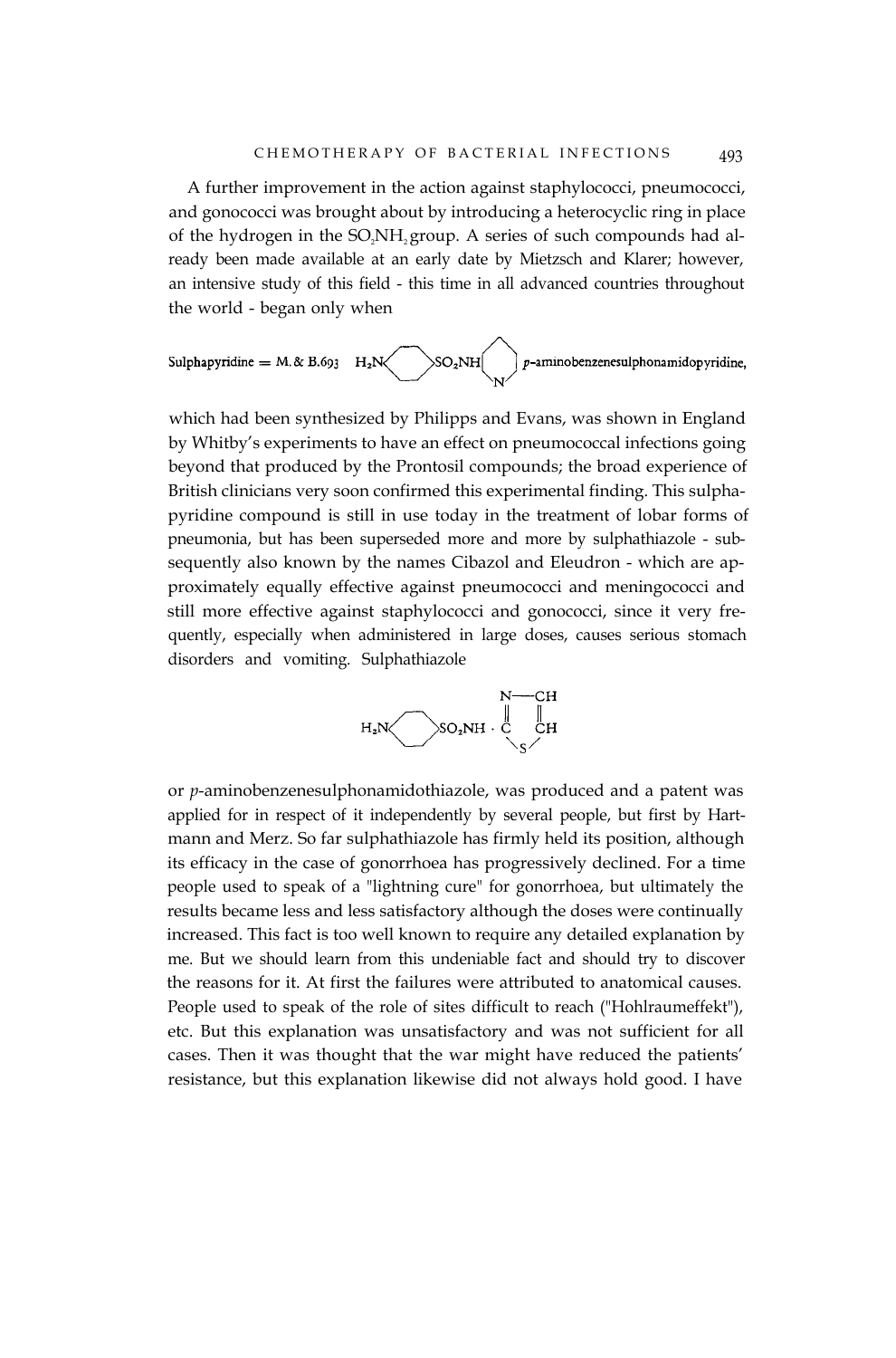constantly emphasized that cooperation by the body is an important factor with any sulphonamide treatment. We all remember how at the beginning of the sulphonamide era it was repeatedly observed that fresh cases of gonorrhoea in men responded best to sulphonamide treatment when suppuration had already occurred for several days, and not at the first appearance of the disease. Perhaps the lowering of natural resistance due to war-time conditions explains why a considerable falling-off in the successes in Germany should to some extent have occurred at a time when optimum results were still being obtained in Switzerland. With the present catastrophic shortage of protein in the diet many patients probably find it difficult to make up the protein losses due to the destruction of leucocytes resulting from an inflammatory condition. However, these facts alone are not sufficient to explain the number of failures. Introduction of resistant strains due to the general upheaval during and after the war was therefore suspected. Finally the question whether gonococci might, like protozoa, possibly become resistant to the drug during treatment was discussed. We ourselves never succeeded in rendering a strain sulphonamide-resistant by treating with small doses of sulphonamide under experimental conditions. However, if this phenomenon should occur in very exceptional cases this would in no way explain the great number of failures. Of decisive importance for a clarification of this question, however, is the fact, which was established by Felke at the beginning of the sulphonamide era, that gonococcal strains of widely differing sensitivity existed from the outset. Felke distinguished strains which would grow on ascites plates with 0.6, 1.2, 2.5, and even 5 mg% Uliron C. It is noteworthy that the clinical failures occurred in the case of carriers of highly resistant strains. Hagerman (Lund) determined the different degrees of resistance of gonococci by another method. He dripped graduated concentrations of sulphonamide solutions on to a kind of ascites agar plates, allowed the drops to be absorbed and then inoculated the plates uniformly with one strain. He expressed the resistance to sulphathiazole by the numbers 0-11. o denoted the highest concentration, 1 : 200; and 11 the lowest, ca.1 : 400,000. He came to the following conclusion: In the case of gonorrhoea which has been treated with sulphathiazole the prognosis depends mainly on the resistance to sulphonamides of the gonococcal strain in question. In any particular case of gonorrhoea the prognosis can be made with great reliability by means of chemoresistance determinations in vitro. Later Schmith (Copenhagen) also settled satisfactorily the question of primarily resistant strains. He tested 50 old strains from the pre-sulphonamide era; among these he found approx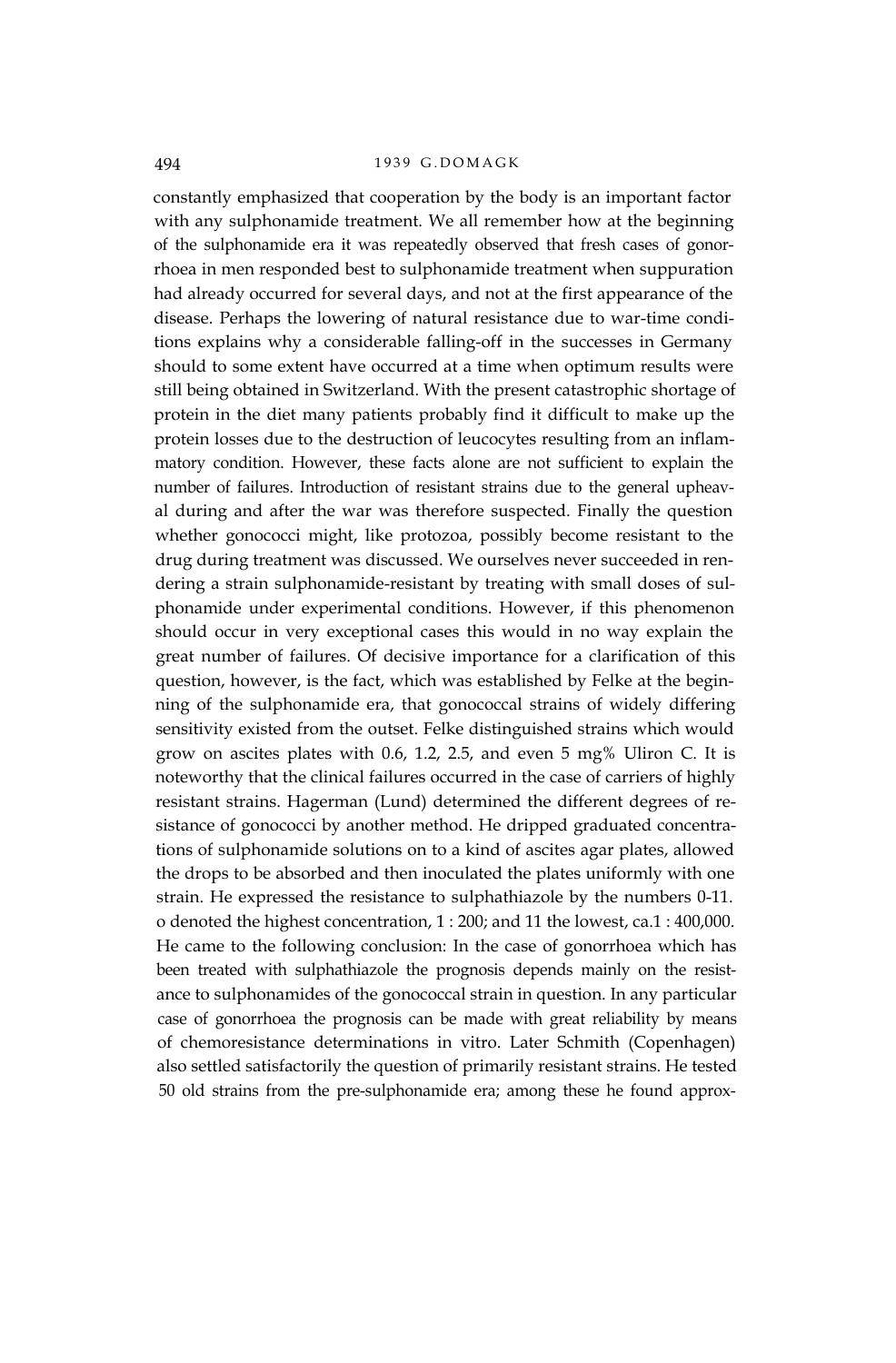imately the same resistance percentage ratio as he had found with his fresh strains. There can therefore be no doubt that even before the sulphonamide era there were gonococcal strains with a high primary resistance. The resistant strains therefore existed before the sulphonamide era and have not come about as a result of sulphonamide treatment with insufficient doses, or any similar cause. They are due to natural selection. The spread of these resistant strains would have been avoided if the few patients who were carriers of them in 1937 had received careful treatment and had been subjected to clinical supervision until their cure was absolutely certain. But this was not done.

Today we are faced with the same question with regard to the use of penicillin. If we are not to suffer the same disappointment at some future time, the patients with resistant strains must be kept under treatment until they have been definitely cured. Felke rightly maintains that gonorrhoea will not be eradicated - even if we have the best remedies at our disposal - until a woman infected with gonococci is not given a clean bill of health before a cervical culture has been grown. In women the reservoir of the gonococcus is not primarily the urethra but the uterus, and especially the tube angles when the adnexa are affected. Felke describes treatment of gonorrhoea in women without the growing of a culture as anachronistic. This applies in particular to determination of the female infection sources. Jadassohn's view that the culture should be used only in doubtful cases is not longer valid. The superiority of the culture over microscopic examinations has once again been shown very recently by Veltman of the Grütz clinic (Z. *Haut-Geschlechtsbank.,* No. 7 (1947) 203). He found positive cultures in 52 cases following completion of a course of penicillin treatment in hospital and negative microscopic findings. He reports that in the course of a year 86 patients would have been discharged from the clinic as cured if culturing had not made it possible to prove the presence of gonococci. The culturing method - at least in the case of women - is therefore absolutely necessary in addition to microscopic examination, since it is more efficient than microscopic examination alone. Now that penicillin treatment, with the follow-up period reduced to 5 days has been introduced, an additional examination by the cultural method is in fact very important. Since relapses after penicillin treatment do not usually occur until after the first 3 days, at least one culture should be taken a week after completion of the treatment. Otherwise one would be only too justified in asking, as Clarke recently did: "Penicillin: help or hindrance in venereal disease control?", for we already see the first signs that, if treated patients are not subjected to a very thorough check-up,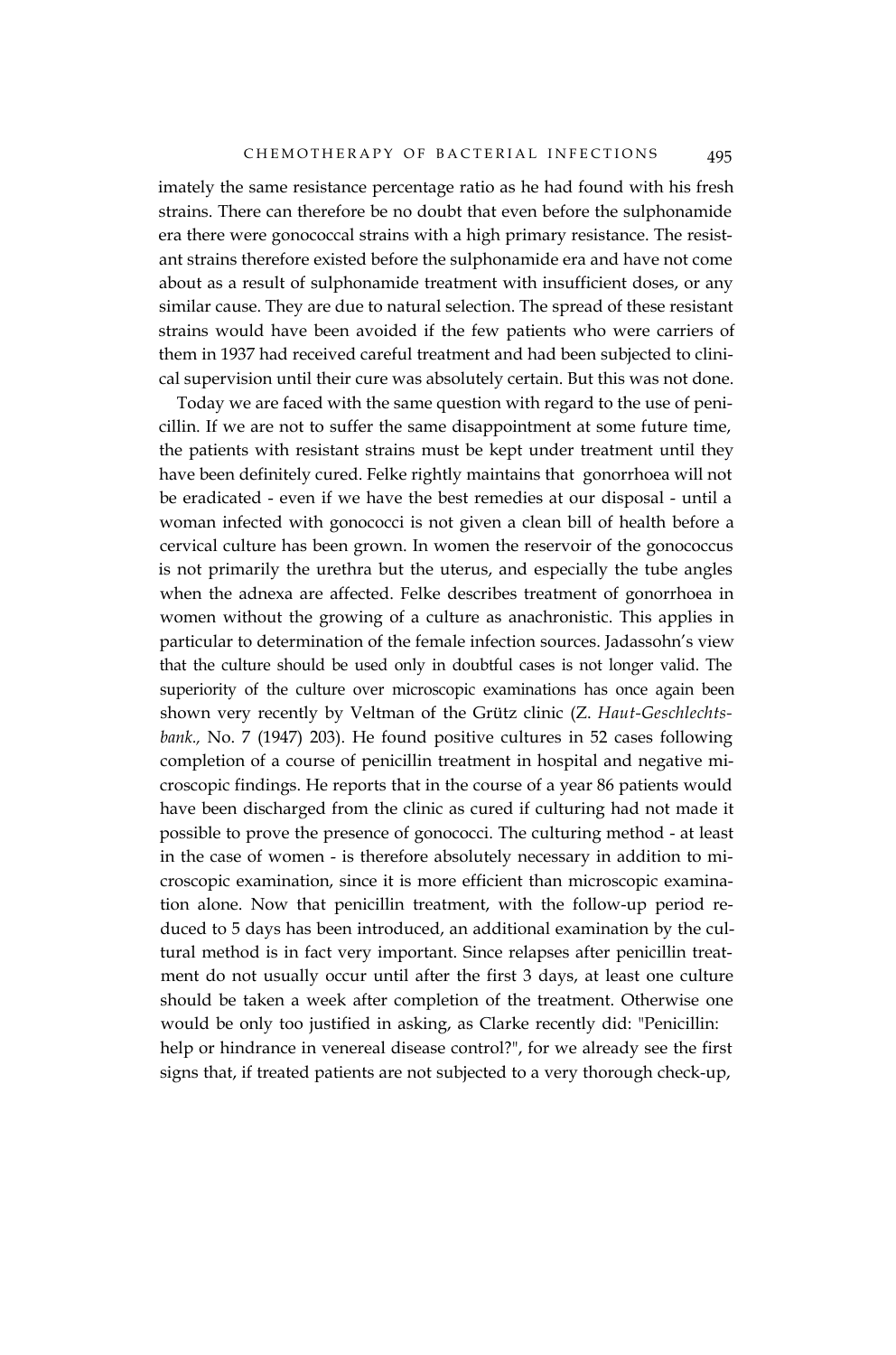penicillin - like the sulphonamides - is being misused, with the inevitable result that resistant strains will survive and then spread. Huriez and Desurmont (Lille) have already drawn attention to the fact that since October 1946 there has been a distinct decline in successes with penicillin, which has necessitated the combination of penicillin with fever, with sulphonamides and local treatment *(Presse Med., No.* 2 (1937), Ref. Z. Haut-Geschlechtskrank. No. 2 (1947) 217-218). If the spread, through natural selection, of still more resistant strains of gonococcus is to be avoided in future, these demands for a particularly careful check on treated patients will not have to be overlooked, irrespective of whether sulphonamides or penicillin are used. This is in no way to say that the use of sulphonamides in the treatment of gonorrhoea should now be completely abandoned. Hopf of Hamburg recently stated that in Hamburg and northern Germany 70% of fresh cases of gonorrhoea were still being cured at the first attempt by intensive treatment with Eleudron or Cibazol, administered at the rate of 6 g each day for 3-5 days. According to this report the number of sulphonamide-resistant strains in Hamburg and northern Germany is smaller than in other areas. Hopf described the sulphonamides as indispensable for the treatment of relapses, even after penicillin. Schreus reported in 1946 that he had obtained the best results with injections of sterile milk and  $3 \times 5$  tablets of Eleudron for 2 days. After the first course of intensive treatment 75% were free from gonococci, after the second the figure was 90.8%. Of the remaining uncured patients a further 80%. could be cured with a combination of sulphonamides and Olobinthin, which meant that only 2% resistant cases remained. Felke found that if a second course of treatment with penicillin was necessary it should always be combined with a three-day course of massive doses of sulphonamide, with 200,000 units penicillin given on the second day of the usual intensive course of sulphonamide treatment.

Why some gonococcal strains are more resistant than others is still not clear. It is suspected that some gonococcal strains, like some staphylococcal strains, can produce more *p*-aminobenzoic acid or other antisulphonamide factors. This possibility might be suggested by our observation that certain gonococcal strains are inhibited to a greater extent by Marbadal - the sulphathiourea salt of Marfanil - and Supronal (the effectiveness of which is well known to be only partially impaired, if at all, by *p*-aminobenzoic acid) than by Eleudron. It would therefore appear possible that the 100% success achieved by Bernhard in the treatment of gonorrhoea in women may to some extent be due to this, and not merely to the fact that higher doses are possible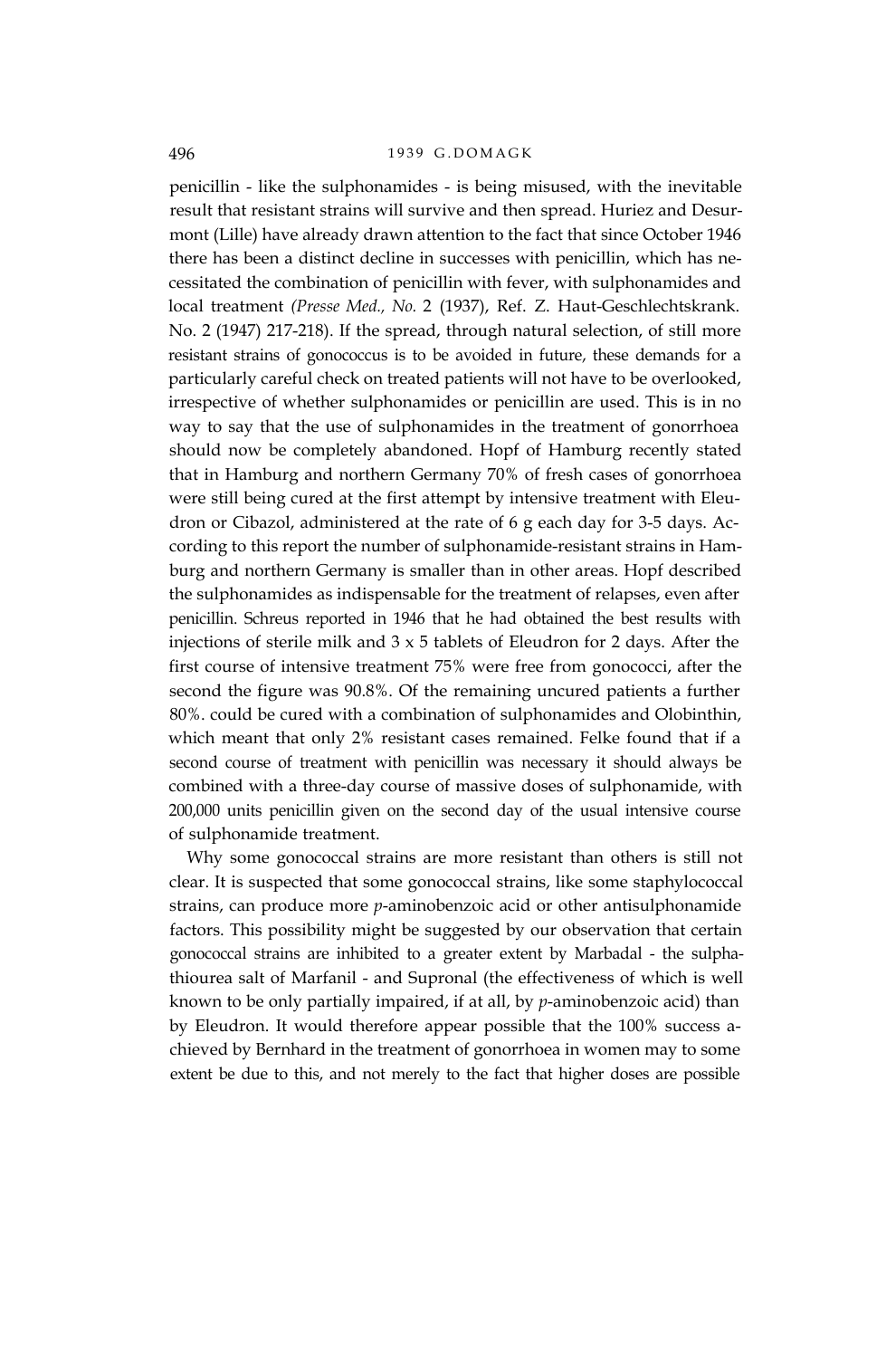thanks to better tolerance. Another way of achieving better results might be to find pyretic agents which would bring about moderate degrees of fever for a relatively long period, on the same lines as typhoid bacillus vaccines. A rise in body temperature during sulphonamide treatment intensifies the biochemical reaction between drug and pathogen, while at the same time the heat itself injures the heat-sensitive gonococci. According to Felke 1ºC above normal, extending over a sufficiently long period, is enough. Intensive courses of Pyrifer treatment are too short-lasting to give the optimum results, and this is no doubt the main reason why 40% Olobinthin, which usually gives slight pyrexia lasting 3-4 days, is superior. Boas and Marcussen gave 10 x 1g sulphathiazole for 3 days and on the third day induced fever for a period of 5-5½: hours by hyperthermia. Of 20 patients, 19 were cured *(Ugeskrift Laeger,* 106 (1944) 16).

During the past few years we have often been too easy-going with sulphonamide treatment of gonorrhoea, giving 2 Eleudron tablets 5 times a day at intervals of 2 hours. With this regimen adequate blood and tissue concentration was achieved for only a small part of the day, whereas during the rest of the day and during the night the cocci could recover. Intervals between individual doses should not exceed 4-6 hours.

All other specialized fields of medicine have learnt from dermatology, in which massive doses of sulphonamides were given consistently at 4-6 hourly intervals, and massive doses over a short period are now the rule in the treatment of acute infections of any kind.

For gonococcal infections sulphathiazole has even now not been surpassed by other sulphonamide compounds to any extent worth mentioning. In the case of streptococcal infections, on the other hand, sulphathiazole is greatly surpassed in effectiveness by the sulphapyrimidine compounds, and especially by 2-(*p*-aminobenzenesulphonamido )-pyrimidine



The sulphapyrimidine compounds were also developed independently at different laboratories. In the patent literature they were first described by the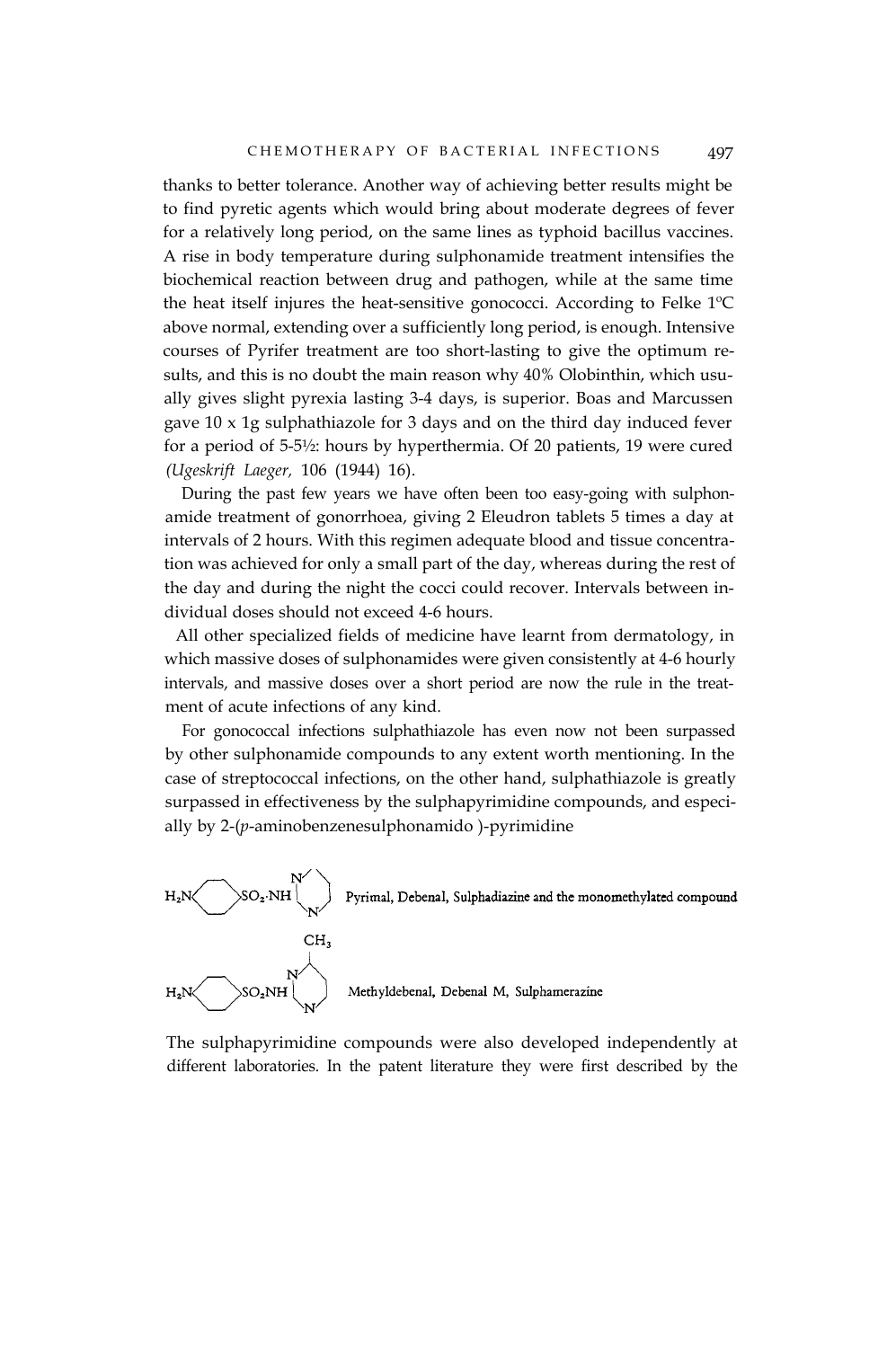Deutsche Hydrierwerke (Hentrich) and by the firm of Schering (Dohrn and Diedrich); the first scientific publication was that of Roblin, Williams, Winnek and English.

The following experiment on mice, which were infected intraperitoneally with  $\beta$ -haemolytic streptococci of group A, illustrates the superiority of sulphapyrimidine compared with experimental infections with haemolytic streptococci of group A :

|          |                                                 |    | Number of Alive 24 hours<br>animals after infection | Survivals                                |
|----------|-------------------------------------------------|----|-----------------------------------------------------|------------------------------------------|
| Controls |                                                 | 12 | о                                                   | о                                        |
|          | Prontalbin 0.5 and $5\%$ subcutaneous injection | ΙO | 10                                                  |                                          |
|          | 0.5 and $5\%$ by mouth                          | 10 | $Q -$                                               | $\begin{bmatrix} 1 \\ 0 \end{bmatrix}$ I |
| Debenal  | 0.5 and $5\%$ subcutaneous injection            | 10 | 10                                                  | $\frac{5}{7}$ 6                          |
|          | 0.5 and $5\%$ by mouth                          | 10 | 10                                                  |                                          |

This result is for a single treatment. Where the animals were given three doses - 1, 6, and 24 hours after being infected - the superiority of sulphapyrimidine is even clearer.

|          |                                                 |    | Number of Alive 24 hours<br>animals after infection | C <sub>equation</sub> 1 <sub>a</sub>   |
|----------|-------------------------------------------------|----|-----------------------------------------------------|----------------------------------------|
| Controls |                                                 | 12 |                                                     |                                        |
|          | Prontalbin 0.5 and $5\%$ subcutaneous injection | 10 |                                                     |                                        |
|          | 0.5 and $5\%$ by mouth                          | 10 | 10                                                  |                                        |
| Debenal  | 0.5 and $5\%$ subcutaneous injection            | 10 | ю                                                   |                                        |
|          | 0.5 and $5\%$ by mouth                          | 10 | ΙО                                                  | $\begin{matrix} 5 \\ 4 \end{matrix}$ 9 |

Dosage (2 animals in each case)  $0.5\%$  1.0 cc;  $5\%$  0.2; 0.4; 1.0; and 2.0 cc subcutaneously 0.5% 0.5 and 1.0 cc by mouth  $5\%$  0.2cc; 0.5; and 1.0 cc by mouth

Apart from this, with streptococcal infections certain sulphone compounds show specific superiority over all earlier sulphonamides - for instance, Tibatin, galactoside of 4.4'-diaminodiphenylsulphone,

$$
O_{\mathfrak{s}}H_{11}C_{\mathfrak{s}}\text{-}\mathrm{HN}\hspace{100pt}\hspace{100pt}\text{S}\mathrm{O}_{2}\hspace{100pt}\text{MH-}C_{\mathfrak{s}}H_{11}O_{\mathfrak{s}}
$$

which was synthesized at Elberfeld by Behnisch and Pöhls.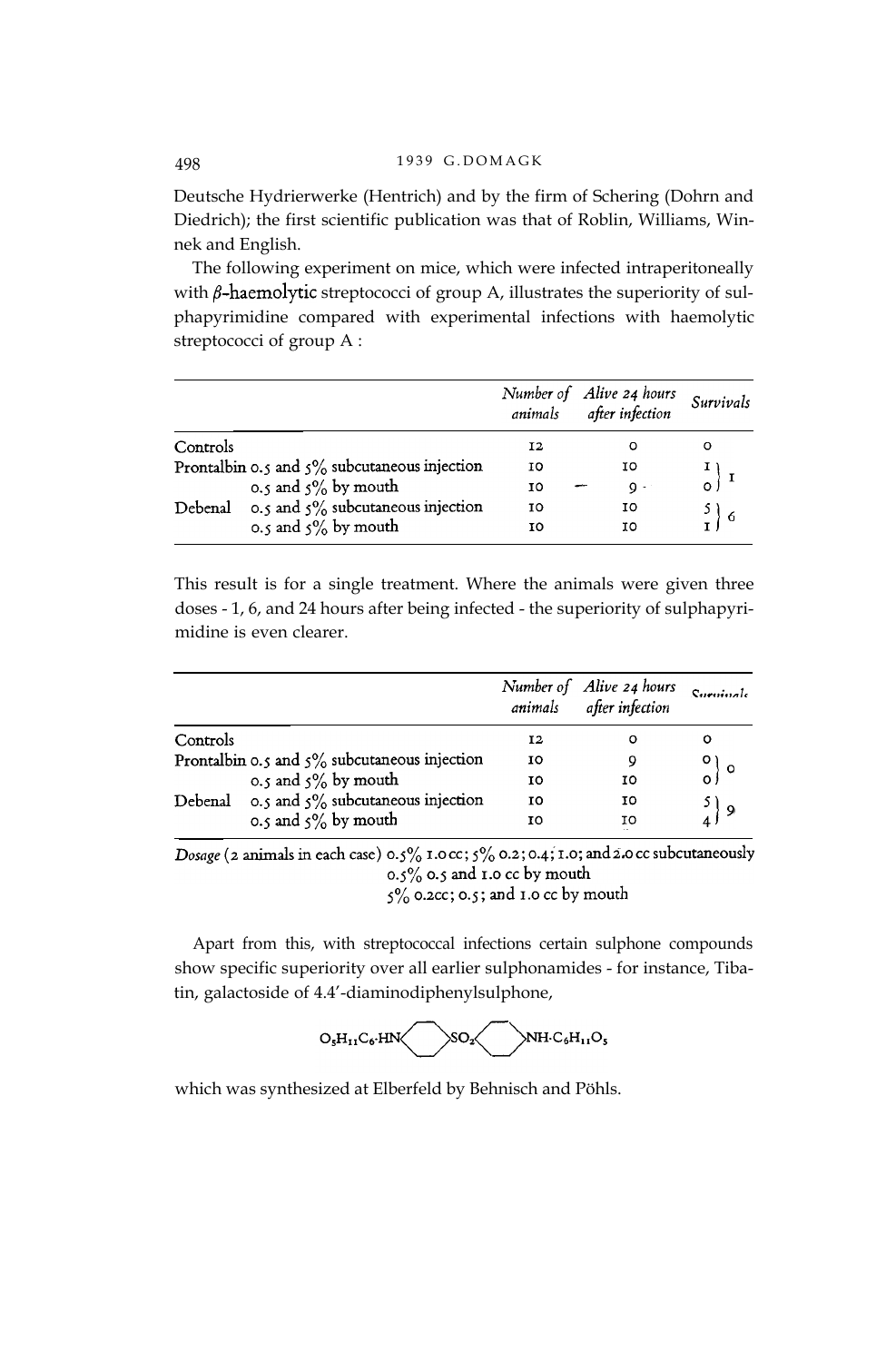In the following experiments 80 mice, which had been infected intraperitoneally with  $\beta$ -haemolytic streptococci, were given, 10 in each case, 5%. 0.5 and I cc per 20 g body weight by mouth Prontalbin, sulphapyridine and sulphathiazole and 0.5 cc and 1.0 cc of a 2.5%. solution by subcutaneous injection for comparison.

|                                                  |    |    | Number of Alive 24 hours Alive 48 hours Completely<br>animals after infection after infection cured |    |
|--------------------------------------------------|----|----|-----------------------------------------------------------------------------------------------------|----|
| Controls                                         | 14 | 3  | о                                                                                                   | о  |
| Prontalbin                                       | 20 | 19 | 12                                                                                                  | r  |
| Sulphapyridine                                   | 20 | 20 | 16                                                                                                  | r  |
| Sulphathiazole                                   | 20 | 20 | 10                                                                                                  | ĭ  |
| Tibatin                                          | 20 | 20 | 20                                                                                                  | ΙO |
| Three doses, 1, 6, and 24 hours after infection: |    |    |                                                                                                     |    |
| Conval                                           |    |    |                                                                                                     |    |

Single dose, 3 hours after infection:

| Three doses, 1, 6, and 24 hours after infection: |    |    |    |    |  |  |  |  |  |
|--------------------------------------------------|----|----|----|----|--|--|--|--|--|
| Controls                                         | 14 |    | o  | ο  |  |  |  |  |  |
| Prontalbin                                       | 20 | 17 | 13 | o  |  |  |  |  |  |
| Sulphapyridine                                   | 20 | 20 | 19 |    |  |  |  |  |  |
| Sulphathiazole                                   | 20 | 17 | Iς | o  |  |  |  |  |  |
| Tibatin                                          | 20 | 20 | 20 | 15 |  |  |  |  |  |

Experiments on rabbits also showed Tibatin to be more effective than Prontalbin, sulphapyridine or sulphathiazole. However, these sulphone compounds are distinctly more effective only when introduced parenterally; when administered orally they are unreliable and, obviously owing to uncontrollable decomposition, have undesirable side-effects, such as severe cyanosis, etc.

Whereas the effectiveness of the sulphonamide and sulphone compounds so far considered had been confined almost exclusively to aerobic microorganisms and had as yet shown an observable effect against *Clostridium septicum* infections in only a few cases, e.g. with Uliron compounds, I was able to show a really specific action on anaerobic microorganisms in the case of the compound produced by Klarer:

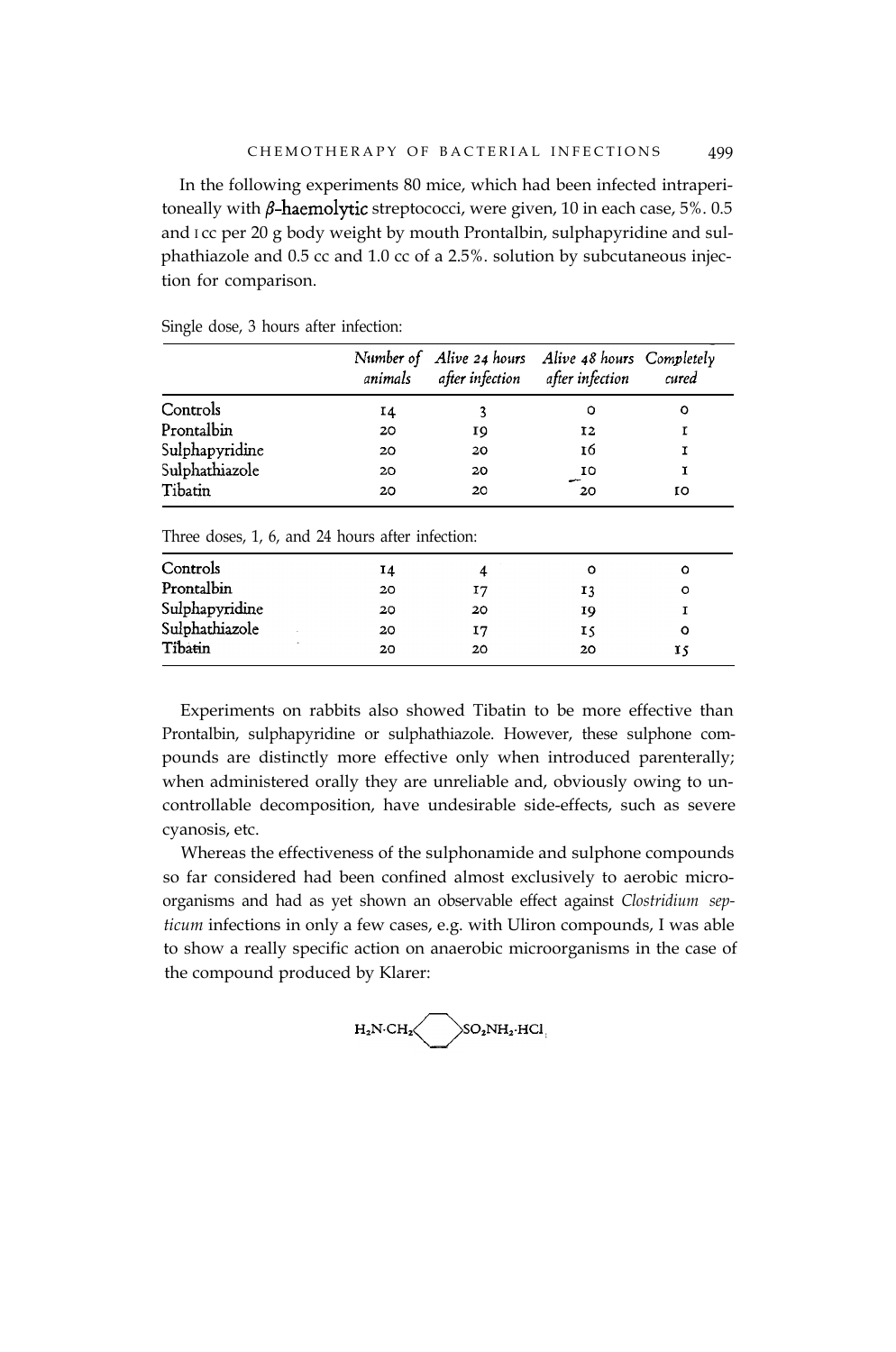the hydrochloride of *p*-aminomethylbenzenesulphonamide, later named Marfanil. I look upon this observation as the beginning of a third phase in the fight against bacterial infections with sulphonamides. The action was detectable in vitro as well as in experiments on animals. Although Marfanil and its derivatives were effective against streptococci in vitro but not in animal experiments, the derivatives were occasionally found to have a considerable effect, even in animal experiments, on certain strains of streptococcus which were little affected by other sulphonamides. But their main value does not lie in this direction. Their greatest importance lies in the fact that they can be used in the fight against the most serious wound infections, gas gangrene in man and animals. The experiments which we conducted into the specific effects of Marfanil and its derivatives on the various gas gangrene organisms were repeated, under somewhat modified conditions, by Zeissler. This author used human blood for the culture, whereas we had used rabbit's blood, and the results agreed almost exactly. We will give the results of a few of the experiments conducted by Zeissler to show how sulphathiazole and the other sulphonamides are ineffective in the case of these microorganisms and how, in contrast, the action of Marfanil is specific.

| Sulphathiazole.<br>Clostridium perfringens (B. welchii, B. perfringens). |               |               |         |                             |          |  |  |  |
|--------------------------------------------------------------------------|---------------|---------------|---------|-----------------------------|----------|--|--|--|
| Sulphathiazole<br>Microorganisms                                         | Controls      | 1:1250        | 1:2500  | 1:5000                      | 1:10,000 |  |  |  |
| Concentration                                                            | $+ + + + + +$ | $+ + + + + +$ | $+++++$ | $+++++$                     | $+++++$  |  |  |  |
| I:IO                                                                     | $++++$        | $++++$        | $+++++$ | $+ + + +$                   | $+++++$  |  |  |  |
| 1:100                                                                    | $+ + +$       | $+++$         | $++++$  | $++++$                      | $+ + +$  |  |  |  |
| 1:1000                                                                   | $+ +$         | $++$          | $++$    | $+ +$                       | $++$     |  |  |  |
| I:10,000                                                                 | 344           | 252           | 248     | 240<br>$\ddot{\phantom{1}}$ | 304      |  |  |  |

# Sulphaethylthiodiazole.

Clostridium perfringens (B. welchii, B. perfringens).

| Sulphaethyl-<br>thiodiazole<br>Microorganisms | Controls    | 1:1250      | 1:2500      | 1:5000   | 1:10,000 |
|-----------------------------------------------|-------------|-------------|-------------|----------|----------|
| Concentration                                 | $+ + + + +$ | $+ + + + +$ | $+ + + + +$ | $+++++$  | $+++++$  |
| I:IO                                          | $+++++$     | $+++++$     | $++++$      | $+++++$  | $+++++$  |
| I:IOO                                         | $++ +$      | $+++$       | $+++$       | $++ + +$ | $+++$    |
| I:1000                                        | $++$        | $++$        | $+ +$       | $+ +$    | $+ +$    |
| I:I0,000                                      | 300         | 208         | 324         | 272      | 356      |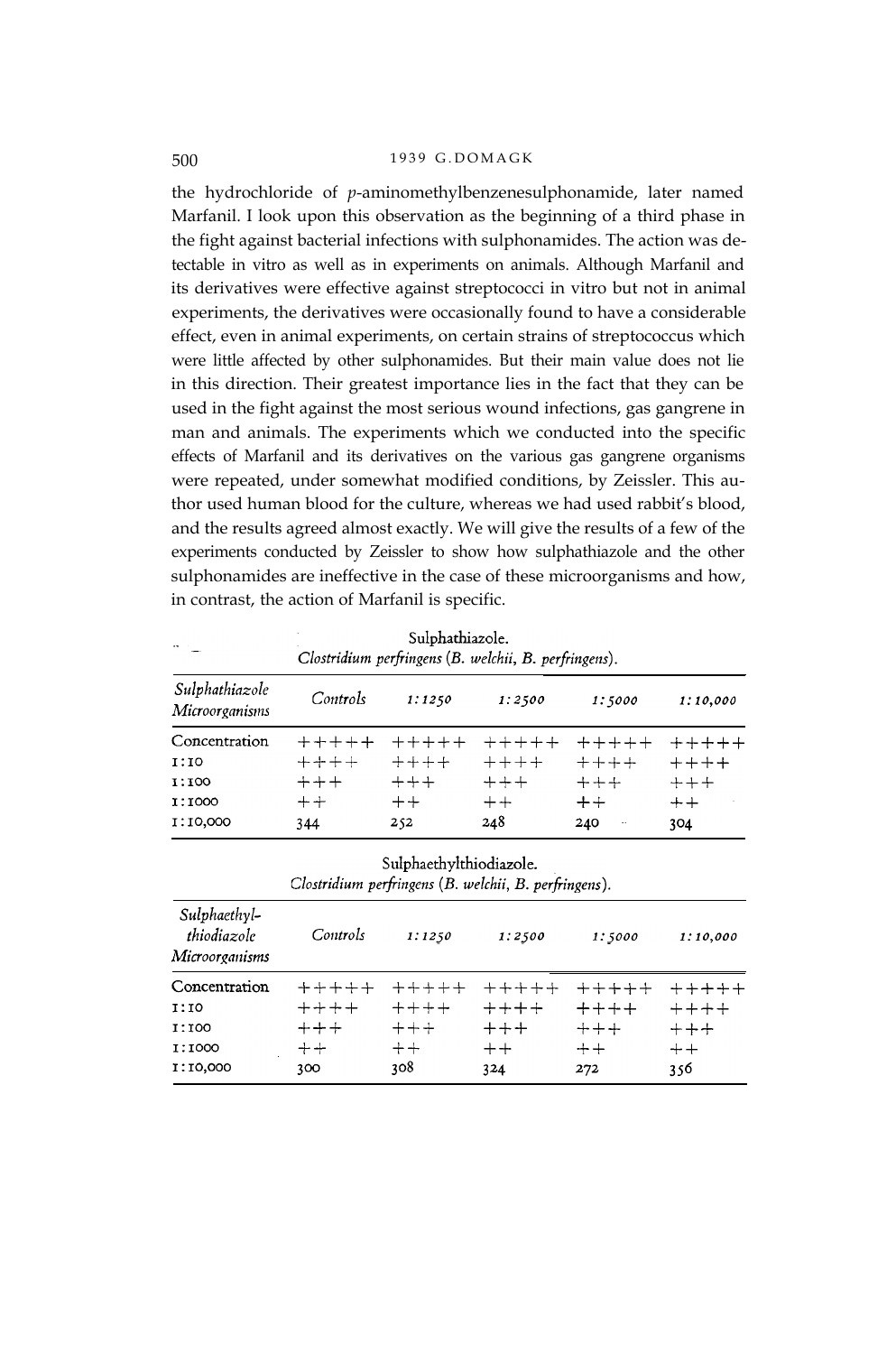|                                                 |                                                                                                                 |         |         |         | Marfanil                                        | Clostridium perfringens (B. welchii, B. perfringens). |                                                                                |                                       |                                       |
|-------------------------------------------------|-----------------------------------------------------------------------------------------------------------------|---------|---------|---------|-------------------------------------------------|-------------------------------------------------------|--------------------------------------------------------------------------------|---------------------------------------|---------------------------------------|
| Microorganisms<br>Marfanil                      | Controls                                                                                                        | 1:1250  | 1:2500  | 1:5000  | 1:10,000                                        |                                                       | 1:20,000                                                                       | 1:40,000                              | 1:80,000                              |
| <b>CONCENTATION</b>                             | $+ + + +$                                                                                                       | ۰       | O       | 0       | $+ + + +$                                       |                                                       | $+ + + +$                                                                      | $+ + + +$                             | キキキキキ                                 |
| 1:10                                            | $+ + +$                                                                                                         | $\circ$ | ٥       | $\circ$ | $+$<br>$+$<br>$+$<br>$+$                        |                                                       | $+ +$<br>$+$<br>$+$                                                            | $+ + +$                               | $+ + +$                               |
| 1:100                                           | $+ +$                                                                                                           | $\circ$ | ٥       | O       | $+$<br>$+$<br>$+$                               |                                                       | $+ +$                                                                          | $+ +$                                 | $+ +$                                 |
| I:1000                                          | $+$                                                                                                             | $\circ$ | $\circ$ | $\circ$ | $+$                                             |                                                       | $+$                                                                            | $+$                                   | $\begin{array}{c} + \\ + \end{array}$ |
| 1:10,000                                        | 340                                                                                                             | $\circ$ | $\circ$ | $\circ$ | 196*                                            |                                                       | 320                                                                            | 392                                   | 412                                   |
| (1-day old human blood in agar without glucose) |                                                                                                                 |         |         |         |                                                 |                                                       |                                                                                |                                       |                                       |
|                                                 | No growth atter 24 hours incubation but, in contrast to the controls and the other plates, only after 48 hours. |         |         |         |                                                 |                                                       |                                                                                |                                       |                                       |
| Marfanil is found                               |                                                                                                                 |         |         |         |                                                 |                                                       | to be superior with Clostridium novyi as well as with Clostridium perfringens. |                                       |                                       |
|                                                 |                                                                                                                 |         |         |         | Clostridium novyi (B. oedenatiens).<br>Marfanil |                                                       |                                                                                |                                       |                                       |
| Microorganisms<br>итерат                        | Controls                                                                                                        | 1:1250  |         | 1:2500  | 0005:1                                          | 1:10,000                                              | 1:20,000                                                                       | 1:40,000                              | 1:80,000                              |
| <b>Oncentration</b>                             | $+$<br>$+$<br>$+$                                                                                               | $\circ$ |         | ٥       | 0                                               | ٥                                                     | $+$<br>$+$<br>$+$                                                              | $+$<br>$+$<br>$+$                     | $+$<br>$+$<br>$+$                     |
| 1:10                                            | $\begin{array}{c} + \\ + \end{array}$                                                                           |         | $-577$  | $\circ$ | 0                                               | O                                                     | $+$                                                                            | $\begin{array}{c} + \\ + \end{array}$ | $+$                                   |
| 1:100                                           | 188                                                                                                             | $\circ$ |         | $\circ$ | $\circ$                                         | $\circ$                                               | 172                                                                            | 248                                   | 228                                   |
| 1:1000                                          | 33                                                                                                              | $\circ$ |         | $\circ$ | $\circ$                                         | $\circ$                                               | $\circ$                                                                        | 30 <sub>o</sub>                       | $\mathcal{S}^3$                       |
| $\frac{10,000}{2}$                              | $\overline{12}$                                                                                                 | $\circ$ |         | $\circ$ | $\circ$                                         | $\circ$                                               | $\circ$                                                                        | $\overline{4}$                        | $\overline{r}$                        |

CHEMOTHERAPY OF BACTERIAL INFECTIONS

 $50I$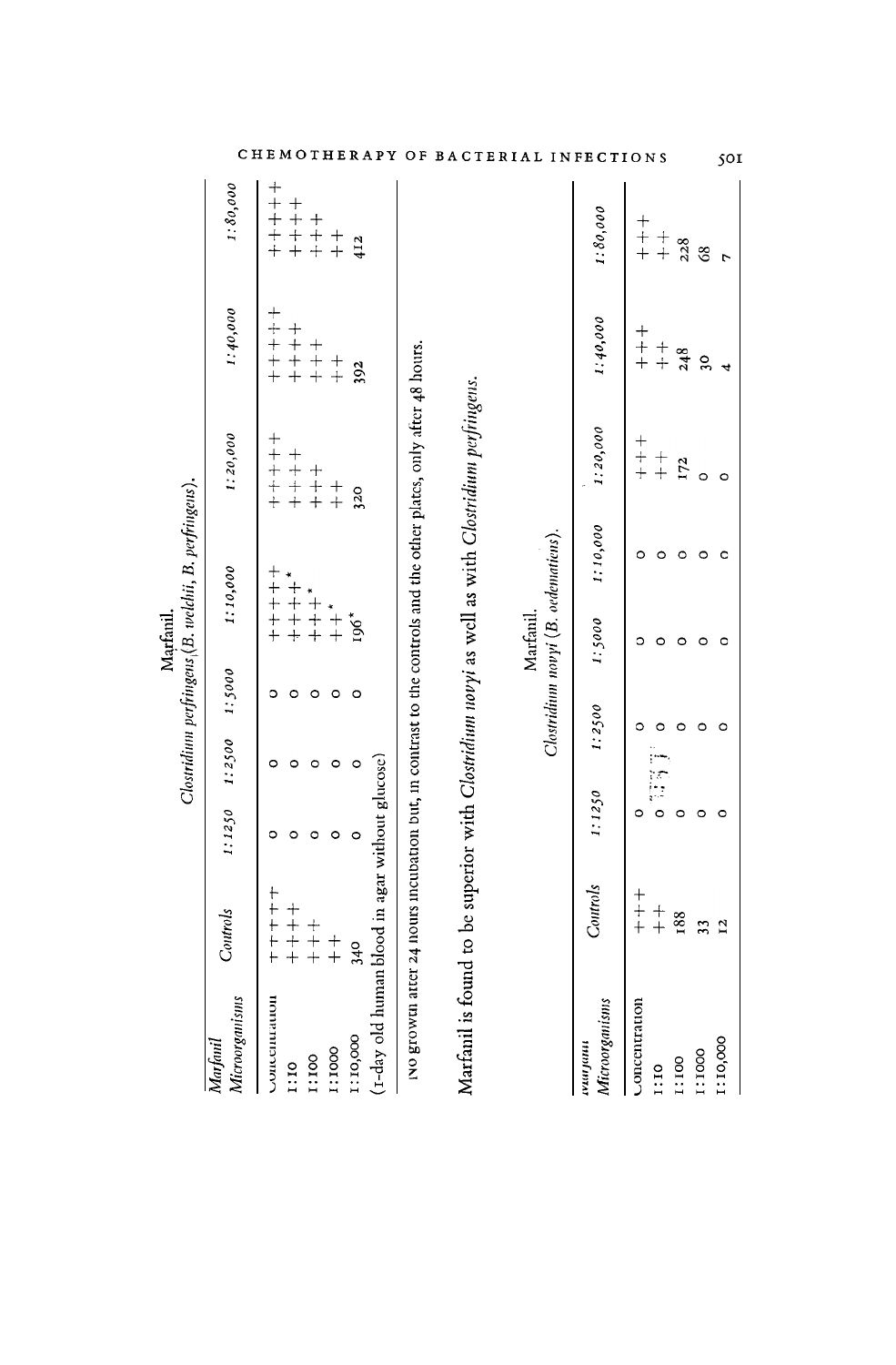| Sulphathiazole<br>Microorganisms | Controls  | 1:1250 | 1:2500 | 1:5000 | 1:10,000  |
|----------------------------------|-----------|--------|--------|--------|-----------|
| Concentration                    | M(atting) | M      | M      | M      | M         |
| I:IO                             | м         | M      | M      | M      | М         |
| <b>I:IOO</b>                     | M         | M      | м      | м      | M         |
| I:1000                           | M         | M      | M      | M      | M         |
| I:10,000                         | 9         | 15     | 2I     | 26     | <b>14</b> |

Sulphathiazole. Clostridium novyi (B. oedematiens).

Whereas no growth of the bacilli is possible at concentrations of 1 : 10,000 or 1 : 20,000 Marfanil depending on the sowing, the microorganisms grow so densely at concentrations of 1 : 1250 sulphathiazole that matting occurs and separate colonies can no longer be counted.

The general effect of Marfanil when administered parenterally or orally is illustrated by the following report:

Mice infected with *Clostridium septicum* by intramuscular injection in the thigh.

|            | Number of animals         |                     | Number of Alive 24 hours<br>doses given after infection |                | Alive 4 weeks<br>after infection |
|------------|---------------------------|---------------------|---------------------------------------------------------|----------------|----------------------------------|
| Controls   | 20                        |                     | 3                                                       |                | $= 10\%$                         |
| Prontalbin | ro subcutaneous injection | $\mathbf{I} \times$ | 3                                                       |                |                                  |
|            | 10 subcutaneous injection | $3 \times$          | $\mathbf{z}$                                            | $\overline{a}$ | $= 20\%$                         |
|            | ro by mouth               | $1 \times$          | $\overline{2}$                                          |                |                                  |
|            | 10 by mouth               | $3 \times$          | $\mathbf{2}$                                            |                |                                  |
| Uliron C   | 20 subcutaneous injection | $I \times$          | 8                                                       |                |                                  |
|            | 20 subcutaneous injection | $3 \times$          | $\cdot$ II                                              |                | $28 = 35\%$                      |
|            | 20 by mouth               | $I \times$          | 8                                                       |                |                                  |
|            | 20 by mouth               | $3 \times$          | IO                                                      | Q              |                                  |
| Marfanil   | 20 subcutaneous injection | $I \times$          | 19                                                      | 17             |                                  |
|            | 20 subcutaneous injection | $3 \times$          | 20                                                      | 19             |                                  |
|            | 20 by mouth               | $1 \times$          | 18                                                      | 14             | $66 = 82.5\%$                    |
|            | 20 by mouth               | $3 \times$          | 18                                                      | 16             |                                  |

Two or four animals were given, by subcutaneous injection or by mouth, 0.1, 0.2, 0.3, 0.5 and 1.0 cc per 20 g body weight of 4% aqueous solutions or suspensions of each preparation. The animals which were given only one dose were treated approx. 2 hours after being infected; those which were

 $\ddot{\phantom{a}}$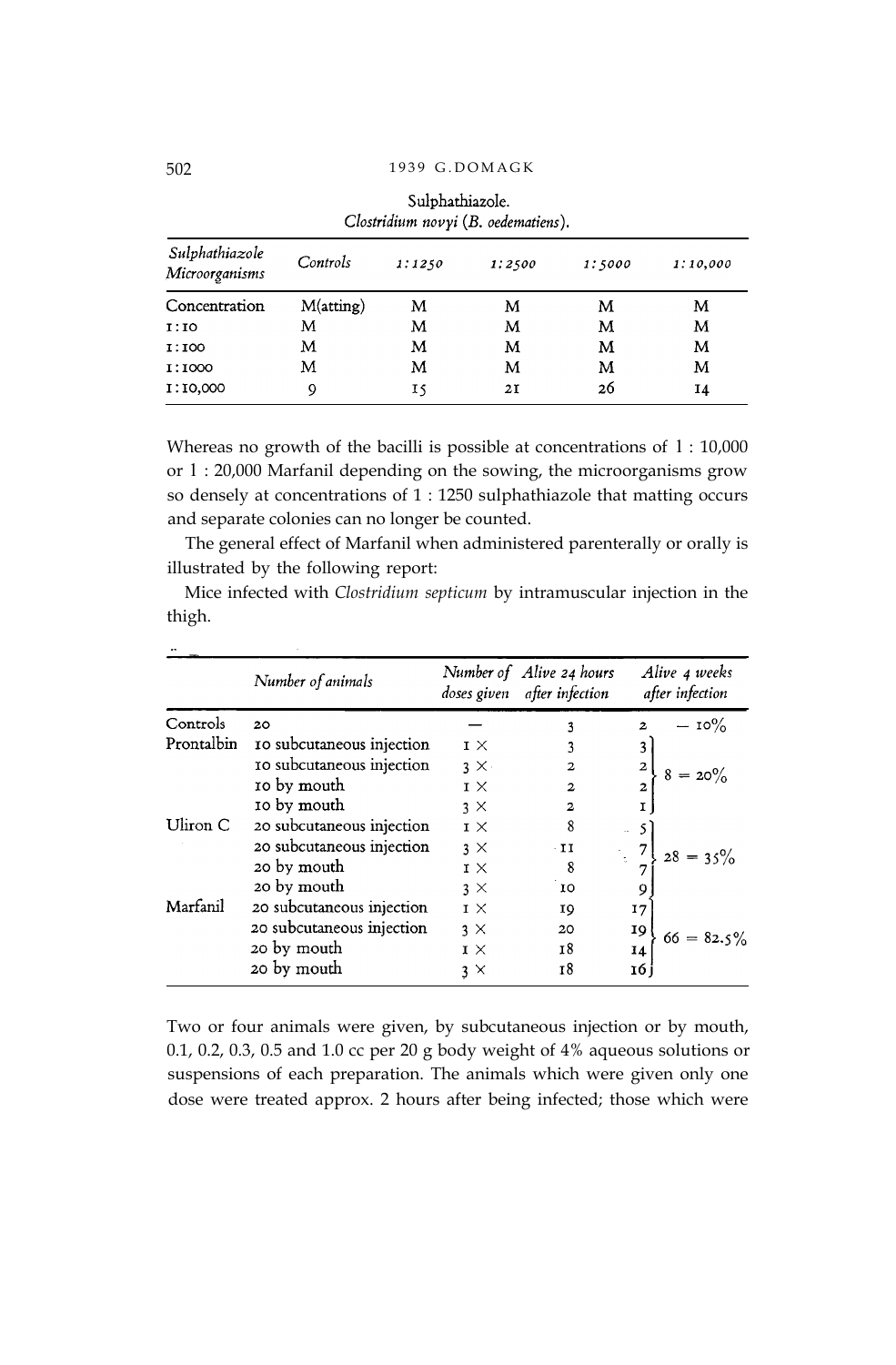given a total of three doses were treated 2, 8 and 24 hours after being infected. The efficacy against each of the gas gangrene microorganisms which are pathogenic in man, when applied generally and locally, was evaluated. Timely local application gave by far the best results, as is shown by the following:

Rabbits infected by intramuscular injections of earth containing the spores of the following microorganisms: *Clostridium perfringens, Clostridium novyi, Clostridium septicum, Histolyticus, Gigas.* Earth was left in the wound.

|                                                                                                       | Number<br>$\circ f$<br>animals | Alive<br>24 hours<br>after<br>infection | Alive<br>1 week<br>after<br>infection |
|-------------------------------------------------------------------------------------------------------|--------------------------------|-----------------------------------------|---------------------------------------|
| Controls                                                                                              | 6                              | ాం                                      | s,<br>o                               |
| Marfanil B locally, also MP <sup>*</sup> $r g/kg$ by mouth 12<br>Marfanil B locally, also MP by mouth |                                | 12                                      | 12                                    |
| and gas-gangrene serum                                                                                | 12                             | 12                                      | 12                                    |

\* MP = Marfanil Powder.

Rabbits infected in a wound in the back muscle with earth N III containing the most common and the most dangerous causative agents of gas gangrene, namely *Clostridium perfringens, Clostridium novyi, Clostridium septicum,* and *Histolyticus.*

|                                                                                                                                                                                            | Number<br>οf<br>animals | Alive<br>24 hours<br>after<br>infection | Alive<br>8 days<br>after<br>infection | Alive<br>2 weeks<br>after<br>infection | Alive<br>3 weeks<br>after<br>infection |
|--------------------------------------------------------------------------------------------------------------------------------------------------------------------------------------------|-------------------------|-----------------------------------------|---------------------------------------|----------------------------------------|----------------------------------------|
| Controls                                                                                                                                                                                   | 8                       | o                                       | o                                     | o                                      |                                        |
| Gas-gangrene serum of maximum<br>potency I cc/kg intravenously<br>immediately after infection<br>Gas-gangrene serum of maximum<br>potency I cc/kg intravenously<br>3 hours after infection | 4<br>24<br>4            |                                         | O<br>Ω<br>$\circ$                     | o<br>Ω<br>o                            | Ω<br>Ω<br>o                            |
| Excision of wound 6 hours after<br>infection gas-gangrene serum                                                                                                                            | 8.                      | 2                                       | $\circ$                               | $\circ$                                | $\circ$                                |
| Excision of wound 3 hours after<br>$inflection + gas$ -gangrene serum                                                                                                                      | 8                       | 8                                       |                                       |                                        |                                        |

Local treatment. with Marfanil powders immediately after infection (earth left in wound) and intravenous injection of gas gangrene serum.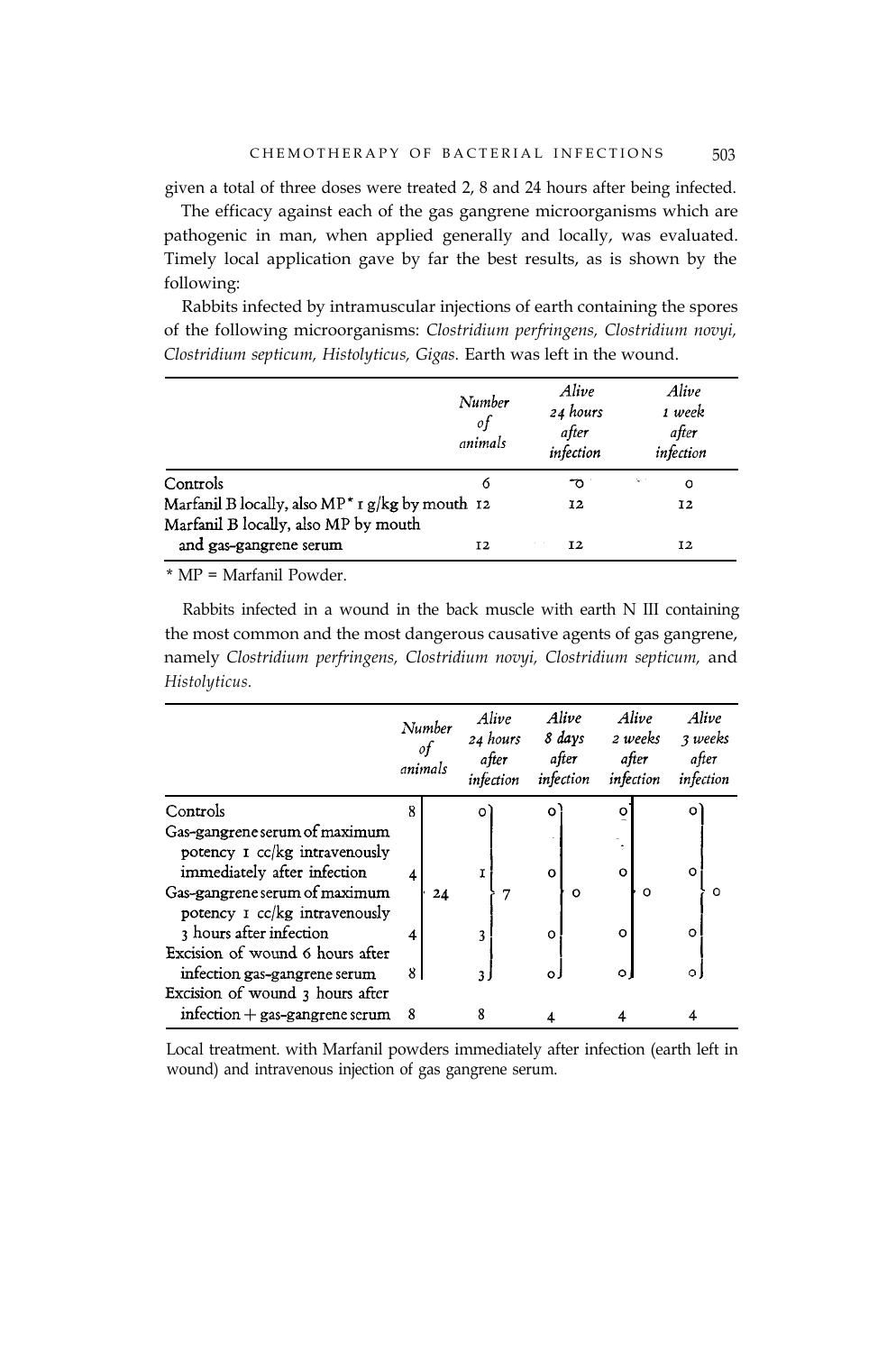|                                                                       | Number<br>of<br>animals | Alive<br>24 hours<br>after<br>infection | Alive<br>8 days<br>after<br>infection | Alive<br>2 weeks<br>after<br>infection | Alive<br>3 weeks<br>after<br>infection |  |
|-----------------------------------------------------------------------|-------------------------|-----------------------------------------|---------------------------------------|----------------------------------------|----------------------------------------|--|
| MP powder N 982<br>MP powder N 983<br>MP powder 1:9<br>MP powder P 55 | 6<br>24<br>0<br>o       | o<br>o<br>6                             | υ<br>6<br>24<br>о<br>۰                | o<br>22<br>6                           | 2I                                     |  |

Local treatment with Marfanil powders 3 hours after infection (earth left in wound) and intravenous injection of gas gangrene serum.

|                                                                           | Number<br>01<br>animals | Alive<br>24 hours<br>after<br>infection | Alive<br>8 days<br>after<br>infection | Alive<br>$\mathcal{L}$ weeks<br>after<br>infection | Alive<br>3 weeks<br>after<br>infection |
|---------------------------------------------------------------------------|-------------------------|-----------------------------------------|---------------------------------------|----------------------------------------------------|----------------------------------------|
| MP powder N 982<br>MP powder N 983<br>MP powder 1:9<br>MP powder $P_{55}$ | 24<br>o<br>6            | O<br>Ω                                  | o<br>21                               | 17<br>2                                            | 13                                     |

Local treatment with Marfanil powders 6 hours after infection (earth left in wound) and intravenous injection of gas gangrene serum.

|                                                                       | Number<br>of<br>animals | Alive<br>24 hours<br>after<br>infection | Alive<br>8 days<br>after<br>infection | Alive<br>2 weeks<br>after<br>infection | Alive<br>3 weeks<br>after<br>infection |  |
|-----------------------------------------------------------------------|-------------------------|-----------------------------------------|---------------------------------------|----------------------------------------|----------------------------------------|--|
| MP powder N 982<br>MP powder N 983<br>MP powder 1:9<br>MP powder P 55 | 24<br>6                 | о<br>24<br>o                            | 10                                    | 9                                      |                                        |  |

Dosage (2 animals each): 0.5; 1.0; 1.5 g

This experiment on rabbits shows in a very impressive manner how vital the time factor is and how important it is to use the correct sulphonamides early in these serious wound infections. In this experiment Marfanil was combined with other sulphonamides in order also to produce a satisfactory effect on other microorganisms - such as streptococci and staphylococci - in the wound. The mixture in the ordinary MP powder was 1 part Marfanil to 9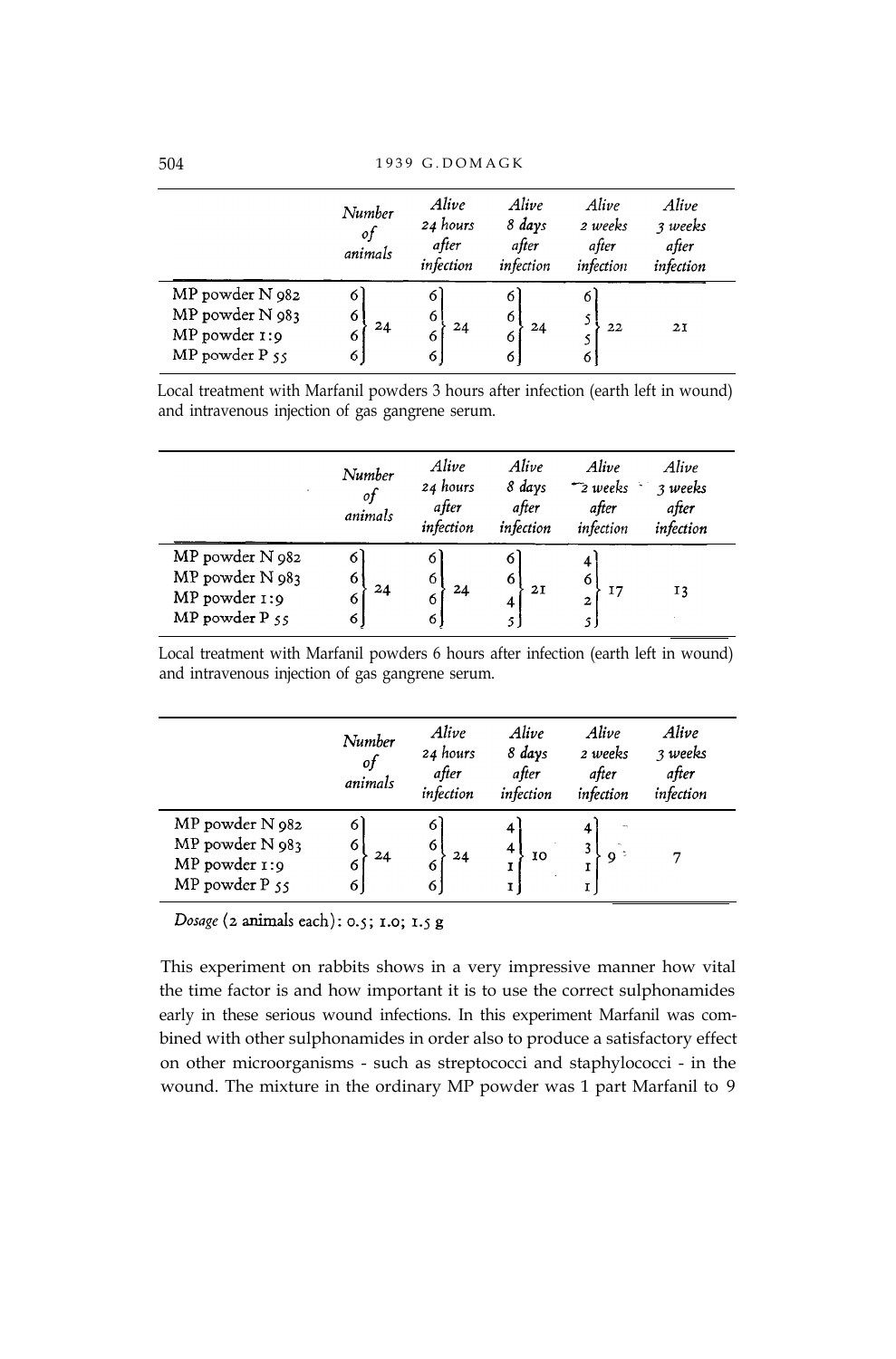parts Prontalbin : this was because large quantities of Marfanil were not available at first. Later the following MPE compounds, which were still more effective, were mainly used for local treatment of wounds :

| Marfanil<br>Prontalbin<br>Eleudron               | in equal parts (described in<br>the experiment as MP<br>powder N 982); or | Marfanil<br>Prontosil<br>rubrum<br>Eleudron               | in equal parts (described in<br>the experiment as MP<br>powder N 983) |
|--------------------------------------------------|---------------------------------------------------------------------------|-----------------------------------------------------------|-----------------------------------------------------------------------|
| Marfanil<br>Prontalbin<br>Eleudron<br>Marfanil B | in equal parts                                                            | Marfanil<br>Prontosil<br>rubrum<br>Eleudron<br>Marfanil B | $\ln$ equal parts                                                     |

In the latter mixtures a readily soluble rapidly penetrating type of Marfanil was combined with a difficultly soluble Marfanil derivative which gave a still better local effect and which also had a considerable effect against tetanus infection. By using Marfnil B, the difficultly soluble naphthalene-1,5 disulphonic acid salt of 4-aminomethylbenzenesulphonamide, we succeeded in our experiments in preventing tetanus even in cases where, despite gas gangrene serum and tetanus serum, fatal tetanus otherwise occurred after 14 days. Marfanil B and powders containing Marfanil B are also recommended for use in the prevention of umbilical tetanus. The use of Marfanil powders on wound patients has given convincing results where they were administered in time. Anyone who has not treated a wound infected with gas gangrene by applying MPE powder externally within the first 3 hours and, where appropriate, by giving the patient large doses of Marfanil internally as well (if the wound is not easily accessible from outside), is bound to remain sceptical as to the value of sulphonamide treatment of wound infections. Processes which with other infections take days or even weeks take only hours with gas gangrene infections. Only swift action can help here.

In the light of experience to-date in the treatment of wounds, and especially those contaminated with earth, dust, etc., how should we proceed?

There is no question that all such wounds should first receive proper surgical treatment as quickly as possible. However, if there is no certainty that this can be done within the first three hours, as was often the case following air raids and always in the field, wounds should first be treated externally with Marfanil powder; up to 10 g, depending on the size of the wound, should be used in order to form a thin coating. If it is suspected that soil par-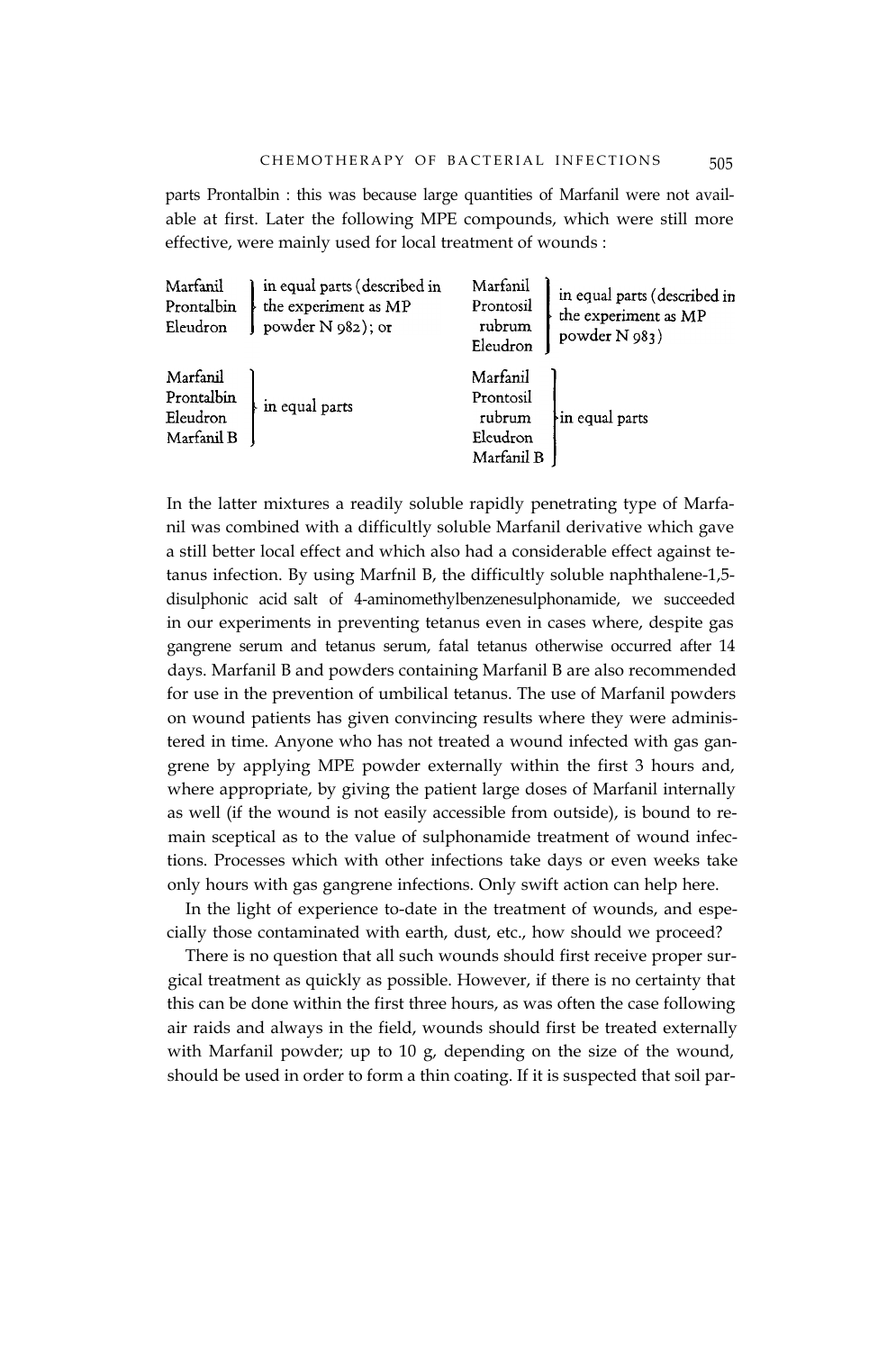titles or shell splinters, stones or wood fragments with soil clinging to them have entered the layers of tissue to such a depth that they are inaccessible to external treatment, then 2 g Marfanil, Marbadal, or Supronal should be given by mouth, preferably with a little gruel, milk, coffee, or the like. After surgical treatment of the wound, it should again be dusted with powder containing Marfanil; the total daily dose for adults should not exceed 20, or at most 25 g.

With wounds of very large area, such as were frequent as a result of severe burns suffered during air raids, it was found advisable not to apply more than about 10 g sulphonamide powder at once, since in such cases absorption is too rapid and symptoms of poisoning may appear. In order to prevent adhesion of dressings and to relieve pain, when the dressings are changed, during the first few days moist compresses with valerian tea or boiled water should be applied after the powdering, and then after a few days sterilized cotton cloths thinly smeared with ordinary ointment. This method is very economical from the point of view of consumption of ointment and is also more efficient than the use of sulphonamide ointments.

A dose of 10 g should likewise not be exceeded where MPE powders are being used in the abdominal cavity. That local treatment in cases of gunshot wounds in the abdomen has proved extremely efficient, is clear from the large series of observations made by Konjetzny and his pupils Haferland and Klostermeyer, as well as from the many observations made by Krueger and others.

Peipper, Tönnis and other specialists in the field of brain surgery have reported that even in cases of brain injury sulphonamides can be introduced directly into the wound cavities, thereby preventing abscess formation and meningitis, which are often fatal.

In Britain and America sulphonamides with additions of penicillin have been used, as well as pure sulphonamides, for the treatment of wound infections. Whether or not better results than with sulphonamides alone can be obtained in this way has not yet been reported.

Klostermeyer, who has had a very great deal of experience in the field with the correct and early application of sulphonamides, has told me that he cannot imagine better results than those obtained by him with this treatment. He draws particular attention to his results with severe wounds of the extremities, including the much dreaded wounds of the knee joint.

One further observation seems to me to merit special mention. In some of the great air raids all the severely wounded received suitable and prompt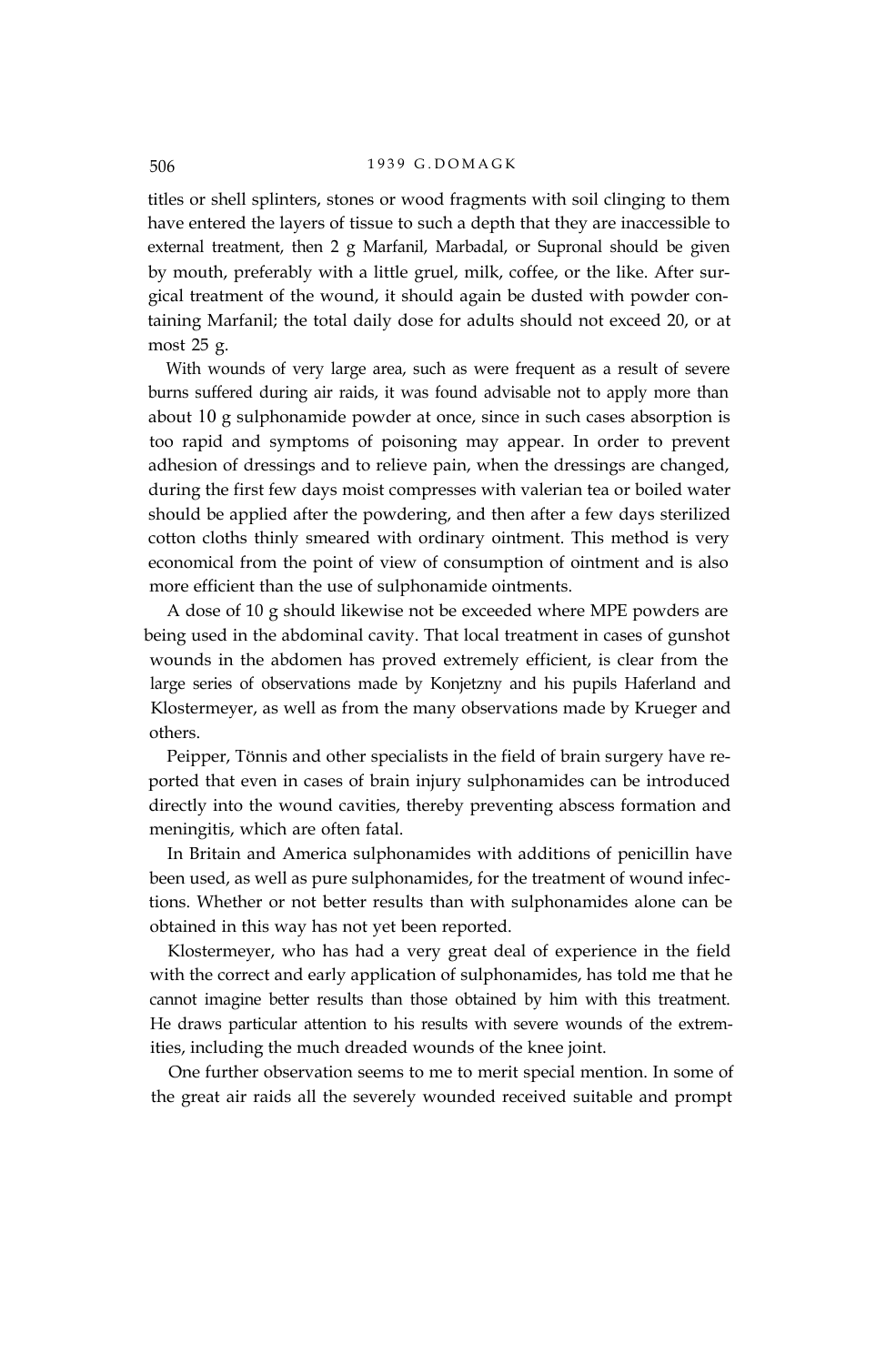surgical treatment and Marfanil. The results were correspondingly good. As the number of casualties was so great, however, it would have been impossible to give similar suitable surgical treatment to those with multiple minor injuries or even to incise the wounds and then treat them with Marfanil. These patients received no treatment, and the percentage of them who died was abnormally high, in contrast to that of the severely wounded (Hennig and others). The injuries were regarded as so trifling that no sulphonamides were administered, even internally. The wound infections which subsequently proved fatal could undoubtedly have been prevented in a great many cases by large oral doses of sulphonamides.

Whereas in World War I, the U.S. army lost 8.25% of its wounded by death, in World War II, when sulphonamides were used extensively, only 4.5% died. In World War I 1,68% of men reporting-sick in the American army died; now the figure is less than one tenth, i.e. 0.1% (Long, *J. Am. Med. Assoc*., (1946)). The only reason why results of sulphonamide therapy of wound infections still vary so greatly from one section of the army to another is, in my view, that treatment is inadequate, and mostly too late. Even our experimental work showed dearly that better results can be achieved by correct chemotherapeutic treatment than by surgical treatment of wounds infected with gas gangrene, even when surgical attention is available 3 to 6 hours after the injury. In every case the best results were obtained by a combination of early and suitable surgical wound cleansing and sulphonamide treatment, preferably with the addition of gas gangrene serum. It goes without saying that even today the well-tried tetanus serum should never be dispensed with unless this is necessary for some special reason.

Sulphonamides will also come into general use in peace-time surgery. This is clear from the first publications of Konjetzny, Haferland, Klostermeyer, and others. W. Fischer of Kiel has reported that he used to have 13- 14% fatal cases following operations for perforated appendix, but that since he has been using MPE powder, and with the same operating technique, the figure has fallen to 1%. Similarly favourable results have also been obtained by Lezius and Kramer, among others.

Marbadal-the Marfanil salt of sulphathiourea



for the synthesis of which we are also indebted to Klarer *(Deut. Med.*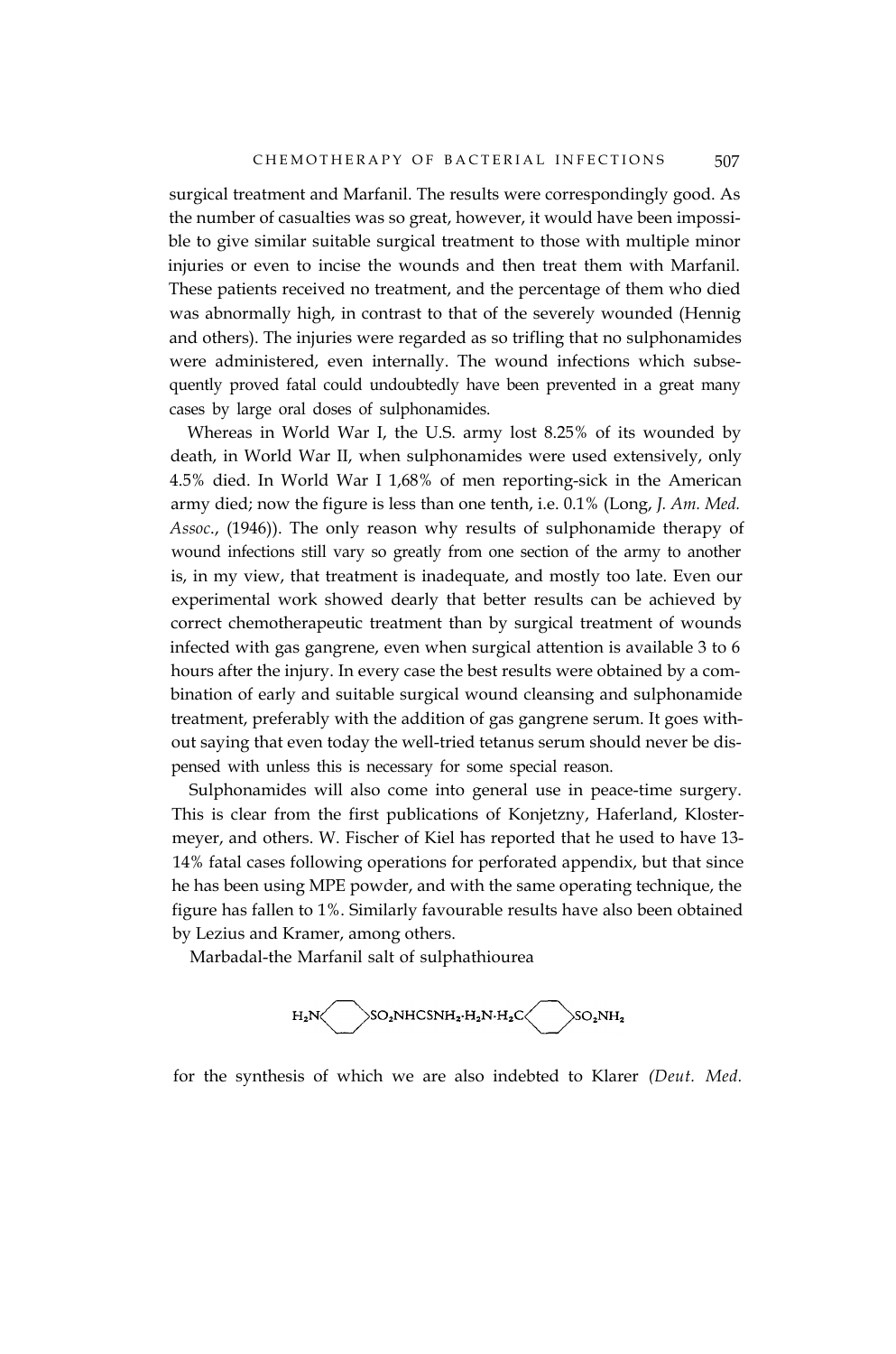*Wochschr.,* No. 45-46 (1947) 670) - has an effect similar to that of Marfanil, but superior in the case of staphylococci.

In the case of *Clostridium septicum,* for instance, it has the following inhibiting values compared with other sulphonamides:

| Prontalbin                         | $<$ I:1000 |
|------------------------------------|------------|
| Eleudron (Cibazol)                 | 1:1000     |
| Debenal (Pyrimal)                  | 1:1000     |
| Debenal M                          | I:1000     |
| Marfanil                           | I: \$0,000 |
| Marbadal                           | 1:50,000   |
| Debenal + Marbadal $\overline{aa}$ | I: 50,000  |
| Debenal $M + \text{Marbadal}$ aa   | I:50,000   |

In experiments on animals, too, Marbadal was at least as effective as Marfanil with anaerobes. \*

*Experiment 22.2.1946.* Mice infected by intramuscular injections in the thigh with 0.3 cc of a 24-hour *Clostridium septicum* culture in liver broth diluted at the rate of 1 : 15 in a physiological solution of common salt. Doses, -administered to 2 animals in each case:  $6\%$  0.2; 0.3; 0.5; 0.8; and 1.0 cc. A single-dose 1 hour after infection.

|          |                                          |    | Number Alive 24 hours Alive 48 hours Alive 1 week<br>of animals after infection after infection after infection |    |  |
|----------|------------------------------------------|----|-----------------------------------------------------------------------------------------------------------------|----|--|
| Controls |                                          | 20 |                                                                                                                 |    |  |
|          | Marfanil $6\%$ subcutaneous injection 10 |    | 10                                                                                                              |    |  |
|          | $6\%$ by mouth                           | 10 | 10                                                                                                              | 10 |  |
|          | Marbadal 6% subcutaneous injection 10    |    | TÓ                                                                                                              | 10 |  |
|          | $6\%$ by mouth                           | 10 | 10                                                                                                              | т٥ |  |

According to Lezius Marbadal is of outstanding value in the treatment of intestinal gangrene, also known as jejunitis necroticans, which has recently been claiming a great many victims in northern Germany. Schutz and Lezius were the first to establish that this disease is caused by pathogenic anaerobic bacteria. Whereas with surgical treatment 40-50% of patients died, Lezius

\* Zeissler reports that Marbadal shows the same specific superiority over all other sulphonamides - even penicillin - when tested with *Bacillus enterotoxicus,* which over he considers to be the sole agent responsible for intestinal gangrene.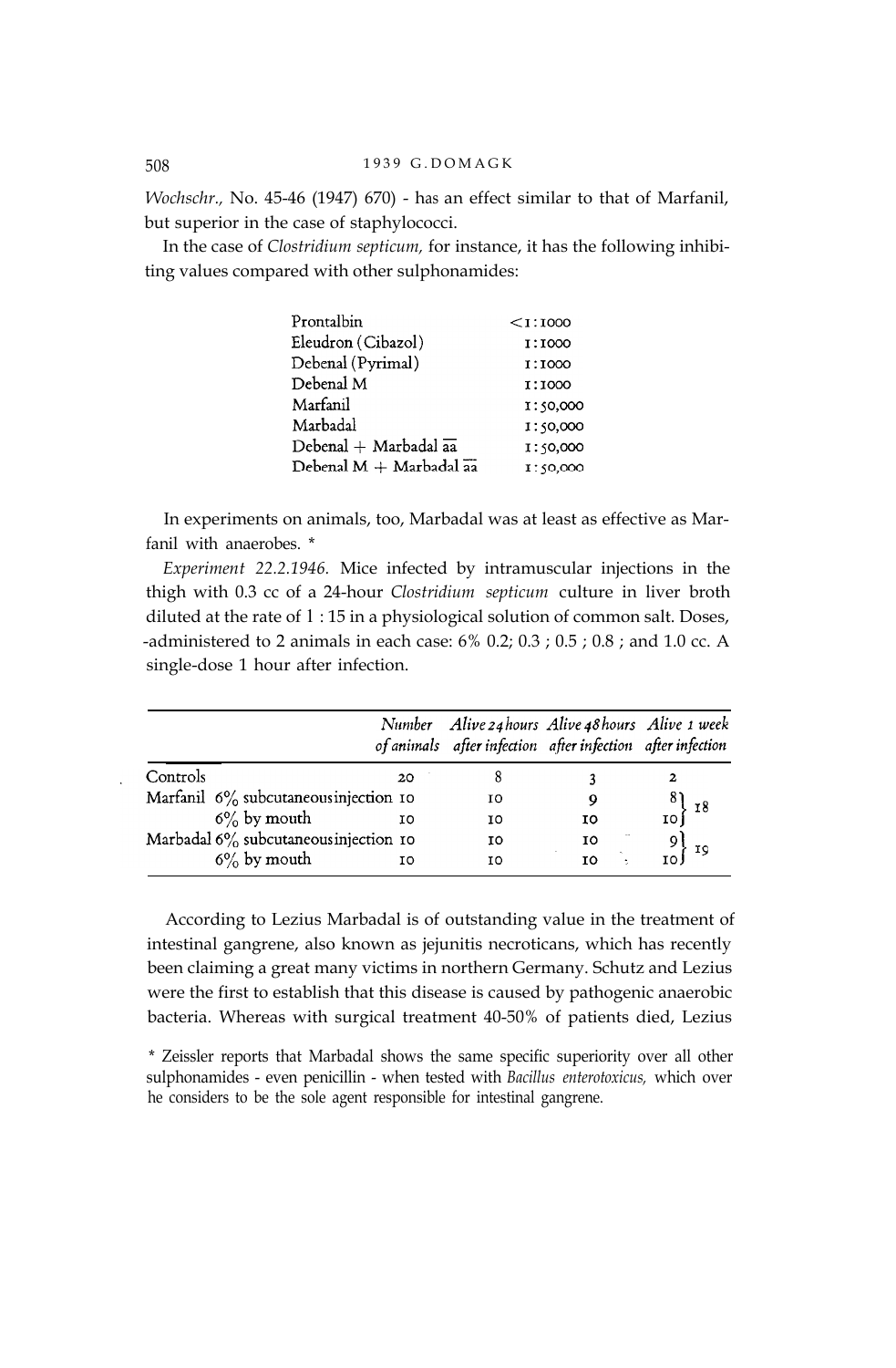succeeded, by administering large doses of Marbadal by mouth, in saving the great majority of patients without operating.

Sulphonamides were first used for puerperal infections by Klee and his coworkers. Then in large-scale experiments British authors - first and foremost Colebrook and his co-workers - established for certain that Prontosil has a satisfactory action with puerperal infections. However, it was not only at a few very well-run clinics that convincing results were obtained; good results also gradually began to appear in the statistics from entire countries, such as Germany and Britain.

Further investigations conducted by us on puerperal infections, and especially in cases of septic abortion, showed that in a considerable percentage of cases anaerobic gas gangrene microorganisms were present, especially *Clostridium perfringens,* and sometimes also *Clostridium septicum, Clostridium novyi,* etc. According to Bernhard, Anselmino and others, the combination of Methyldebenal with Marbadal (De-Ma or Supronal), which our experimental investigations showed to be particularly advantageous and on which I reported in the *Deutsche Medizinische Wochenschrift,* 1947, *Nos.* 1-8, has also proved effective in these most serious forms of puerperal infections.

De-Ma and other sulphonamide combinations are better tolerated as well as being more effective. They result much less often in renal complications than do the pure sulphapyrimidines (cf. A. R. Frisk, G. Hagerman, S. Helander, B. Sjögren "Sulpha-Combination, a new chemotherapeutic principle", *Brit. Med. J.,* (1947) 7).

Martin and Lezius, among others, consider that with the protection of Supronal (= De-Ma) operations which used to be impossible can now be performed. Martin has reported cases of patients with fever due to a septic condition on whom a caesarean section was successfully performed with the use of De-Ma (Supronal).

Heilmeyer has reported on the successful treatment of very serious septic conditions with De-Ma in non-surgical medicine. Cholangitis also yielded to treatment. Even endocarditis lenta was cured in a few cases, one patient having suffered from the disease for 5 months. Hitherto only a temporary improvement could be brought about in patients with endocarditis lenta of longer standing. The failures are due not only to the anatomical reasons explained in earlier communications, but to some extent to the different strains of streptococcus responsible for the disease. Investigations conducted at the Heilmeyer Clinic have shown that strains classified as enterococci are particularly resistant. In our experiments on rabbits we found that some of these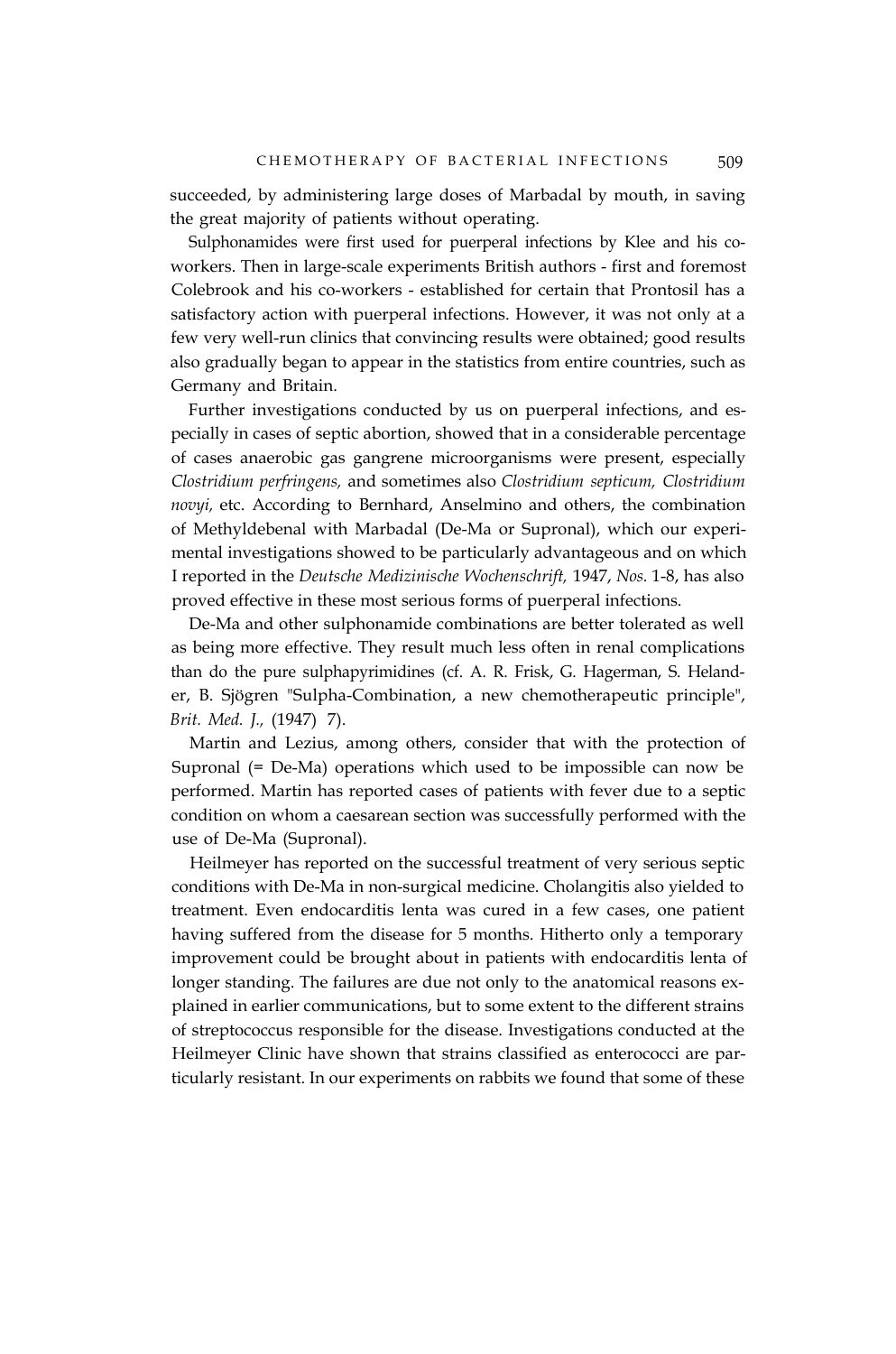

Fig. 1. Deaths from puerperal fever 1932-1939 following birth(......) per 100,000 live and still births, and following miscarriages (--) per 1,000,000 of the average female population aged from 18 to less than 40 years.

strains caused very severe acute symptoms of the joints with swelling of the capsules and pericapsular haemorrhages. Some of them responded fairly well to Marbadal in infected mice. Still more effective sulphonamides will probably be found for these strains.

Mice infected by intraperitoneal injection of 0.3 cc of a 24-hour serumbroth culture diluted 1 : 8. Treatment 1, 6, 24, 48 and 72 hours after infection. Dose, administered to 2 animals in each case: 0.5% 0.5; 1.0 cc; 5% 0.2; 0.5; 1.0 cc per 20 g body weight by subcutaneous injection.

Penicillin 1 cc = 50 U. 0.5; 1.0 cc I cc = 500 u. 0.2; 0.5; 1.0 cc

Some of the strains isolated in cases of endocarditis lenta also proved to be completely resistant to penicillin. Christie reported very considerable successes with some patients suffering from endocarditis lenta who were given large doses of penicillin. A combination of the two best drugs at present available against streptococcal infections - penicillin and the sulphapyrimidine compounds or De-Ma - may perhaps give even rather better results than those which have hitherto been possible under the most favourable conditions.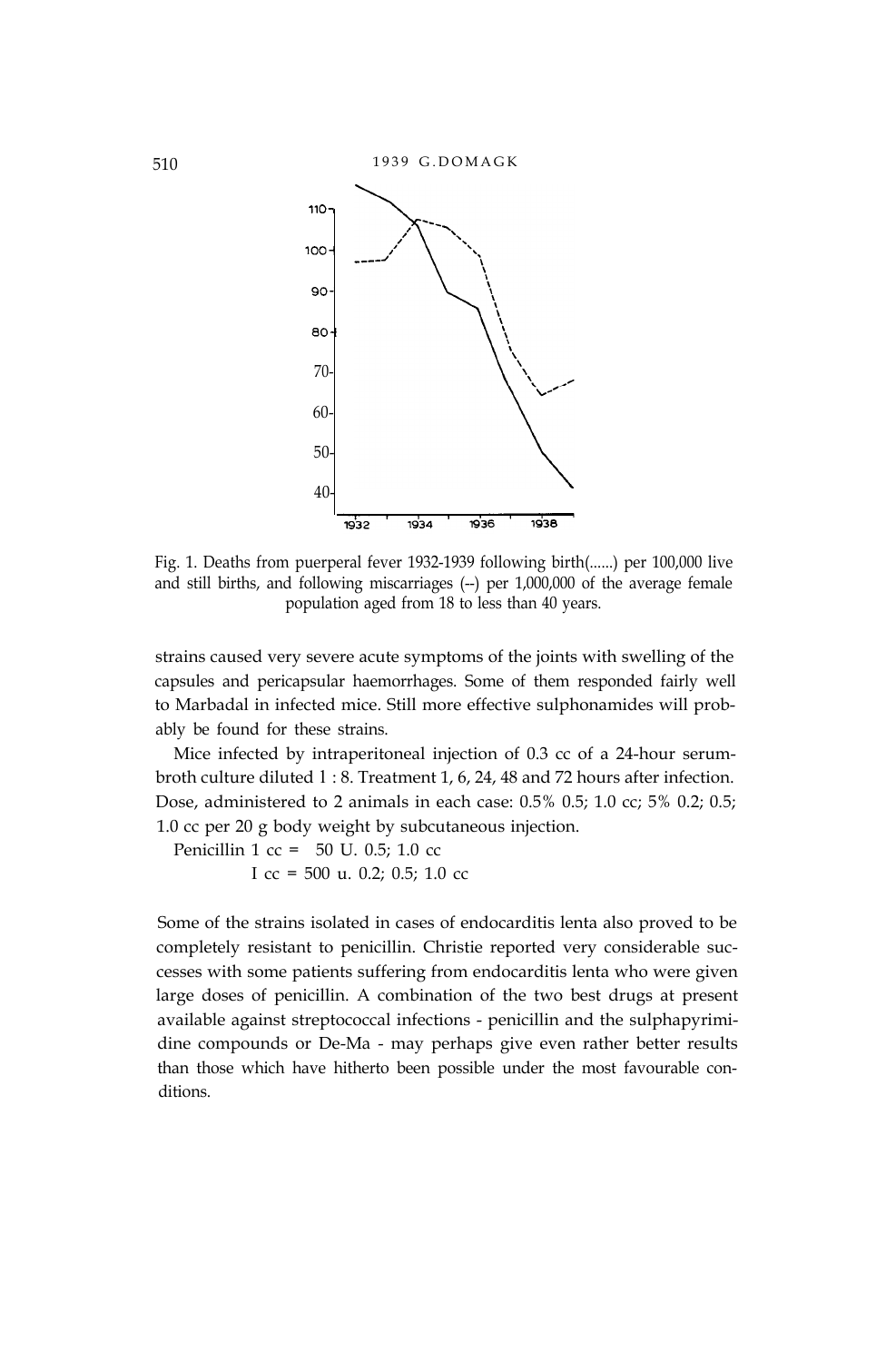| CHEMOTHERAPY OF BACTERIAL INFECTIONS |  |  |  | 511 |
|--------------------------------------|--|--|--|-----|
|--------------------------------------|--|--|--|-----|

|                       | animals | Number of Alive 24 hours<br>after infection | Alive 48 hours Alive 1 week<br>after infection after infection |   |
|-----------------------|---------|---------------------------------------------|----------------------------------------------------------------|---|
| Controls              | 20      | 2                                           |                                                                | ٥ |
| Prontalbin            | 10      |                                             |                                                                | ٥ |
| Sulphathiazole        | 10      |                                             |                                                                |   |
| Debenal               | 10      |                                             | 2                                                              |   |
| Debenal M             | 10      | 2                                           |                                                                |   |
| Marbadal              | 10      |                                             |                                                                |   |
| De-Ma (Supronal)      | 10      | 6                                           |                                                                |   |
| Debenal/Marfanil aa   | 10      | 8                                           |                                                                |   |
| Debenal M/Marfanil aa | 10      | IΟ                                          | 10                                                             | 8 |
| Penicillin            | 10      | 10                                          | 9                                                              | 8 |

With less serious streptococcal infections, such as erysipelas, quinsy, tonsillitis, etc., the older sulphonamides are reliable and effective. We now know for certain that the sulphonamides are of decisive value in the treatment of erysipelas, especially as even erysipelas in infants, where the mortality used to be almost 100%, can now be cured by means of sulphonamides in the vast majority of cases. The ordinary sulphonamides are also still being used for the treatment of severe quinsy and tonsillitis, the most efficient method being to allow the tablets to dissolve very slowly in the mouth so that they act for the maximum length of time and with the maximum intensity directly upon the focus of infection. W. Schmidt therefore even went so far as to recommend that sulphonamides should be applied only locally for quinsy and tonsillitis; he dusted several times a day with MP powder and obtained very good results. Moreover, local application of Marfanil together with serum should also be used in every serious case of diphtheria since, of all the sulphonamides, Marfanil develops the most powerful inhibiting effect on diphtheria bacilli, thereby limiting further toxin production and at the same time fighting infection by associated bacteria.

In severe cases of streptococcal meningitis Unterberger reduced the 80% mortality at first to 50%, later - with Tibatin - to 25% and finally to as little as 11%.

In the treatment of lobar pneumonia little has changed since the introduction of sulphapyridine. It may be possible to improve slightly on the results so far achieved with sulphapyridine and sulphathiazole by using the newer sulphonamides, especially sulphapyrimidines and Supronal. British authors, with their greater experience of penicillin, consider that in cases of lobar pneumonia the results achieved with the sulphonamides are so good that the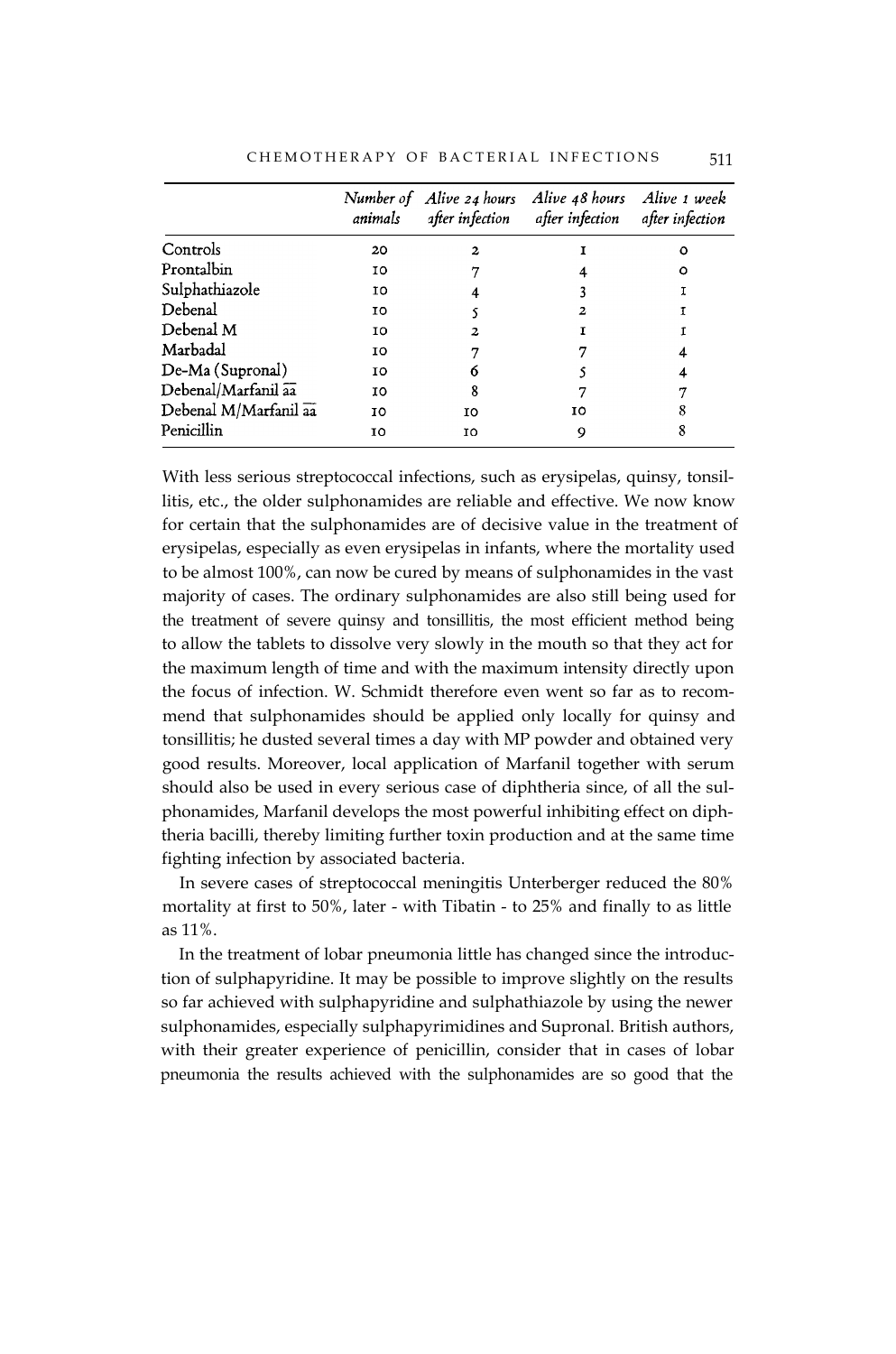question ofpenicillin scarcely arises. Here again, as far as the use of both these drugs is concerned, everything depends on when they are applied. According to Bunn and co-workers *(J. Am. Med. Assoc.,* 129, No. 5 (1945)), if penicillin is to be administered by mouth for the treatment of pneumonia the dose must be 4-5 times greater than with intramuscular injection, or 750,000 units on the first day and 400,000-500,000 U. on the following days. Treatment should be considered for at least 7 days following return to normal temperature. It appears that penicillin is more effective than the sulphonamides against other pneumococcal infections.

Results with bronchopneumonia are still not as good as with lobar pneumonia. This is undoubtedly due in part to the fact that bronchopneumonia begins less dramatically than lobar pneumonia and is therefore never treated so intensively. Apart from this, it appears that in some areas there are forms of pneumonia, caused by enterococci, which when treated with sulphonamides have a non-typical course. Non-typical virus pneumonia has so far not been reliably identified in Germany to any extent worth mentioning.

Among the sulphonamides the most effective against staphylococcal infections are sulphathiazole (Eleudron, Cibazol), Globucid, and Marbadal. External application of MPE powders, where possible as an embrocation with glycerin or in the form of a lotion consisting of:

| Zinc oxide |                |
|------------|----------------|
| Talcum     |                |
| Glycerin   | in equal parts |
| Water      |                |
| 5% MPE     |                |

has proved particularly successful.

This treatment has been found practical, and economical with regard to dressings.

One would expect penicillin to give better results than the sulphonamides against staphylococci in practice, as it is so very effective in vitro.

One of the most brilliant successes with sulphonamides has been against meningitis epidemica - a disease which formerly resulted in a high percentage of deaths. In some epidemics the death rate used to be 80-90%, and even approx. 50% after the use of serum. Now, results published in the literature throughout the world show that 90-95% of patients suffering from meningitis epidemica are saved by oral administration of sulphonamides alone. In a recent communication Gehrt states that he has even been able to reduce the mortality among babies and small children, who are least able to withstand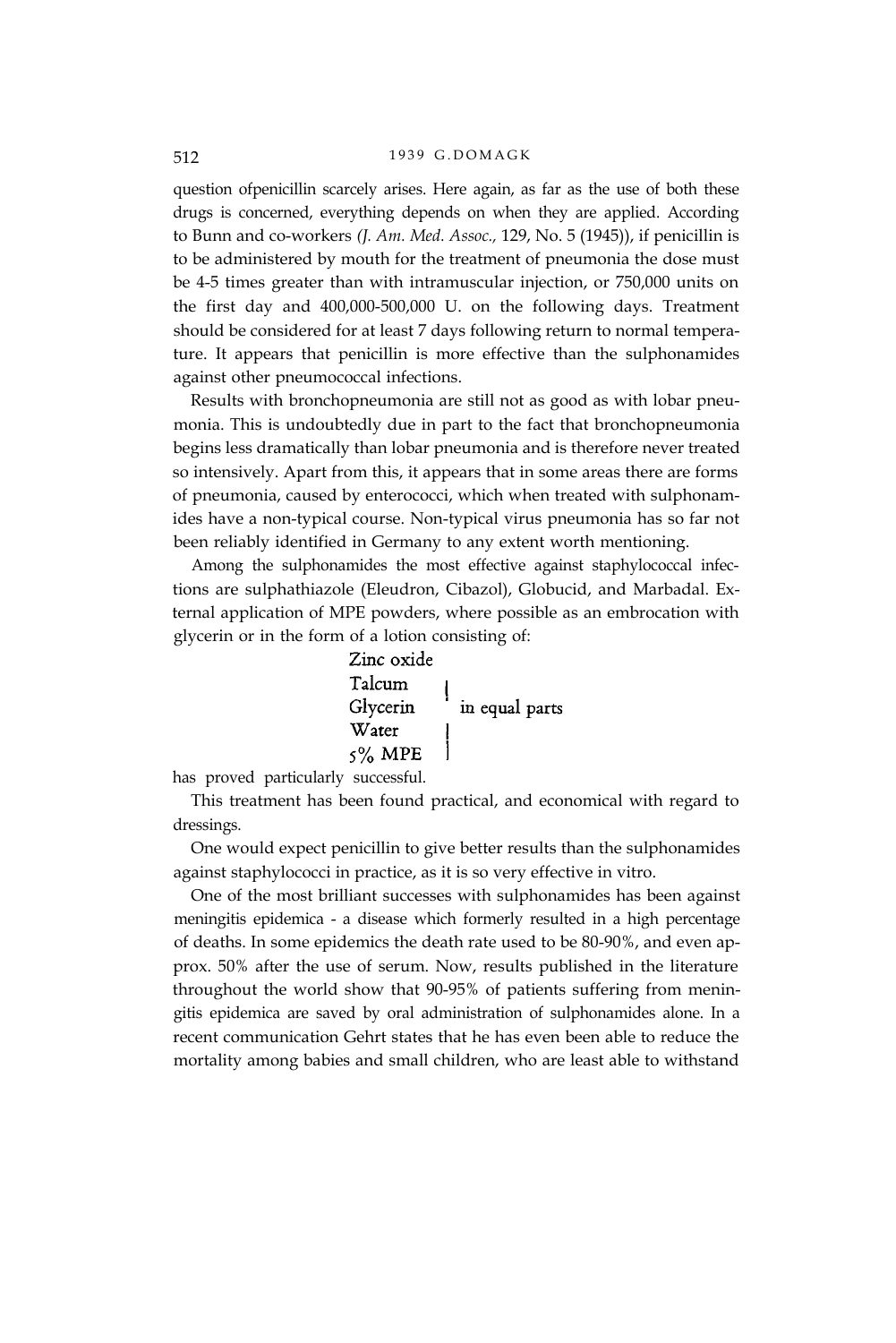this disease, to 4.8%. In the U.S. army the number of fatal cases among soldiers suffering from meningitis epidemica fell from 39.2% in World War I to 3% in World War II thanks to the use of sulphonamides. Even according to reports dating from some time back the lives of more than 10,000 persons suffering from meningitis epidemica had already been saved by sulphonamides in Britain alone.

In bacillary dysentery and related infections sulphanilamide (Prontalbin), sulphathiazole (Eleudron, Cibazol), sulphapyrimidine (Debenal, Pyrimal, Sulphadiazine), and sulphaguanidine are of particular value. According to Max Bürger the sulphonamides have not only removed the danger of dysentery as far as the individual is concerned but have also removed the danger of dysentery as an epidemic disease. Penicillin is ineffective against dysentery bacilli. American authors report that the sulphapyrimidine compounds are most effective here.

Results with the sulphonamides in typhoid and paratyphoid fever have so far been unsatisfactory. According to experimental results (given below) obtained with sulphapyrimidine compounds (Debenal, Debenal M) in paratyphoid B infections we can perhaps also look for some success in practice.

The effects of sulphonamides on paratyphoid B infection are illustrated by the following experiments:

Mice infected by intraperitoneal injection with 0.5 cc of a 24-hour broth culture diluted 1 : 50. One subcutaneous or intramuscular injection 1 hour after infection, 2 animals in each case, all preparations 2% 0.2; 0.3; 0.5; 0.8; and 1.0 cc.

|          |                                  | Number<br>of<br>animals | Alive<br>48 hours<br>after<br>infection | Alive<br>1 week<br>after<br>infection | Alive<br>2 weeks<br>after<br>infection |
|----------|----------------------------------|-------------------------|-----------------------------------------|---------------------------------------|----------------------------------------|
| Controls |                                  | 20                      | 10                                      |                                       |                                        |
| Debenal  | subcutaneous injection           | 10                      | 9                                       |                                       |                                        |
|          | intramuscular injection          | 10                      | 19<br>IΟ                                | <b>18</b><br>IΟ                       | $\mathbf{I}$                           |
|          | Debenal M subcutaneous injection | 10                      | 9<br><b>18</b>                          | 9<br>18                               | 6)                                     |
|          | intramuscular injection          | <b>IO</b>               | $\overline{Q}$                          | Q                                     | 14                                     |
| De-Ma    | subcutaneous injection           | IΟ                      | 10                                      | 10)                                   | 6                                      |
|          | intramuscular injection          | 10                      | 20<br>IΟ                                | 19                                    | I <sub>2</sub>                         |

With still more, intense infection and 3 corresponding injections after 1, 6, and 24 hours the following result was obtained.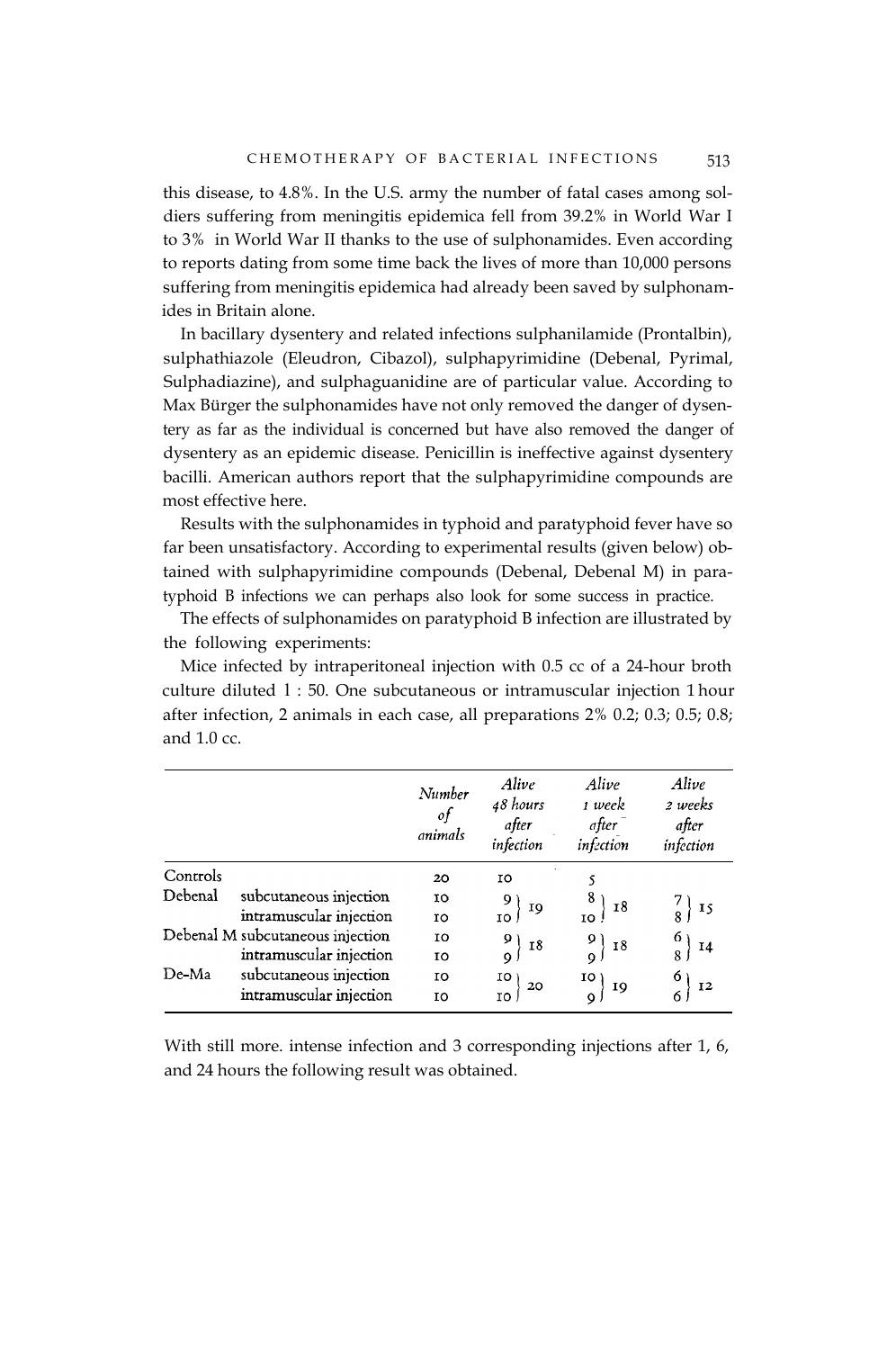514 1939 G.DOMAGK

|          |                                  | Number<br>$\circ f$<br>animals | Alive<br>48 hours<br>ofter<br>infection | Alive<br>1 week<br>after<br>infection | Alive<br>2 weeks<br>after<br>infection |
|----------|----------------------------------|--------------------------------|-----------------------------------------|---------------------------------------|----------------------------------------|
| Controls |                                  | 20                             |                                         |                                       |                                        |
| Debenal  | subcutaneous injection           | 10                             | $\mathbf{I}$                            | IO                                    |                                        |
|          | intramuscular injection          | 10                             |                                         |                                       |                                        |
|          | Debenal M subcutaneous injection | 10                             | 6<br>13                                 |                                       | 3                                      |
|          | intramuscular injection          | 10                             | 7                                       |                                       |                                        |
| De-Ma    | subcutaneous injection           | 10                             | 9.<br><b>18</b>                         | II                                    | 6                                      |
|          | intramuscular injection          | IΟ                             |                                         |                                       |                                        |

De-Ma in solution was to some extent even more effective.

*Experiment 2.3.1947.* Mice infected intraperitoneally with 0.5 cc of a 24 hour broth culture diluted 1 : 20. Animals, 2 in each case, treated 3 times with 2% 0.1; 0.2; 0.3; 0.4; 0.5; by intravenous injection; and 0.2; 0.3; 0.5; 0.8; 1.0; by subcutaneous injection and by mouth.

|                    |                              | Number<br>of<br>animals | Alive<br>48 hours<br>after<br>infection     | Alive<br>2 weeks<br>after<br>infection |
|--------------------|------------------------------|-------------------------|---------------------------------------------|----------------------------------------|
| Controls           |                              | 20                      | IΙ                                          | $\mathbf{z}$                           |
| De-Ma soluble      | intravenous injection        | 10                      |                                             |                                        |
|                    | subcutaneous injection       | 10                      | $\begin{array}{c} 7 \\ 9 \end{array}$<br>26 | $\boldsymbol{8}$<br>22                 |
|                    | by mouth                     | 10                      | 10                                          |                                        |
| Debenal in aqueous |                              |                         |                                             |                                        |
| suspension         | $2\%$ subcutaneous injection | 10                      | 10                                          | $\mathbf{I}$                           |
|                    | $2\%$ by mouth               | ΙO                      | $_{10}$ $\rangle$ $^{20}$                   |                                        |
| Debenal M          | $2\%$ subcutaneous injection | <b>IO</b>               | IO $\mathfrak{f}_{^{z}20}$                  |                                        |
|                    | $2\%$ by mouth               | 10                      | IО                                          |                                        |

With coli infections it is much more difficult to arrive at a definite assessment of the effect; this is because, even with the controls, the course of the infection is often irregular. Nevertheless, such an assessment can be made if experiments are constantly repeated with different culture dilutions. The following experiment, in which culture dilutions of 1 : 3 and 1 : 5 were used for infecting the animals, gives some information on the effectiveness of Debenal and De-Ma. Dose 5%, 2 animals in each case, subcutaneous injection and by mouth 0.2; 0.5; 1.0 cc.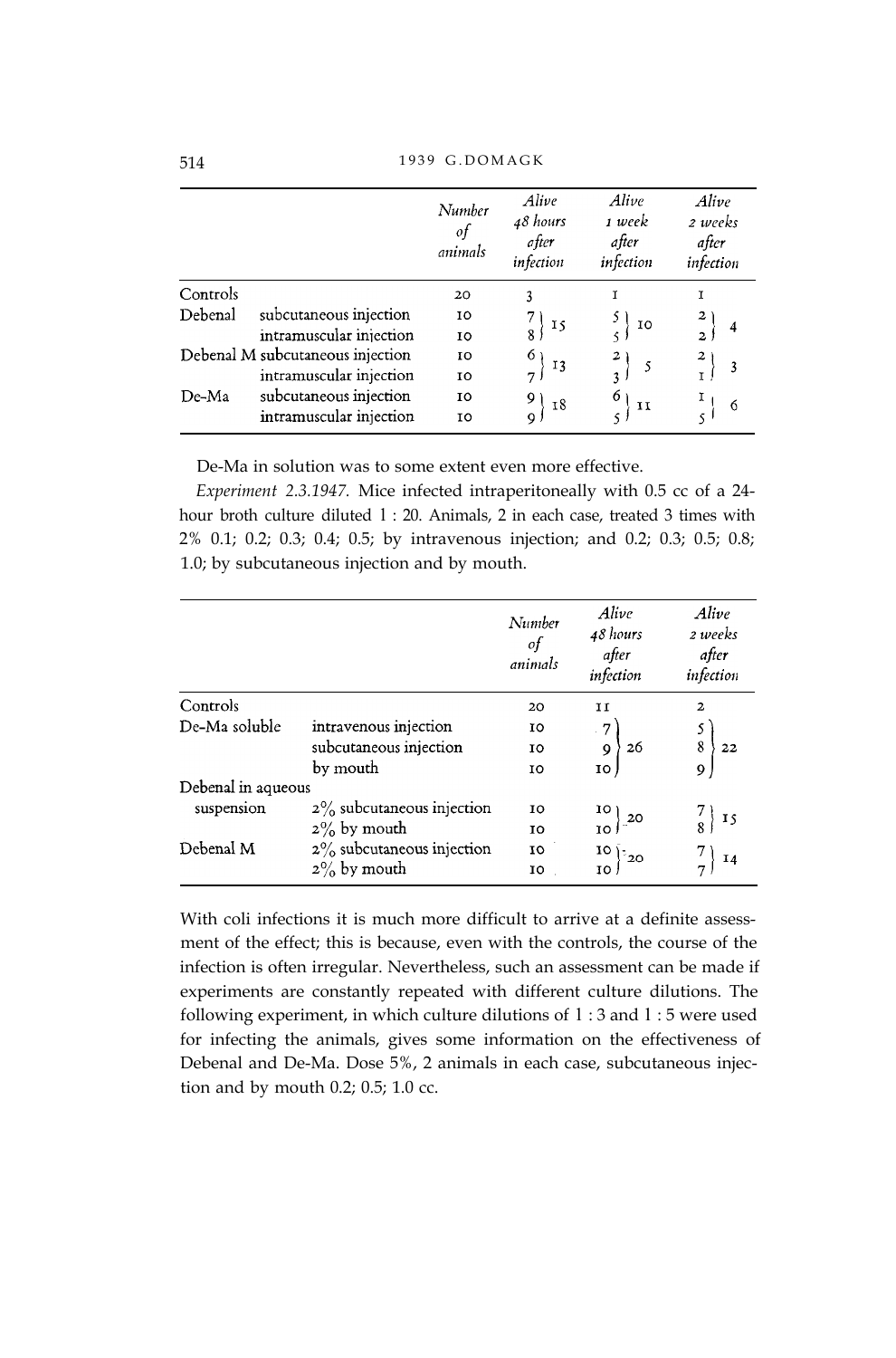|                      |                        | Number<br>$\mathcal{A}$<br>animals | Alive<br>24 hours<br>after<br>infection | Alive<br>48 hours<br>after<br>infection | Alive<br>1 week<br>after<br>infection |
|----------------------|------------------------|------------------------------------|-----------------------------------------|-----------------------------------------|---------------------------------------|
| Controls:            |                        |                                    |                                         |                                         |                                       |
| Culture dilution 1:3 |                        | I2                                 |                                         | $\mathbf{z}$                            | o                                     |
| Debenal              | subcutaneous injection | 6                                  |                                         |                                         |                                       |
|                      | by mouth               | 6                                  | 5                                       | 4                                       | 3<br>$\overline{2}$                   |
| De-Ma                | subcutaneous injection | 6                                  | $\frac{4}{6}$<br>IO                     | 9                                       | 9                                     |
|                      | by mouth               | 6                                  |                                         |                                         |                                       |
| Controls:            |                        |                                    |                                         |                                         |                                       |
| Culture dilution 1:5 |                        | 12                                 | 9                                       |                                         |                                       |
| Debenal              | subcutaneous injection | 6                                  | II                                      |                                         |                                       |
|                      | by mouth               | 6                                  |                                         | 9                                       | 7                                     |
| De-Ma                | subcutaneous injection | 6                                  | 6<br><b>I2</b>                          | 12                                      | 9                                     |
|                      | by mouth               | 6                                  |                                         |                                         |                                       |

In this context it is not possible to go into any great detail on the use of sulphonamides against many other infections, such as undulant fever, actinomycosis, etc.

With undulant fever definite results are obtained only after prolonged treatment.

Rats infected by intraperitoneal injection with 0.5 cc of a 48-hour agarbroth slope. One injection 1 hour after infection, then daily for 14 days, 2 animals in each case, 5% 0.2; 0.5; 1.0; 2.0 cc.

|                                                                          | Number<br>$\circ f$<br>animals | Alive<br>48 hours<br>after<br>infection | Alive<br>1 week<br>after<br>infection | Alive<br>2 weeks<br>after<br>infection |
|--------------------------------------------------------------------------|--------------------------------|-----------------------------------------|---------------------------------------|----------------------------------------|
| Controls                                                                 |                                |                                         | O                                     | o                                      |
| Prontalbin $5\%$ subcutaneous injection 8                                |                                |                                         |                                       |                                        |
| Tibatin $5\%$ subcutaneous injection<br>Debenal M 5% subcutaneous injec- | 8                              | 8                                       |                                       | 6                                      |
| tion                                                                     |                                |                                         |                                       | 6                                      |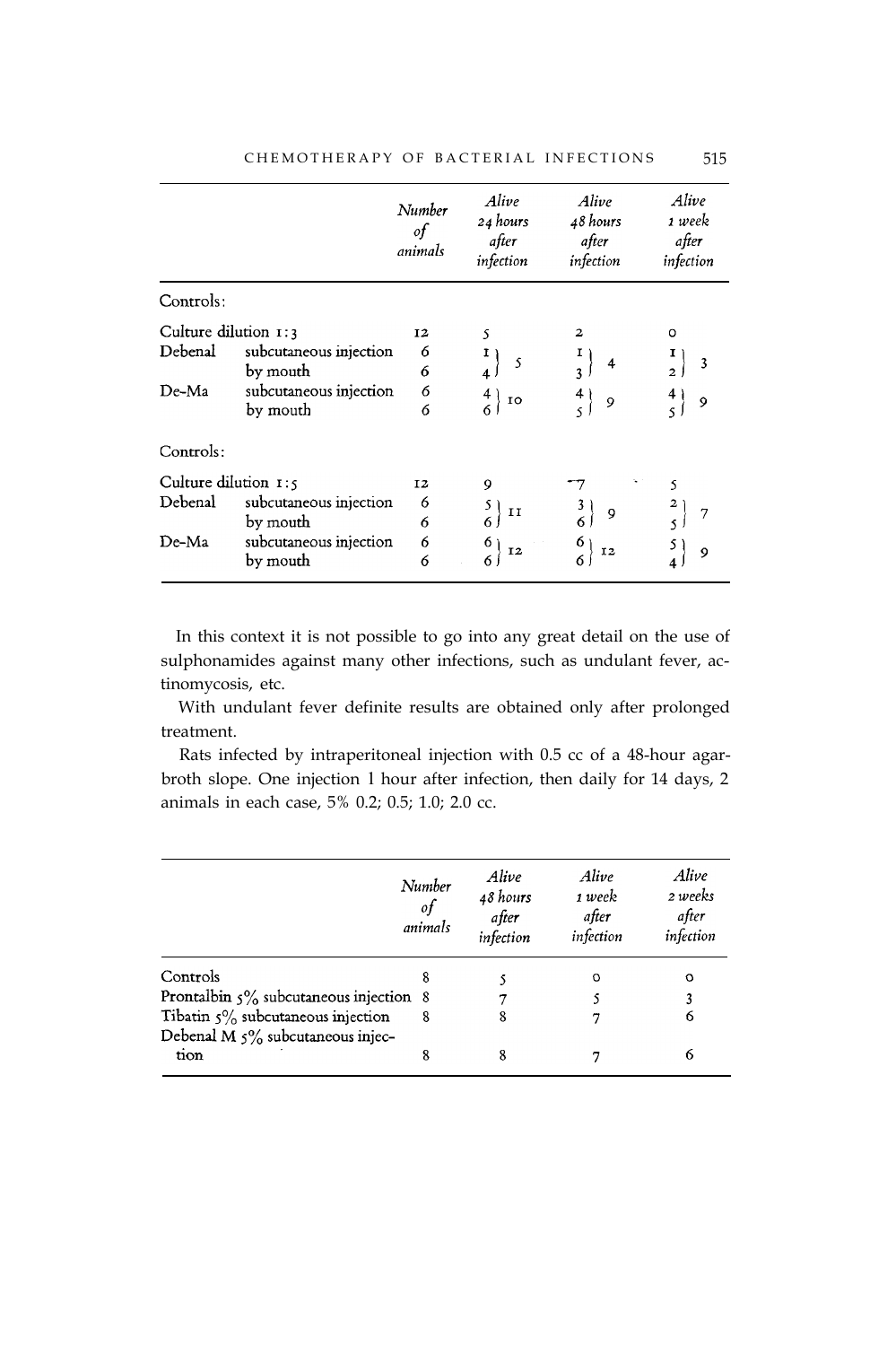I should also like to draw attention to a recent report by Klee that Tibatin has proved particularly satisfactory in the treatment of lung gangrene.

Information on the use of sulphonamides in relatively rare diseases is given in Domagk-Hegler*: Chemotherapie bakterieller Infektionen* (Chemotherapy of bacterial infections), 3rd ed., Hirzel, Leipzig, 1944, and Domagk: *Pathologische Anatomic und Chemotherapie bakterieller Infektionen* (Pathological anatomy and chemotherapy of bacterial infections), Thieme, Stuttgart. Information on the innumerable other sulphonamides which have been tested and used is given in Mietzsch's survey: "Therapeutisch verwendbare Sulfonamid- und Sulfonverbindungen" (Therapeutically useful sulphonamide and sulphone compounds), Suppl. 54 (1945) to "Chemiea", *Z. Ver. Deut. Chemiker.*

A fourth phase in chemotherapy of bacterial infections seems to be opening up in view of the fact that the sulphathiazole and sulphathiodiazole compounds have had such a specific action against tubercle bacilli that further progress at last seems possible in this direction too. In 1940 I reported the observation that sulphathiazole in concentrations of 1 : 5000 has a specific inhibiting action on tubercle bacilli, whilst other sulphonamides and sulphones, as well as Diasone and Promin (which are frequently referred to in the literature), do not. Only the thiazole and thiodiazole derivatives have this effect. Further experiments showed that these sulphonamides have this specific effect against the human as well as the bovine and avian types - temporarily in concentrations as low as 1 : 50,000 or even 1 : 100,000, i.e. sulphonamide concentrations which can easily be achieved in the human organism, and with very small doses at that.

Even at that time I suggested that sulphathiazole and its derivatives might be effective against human disease, but since then further results have shown me that an effect can be achieved with even smaller doses than were then being recommended, provided that these small doses are given for weeks and perhaps months on end. Experiments have shown that it is best to begin treatment with small doses, especially where many bacilli are present and where treatment is to be continued for a considerable period. Otherwise, as a result of the damage suffered by the tubercle bacilli and of their accelerated decomposition, too many toxins are liberated and in consequence undesirable abscess formations and sequestrations as well as general detrimental effects are liable to occur, as after the administration of tuberculin. It was in fact found from long-term experiments on animals that the largest doses were by no means always the most effective. In critical cases in man the risk at-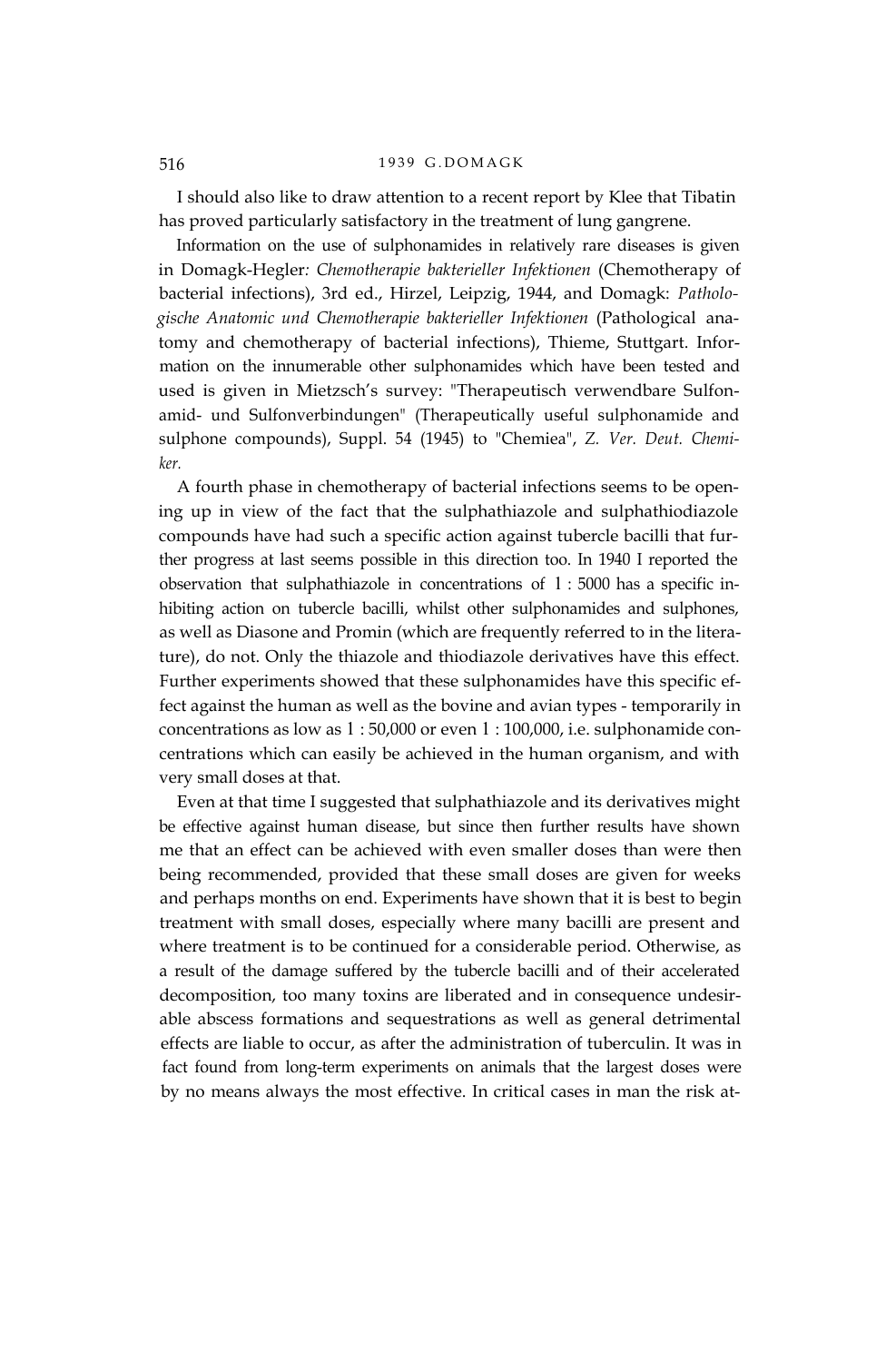tendant upon very high doses would of course have to be accepted. In cases of meningitis tuberculosa there should probably be no hesitation in giving high doses. Where the patient's life is not in danger, however, minimal doses,  $1 \times 0.25$  g or  $2 \times 0.25$  g daily, should be administered at first; then, after 2-3 weeks,  $3 \times 0.25$  or  $4 \times 0.25$  g daily, but the doses should never be increased until the patient feels better.

My colleagues in chemistry Dr. Behnisch, Prof. Schmidt and Dr. Mietzsch and I finally arrived at still more effective compounds which were no longer sulphonamides at all - for, as I have shown, the specific effect had up to that time been detectable only with the sulphonamide compounds of the thiazole and thiodiazole series. It was Behnisch who made available to me for chemo-



Fig. 2. Inhibiting effect of sulphathiazole on human-type tubercle bacilli from sputum Fr. Di.

Tube 1 (control with good growth, 6 weeks after inoculation) Tube 2 contains I: 5,000 sulphathiazole Tube 3 contains I: 10,000 sulphathiazole Tube 4 contains I: 25,000 sulphathiazole Tube 5 contains I: 50,000 sulphathiazole Tube 6 contains I: 100,000 sulphathiazole

In this experiment no cultures of tubercle bacilli were visible in any of the tubes containing sulphathiazole, 6 weeks after inoculation.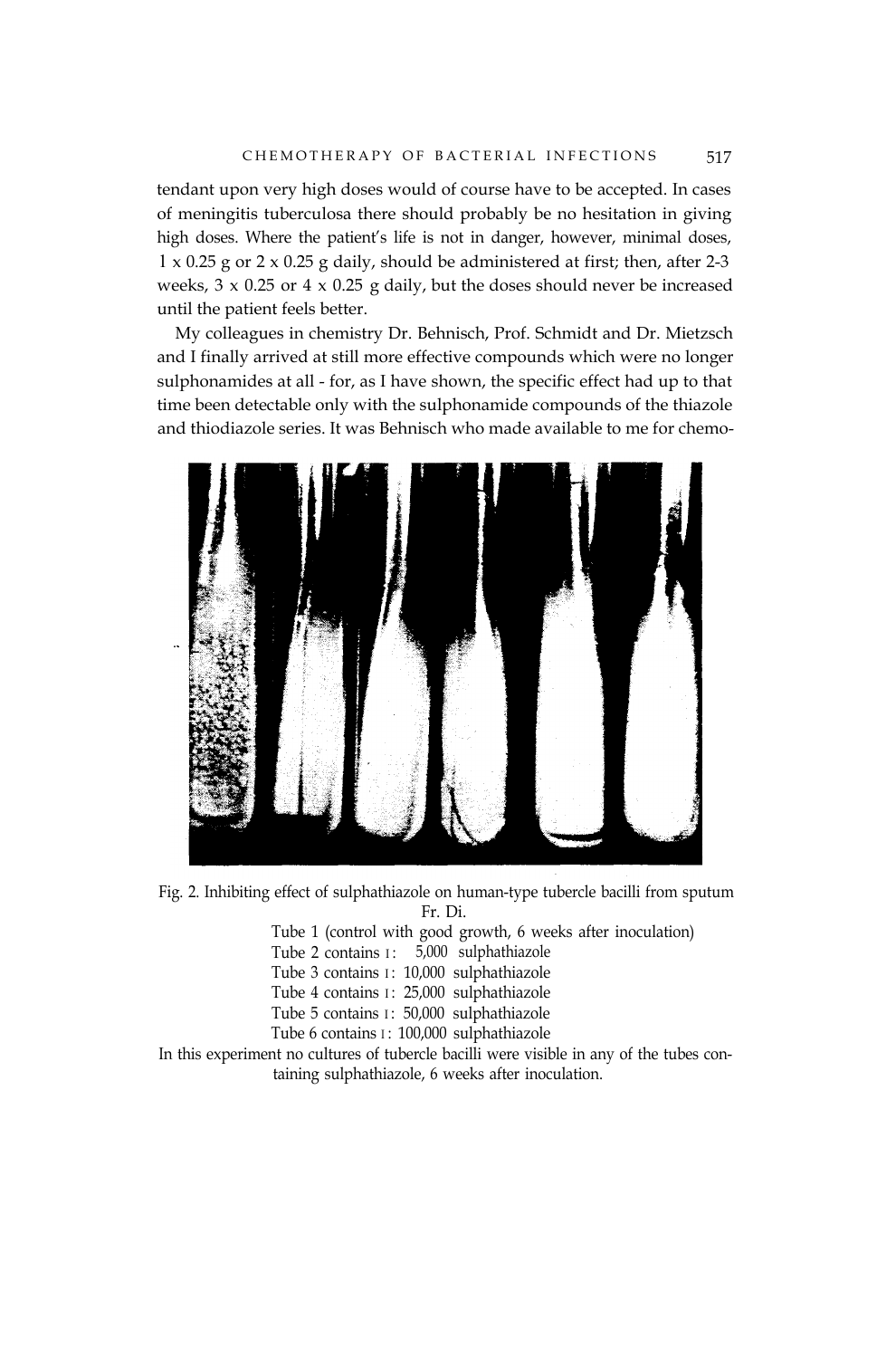therapeutical trials the first thiosemicarbazones of cyclic aldehydes, which he was using as initial products in the manufacture of sulphathiodiazoles and which represent the open-ring preliminary stage in the 2-aminothiodiazoles necessary for this. The thiosemicarbazones of cyclic aldehydes and ketones showed a powerful inhibiting action on tubercle bacilli. In this way a new chemotherapeutical principle, which is not dependent on the presence of the sulphonamide group, was extracted from the principle of the sulphathiazoles and sulphathiodiazoles. In the light of experiments the thiosemicarbazones even appear in some respects to have advantages over the sulphathiazoles and sulphathiodiazoles. Thus, their effectiveness against the various types of tubercle bacillus is not reduced by para-aminobenzoic acid, protein breakdown products, Campolon or other substances which, as already shown, can considerably impair the effectiveness of sulphathiazole and of the sulphathiodiazoles. Tuberculin is not one of the substances which impair the effectiveness against tubercle bacilli of those sulphonamides which in themselves are effective. In animal experiments the effectiveness of compounds containing no sulphonamides was for the most part even clearer than with the abovementioned active sulphonamides of the thiazole and thiodiazole series. This new class of active substances was first reported in a joint publication by R. Behnisch, F. Mietzsch, H. Schmidt and myself in *Naturwiss., 33, No.* 10 (1946). The following compounds proved to be very effective :



whereas *Tb IV* is a thiodiazole compound which is sensitive to *p*-aminobenzoic acid.

Experiment with human type, inoculation on 24th April; first collection (I) on 8th May, 1947; second collection (II) on 14th May.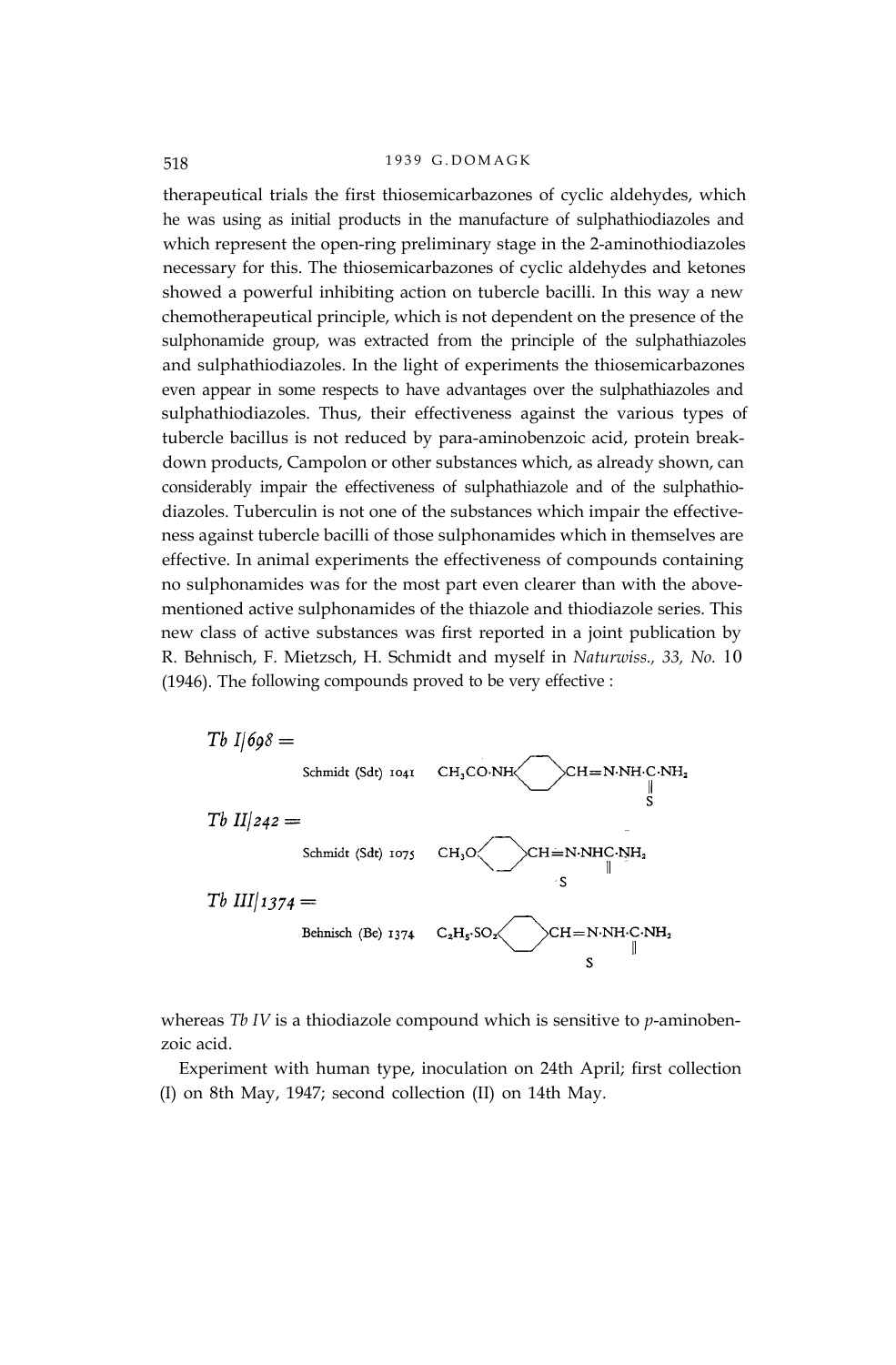|                    | 1:5000   |          | 1:10,000 |          | 1:25,000 |                            |
|--------------------|----------|----------|----------|----------|----------|----------------------------|
|                    |          | $_{II}$  |          | $_{II}$  |          | $\boldsymbol{\mathit{II}}$ |
| Eleudron-Na        | $\Omega$ | $\circ$  | $\circ$  | O        | $\circ$  | $\circ$                    |
| TbI/698            | o        | $\circ$  | $\circ$  | $\circ$  | O        | $\circ$                    |
| Eleudron/Tb I aa*  | $\circ$  | $\circ$  | $\circ$  | $\Omega$ | O        | $\Omega$                   |
| Tb $II/242$        | $\circ$  | $\circ$  | $\circ$  | O        | O        | $\circ$                    |
| Eleudron Tb II aa  | $\circ$  | $\circ$  | $\circ$  | $\circ$  | $\circ$  | ┿                          |
| Tb III/ $1374$     | O        | $\Omega$ | $\circ$  | O        | $\Omega$ | $\circ$                    |
| Eleudron/Tb III aa | o        | $\Omega$ | O        | O        | $\Omega$ | $\circ$                    |
| Tb IV              | $\circ$  | $\circ$  | $\circ$  | $\circ$  | $\circ$  | $\circ$                    |
| Eleudron/Tb IV aa  | $\circ$  | $\Omega$ | $\Omega$ | $\Omega$ | $\Omega$ | $^{+}$                     |
| Badional           | $\div$   | $\pm$    | ┿        | $\div$   | $++$     | $++++$                     |
| Sulphapyridine     |          | $+++$    | $++$     | $++ +$   | $++$     | $+++$                      |
| Prontalbin         | $++$     | $+++$    | $++$     |          |          |                            |

\* Eleudron and Tb I/698 mixed in equal parts.

Controls: First collection (I) after 14 days:  $++/++$ 

Second collection (II) after 3 weeks:  $++$ 

( $o = no growth$ ; + + = pronounced growth, but no spore formation; + + + = intense growth.)

The same experiment but with  $p$ -aminobenzoic acid added to the nutrient medium at the rate of 1:10,000.

|                    | 1:5000   |          | 1:10,000 |          | 1:25,000 |         |
|--------------------|----------|----------|----------|----------|----------|---------|
|                    |          | $_{II}$  |          | Η        |          | Η       |
| Eleudron-Na        | $\circ$  | $\circ$  | $\circ$  | $\div$   | $++$     | $+++$   |
| Tb I/698           | $\circ$  | $\circ$  | $\circ$  | $\circ$  | $\circ$  | $\circ$ |
| Eleudron/Tb I aa   | $\Omega$ | $\circ$  | $\circ$  | $\circ$  | $\circ$  | $\circ$ |
| Tb $II/242$        | $\circ$  | $\circ$  | $\circ$  | $\circ$  | $\circ$  | $\circ$ |
| Eleudron/Tb II aa  | $\Omega$ | O        | $\Omega$ | $\circ$  | $\circ$  | $++$    |
| Tb III/1374        | $\circ$  | $\Omega$ | $\circ$  | $\Omega$ | $\circ$  | $^{+}$  |
| Eleudron/Tb III aa | $\circ$  | $\circ$  | $\circ$  | O        | $+$      | $+$     |
| Th IV              | $\Omega$ | $\circ$  | $\Omega$ | $\Omega$ | $++$     | $+++$   |
| Eleudron/Tb IV aa  | $++$     | $++++$   | $++$     | $+++$    | $++$     | $+++$   |
| Badional           | $++$     | $+++$    | $++$     | $++++$   | $++$     | $+++$   |
| Sulphapyridine     | $++$     | $++++$   | $+ +$    | $+++$    | $++$     | $+++$   |
| Prontalbin         | ᆠᆠ       | $++++$   | $++$     | $+++$    | $++$     | $+++$   |

Controls: First collection (I) after 14 days:  $++/++$ 

Second collection (II) after 3 weeks:  $++$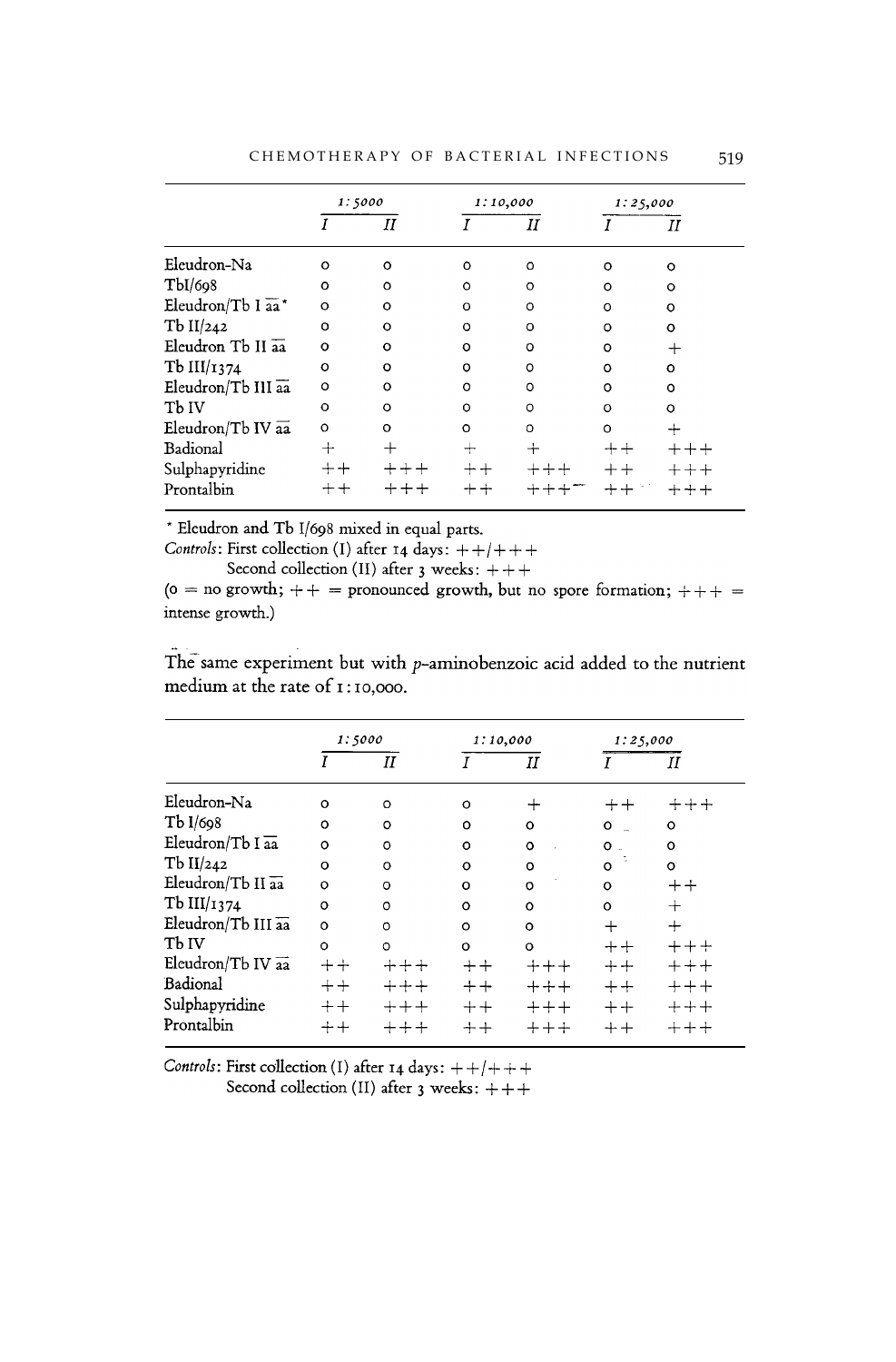| Experiment with bovine type. |  |  |
|------------------------------|--|--|
|------------------------------|--|--|

|                    | 1:5000  |         | 1:10,000 |               | 1:25,000 |               |
|--------------------|---------|---------|----------|---------------|----------|---------------|
|                    |         | П       |          | Π             |          | П             |
| Eleudron-Na        | O       | o       | o        | $\circ$       | O        | o             |
| Tb I/698           | $\circ$ | $\circ$ | O        | O             | $\circ$  | $\circ$       |
| Eleudron/Tb I aa   | $\circ$ | $\circ$ | $\circ$  | $\circ$       | $\circ$  | $\circ$       |
| Tb $II/242$        | $\circ$ | $\circ$ | $\circ$  | $\circ$       | $\circ$  | $\circ$       |
| Eleudron/Tb II aa  | $\circ$ | $\circ$ | O        | $\circ$       | $\circ$  | $\,$          |
| Tb $II/I$ 374      | $\circ$ | $\circ$ | $\circ$  | $\circ$       | $\circ$  | $\circ$       |
| Eleudron/Tb III aa | $\circ$ | $\circ$ | $\circ$  | $\circ$       | $\circ$  | $\circ$       |
| Tb IV              | o       | $\circ$ | $\circ$  | $\circ$       | $\circ$  | $\circ$       |
| Eleudron/Tb IV aa  | $\circ$ | $\circ$ | $\circ$  | $\circ$       | $\circ$  | ┿             |
| Badional           | $\div$  | $^{+}$  | $++$     | $++$          | $++$     | $+ + + + + +$ |
| Sulphapyridine     | $(+)$   | $^{+}$  | $++$     | $+ + + + + +$ | $++$     | $+ +$ /+++    |
| Prontalbin         | $^{+}$  |         |          | $+ + + + + +$ | $++$     | $+ + + + + +$ |

Controls: First collection (I) after 14 days:  $+/+$ 

Second collection (II) after 3 weeks:  $++++++$ 

Same experiment with bovine type, but with para-aminobenzoic acid added to the nutrient medium at the rate of 1:10,000.

|                    | 1:5000  |                   | 1:10,000 |               | 1:25,000                  |               |
|--------------------|---------|-------------------|----------|---------------|---------------------------|---------------|
|                    |         | $\scriptstyle II$ |          | Н             |                           | Π             |
| Eleudron-Na        | $\circ$ | $\circ$           | o        | $\circ$       | $\circ$                   | $++$          |
| Tb I/698           | o       | o                 | $\circ$  | O             | $\circ$                   | $\circ$       |
| Eleudron/Tb I aa   | o       | $\circ$           | O        | $\circ$       | $\circ$                   | $\circ$       |
| Tb $I1/242$        | $\circ$ | $\circ$           | $\circ$  | $\circ$       | $\mathbf{o}^{\mathbf{v}}$ | $\circ$       |
| Eleudron/Tb II aa  | $\circ$ | $\circ$           | o        | $\Omega$      | $\circ$                   |               |
| Tb III/ $1374$     | $\circ$ | $\circ$           | $\circ$  | O             | $\circ$                   | $+$           |
| Eleudron/Tb III aa | $\circ$ | $\circ$           | $\circ$  | o             | $\circ$                   | $^{+}$        |
| Tb IV              | $\circ$ | $\circ$           | $\circ$  | $\circ$       | ┿                         | $++$          |
| Eleudron/Tb IV aa  | $\, +$  | $++$              | ┿        | $++$          | $\div$                    | $++$          |
| Badional           | $^{+}$  | $++$              | $+$      | $++$          | $+$                       | $+ + + + + +$ |
| Sulphapyridine     | $++$    | $+ + + + + +$     | $++$     | $+ + + + + +$ | $++$                      | $+ +$ /+++    |
| Prontalbin         |         |                   |          |               |                           | $+ + + + + +$ |

Controls: First collection (I) after 14 days:  $++/++$ 

Second collection (II) after 3 weeks:  $++$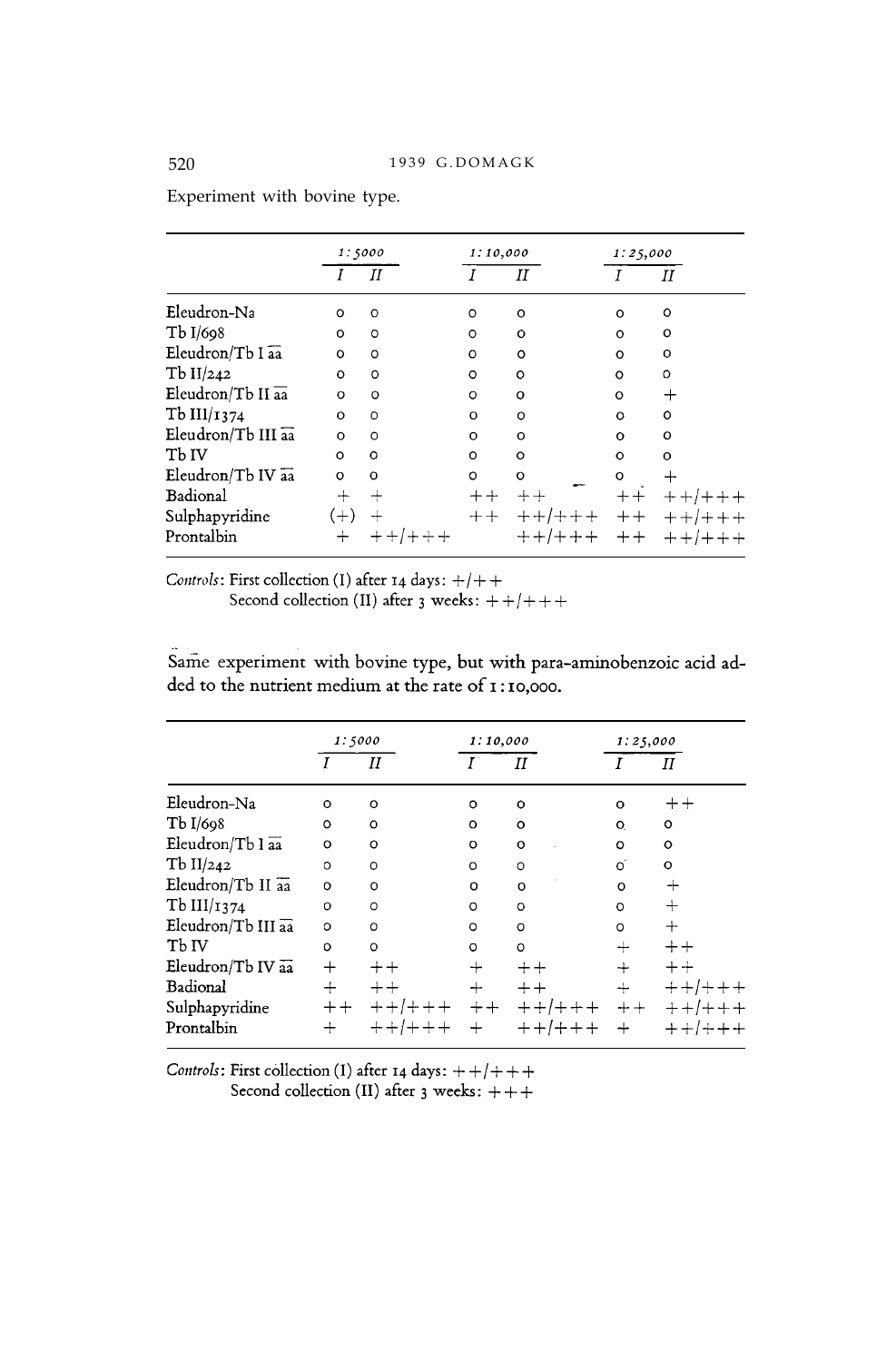Like *p*-aminobenzoic acid, liver extracts, e.g. Campolon, and other proteolytic products develop an antisulphonamide action with regard to tubercle bacilli. Koch's original old tuberculin did not show this effect in the concentrations tested (1:100).

In some cases in experimental animals which had only received 1 local application it was possible to detect some effect from the drugs and to differentiate between them.

Guinea-pigs were infected in the back with an intramuscular injection of 3 mg of a human type culture. After 3 days the infection site was incised and 0.5 g of the preparation was applied locally. In the controls extensive caseating foci had already appeared after 4 weeks in the area of the injection site on the back. In the internal organs - mainly lung, liver, spleen - nodules and sometimes necrotic areas could be seen under the microscope and usually with the naked eye. Eight weeks after being infected none of the control animals was alive. In the case of the animals which were treated locally with Tb 1, after 4 weeks small fusion foci only, with increased reaction of the connective tissue in the surrounding area, were apparent in the musculature; in addition, in the area round these foci the experimental animals, in contrast to the controls, showed only isolated and non-typical epitheloid nodules. In some of the animals which were treated locally with Tb I/698 there was no fusion whatever at the infection focus but only a proliferation of connective tissue with individual histocytes, though without epitheloid nodules. Another



Fig. 3. Guinea-pigs infected intraperitoneally with human type tubercle bacillus *(Above):* Controls. Large tuberculous foci in the omentum. *(Below):* The same infection as above with animals treated with Tb I/698. Small tuberculous foci only.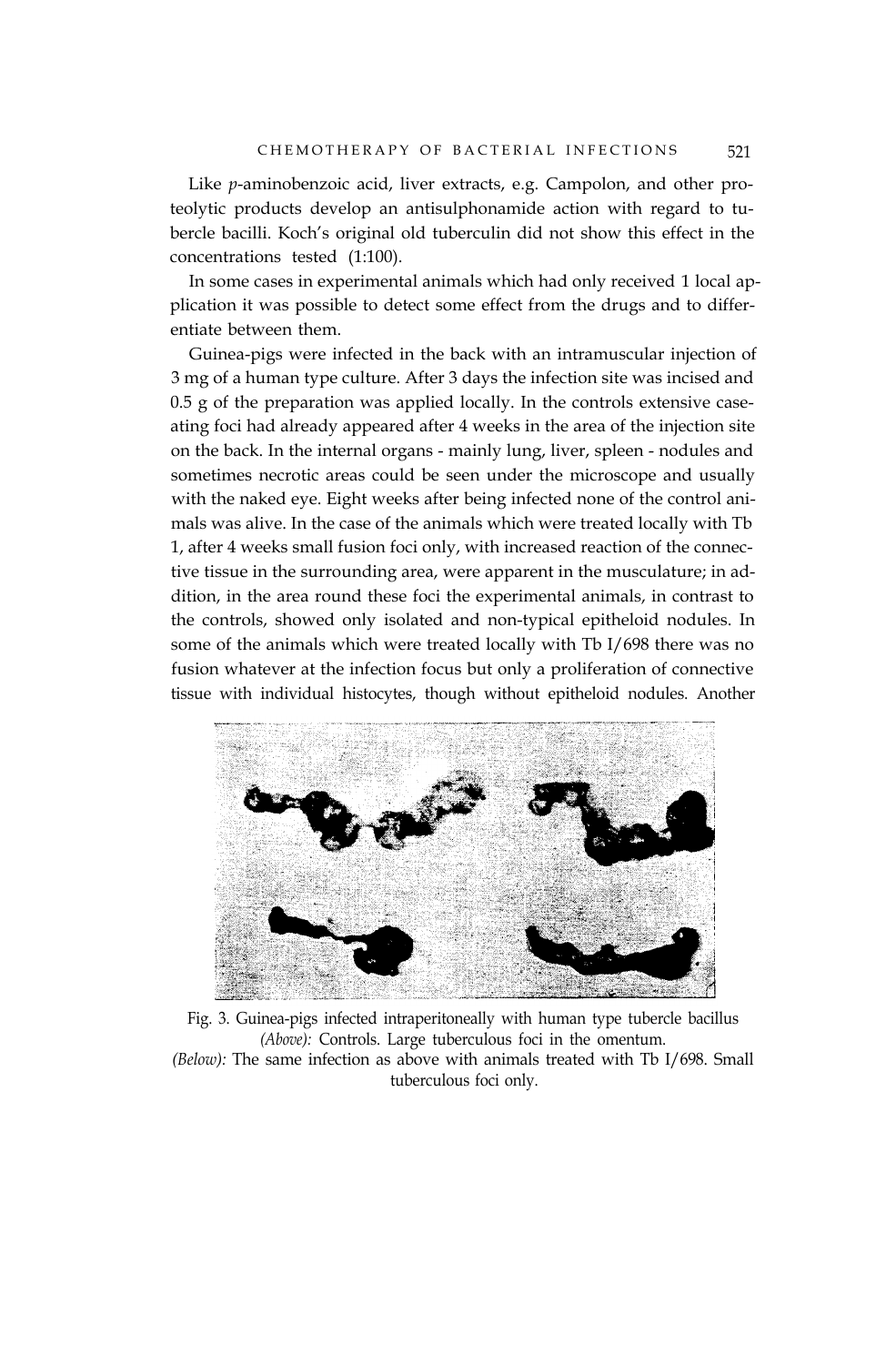striking fact was that only very isolated small nodules could be found in the lung, liver or spleen, whereas in the untreated controls there were comparatively extensive tuberculous changes. Evidence of inhibition of tuberculous tissue changes was also to be found in the animals treated with Tb II and Tb III, but was not so pronounced as with Tb I. In the animals treated with Tb IV the disintegrated reticular epitheloid nodules around the local necrotic areas of the primary focus were very noticeable. In the animals which received one local treatment with Eleudron the effect was still less than with Tb IV. All the animals showed numerous epitheloid nodules in lungs, liver and spleen, although in some cases with non-typical disintegration.

With animals infected by intraperitoneal injections of large doses of tubercle bacilli the caseation processes appeared mainly in the omentum, but subsequently also in the spleen, liver and lung. These latter organs showed caseation as well as productive foci, depending on the quantities of tubercle bacilli injected. In the treated animals the caseated foci remained smaller, and in some cases processes (mainly productive) appeared which, if treatment was continued for a sufficiently long period, changed into unspecific granulation scar tissue.

In the treatment of experimental animals substances of this kind with a highly effective specific action against tubercle bacilli gave the following results :

- 1. A local effect with powder applied locally.
- 2. When administrered by mouth and by subcutaneous injection, in cases of intraperitoneal infection in the omentum and elsewhere a general effect on tuberculous processes at some distance from the site of application.
- 3. Absence or delay of generalization. Histologically the treated animals-unlike the heavily infected untreated controls, in which caseation was present - showed:
- 1. Leucocytic inflammation. Caseous disintegration of the leucocytes clearly retarded.
- 2. Considerable numbers of histocytes with accumulation of Indian ink, where Indian ink had been added to the tubercle bacilli at the time of infection.
- 3. Non-typical nodules.
- 4. Non-typical giant cells.
- 5. Completely unspecific granulation tissue. The nature of the histological tissue reaction appears to be entirely inde-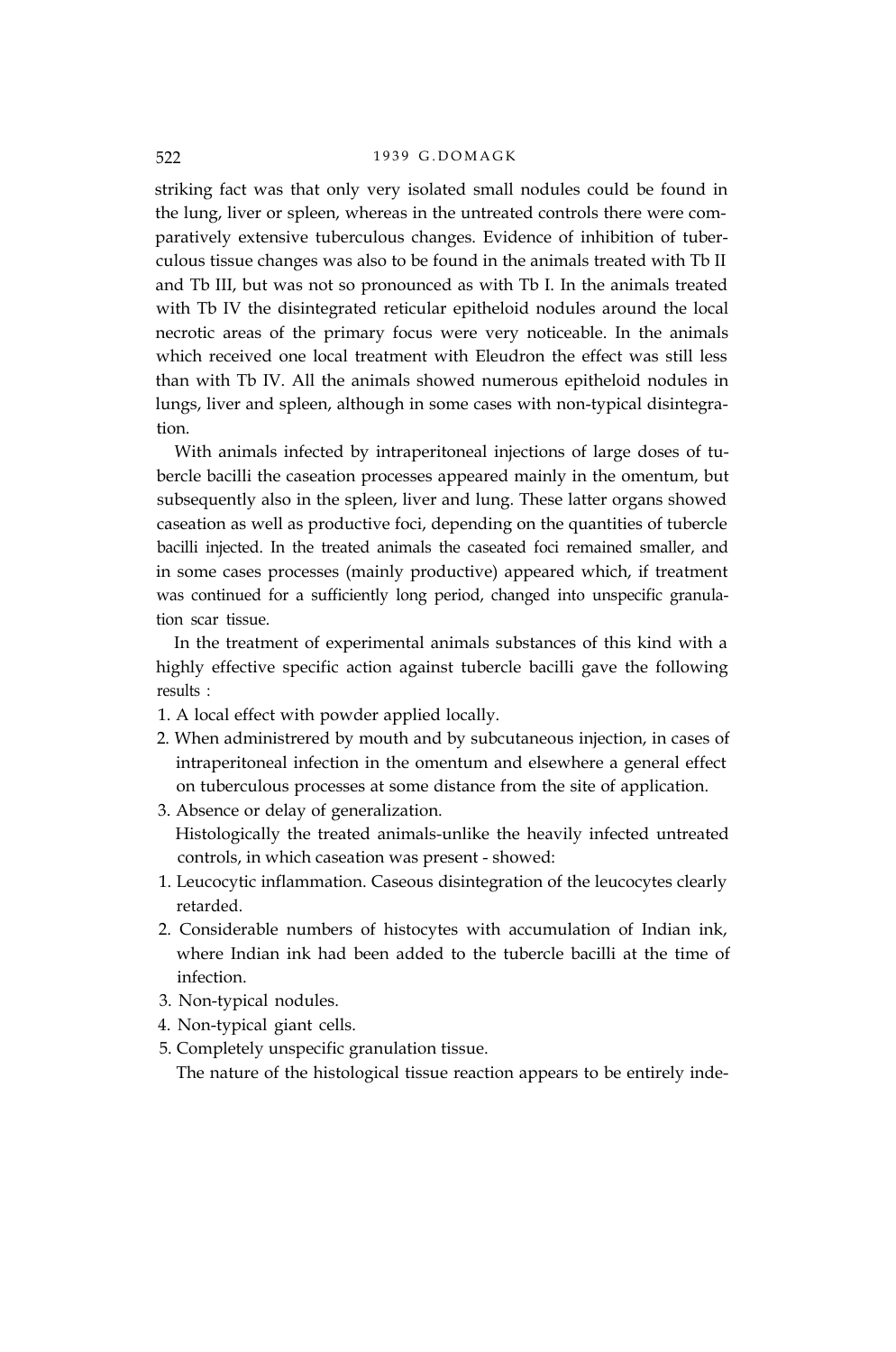pendent of the immunity or resistance, and to be dependent only on the number of bacilli capable of developing when exposed to the effects of the drug. Thus, depending on the degree of success, we see relatively slight caseation in the treated animals, more proliferative processes with occurrence of nontypical cells, and finally unspecific granulation tissue formation. In experiments where only few bacilli are used for infection and where primary caseating processes do not occur, the specific productive foci appearing in the controls sometimes turn into wholly non-typical histocytic foci and finally into completely unspecific granulation and scar tissue. In the animals treated with the optimum doses no tuberculous foci whatever develop in the other organs, whilst with sub-optimum doses the development of these foci is inhibited. Unlike the controls, the animals in which the seat of the primary infection was the vestibule of the eye showed caseous-fusion. Even when, in heavily infected animals, destruction occurred owing to the effect of the toxin, unspecific granulation tissue foci covered with epithelium also developed here at a later stage in the treated animals. In contrast to the untreated controls, in which numerous epithelial nodules appeared in the spleen, liver and lung, the treated animals showed no tuberculous foci in these organs, either upon visual inspection or under the microscope. With rabbits, among which the controls showed tuberculous changes in the lungs, kidneys and other organs, it was likewise possible to prevent the development of tuberculous processes by means of long-term treatment with the active substances. It remains to be seen whether or not the substances which were found to be effective against tuberculosis in the experiment will be sufficiently effective in clinical practice.

The effectiveness of the substance Tb I/698 in the case of tuberculosis of the skin in man has been confirmed. Moncorps and Kalkoff have reported on this. The successes with lupus of the skin reported by Moncorps and Kalkoff for the first time at the 1947 Rhine-Westphalian Dermatology Conference have since been corroborated by Grütz, P. Schmidt, Koch, Hartung and others. Eickhoff of the Loebell Clinic for Ear, Nose and Throat Diseases in Münster, Westphalia, reported on the effectiveness of the preparation Tb I/698 in cases of lupus of the mucous membranes at the Congress of Ear, Nose and Throat Specialists in Hamburg on 7th and 8th November, 1947. He described clinical and histological cures of patients who had been treated for years in hospital without success. Average length of treatment to-date: 110 days with a dose of 1 g per day.

In the light of results of resistance tests on tubercle bacilli from sputum I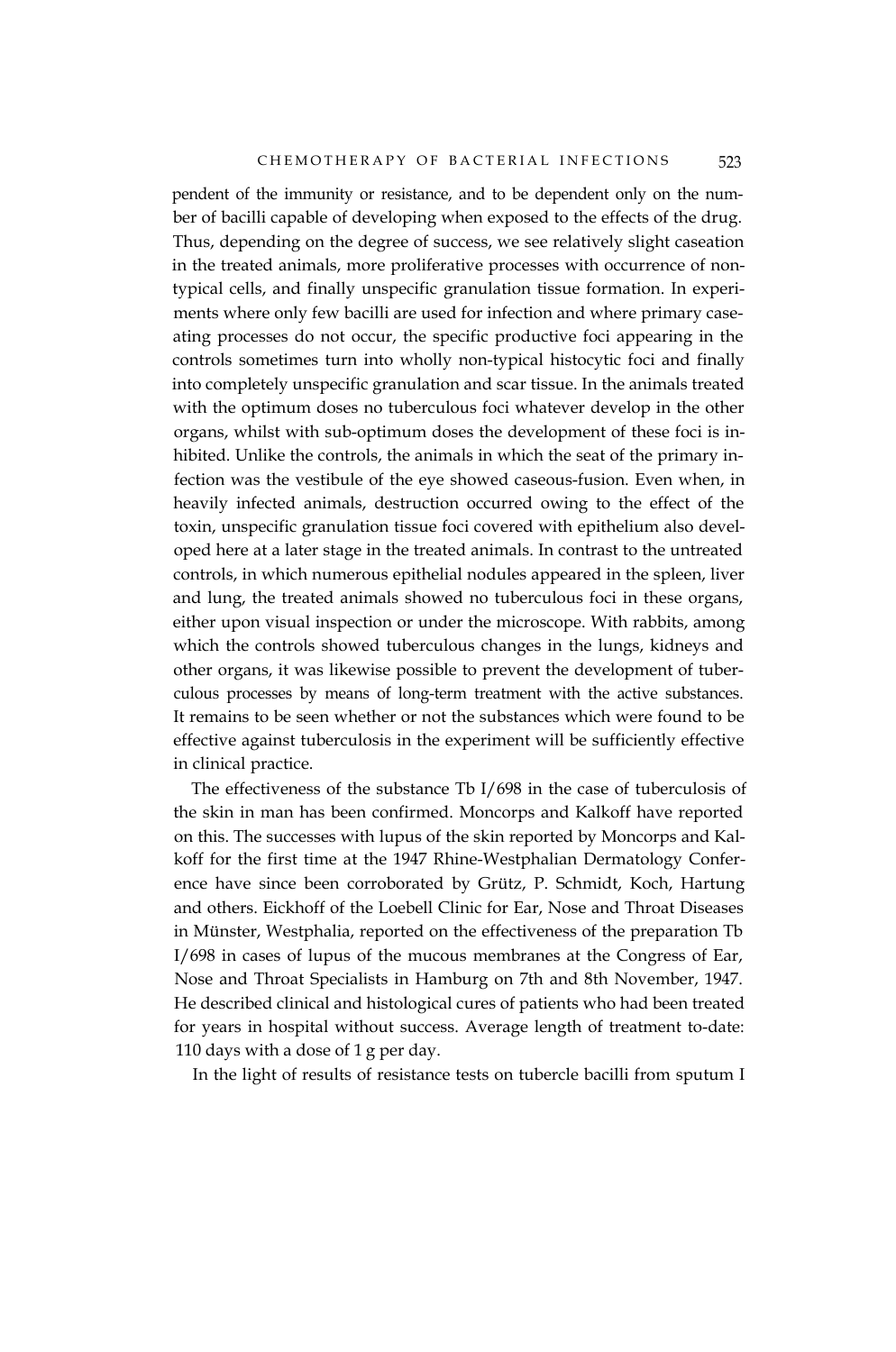have reason to assume that there are also tubercle bacilli with differing degrees of resistance to sulphathiazole and other substances which appear suited to chemotherapy of tuberculosis. However, if we were able to devise a method of chemotherapy of tuberculosis in man on the basis of the experimental findings so far available, even this measure might result in failure unless from the outset we took the utmost care to ensure that patients with overt tuberculosis who were spreading the bacilli were isolated until completely cured. Otherwise, even with the very best drugs against tuberculosis we should perhaps see the same result as we are now beginning to see in the treatment of gonorrhoea with sulphonamides and penicillin - drugs with which, if the correct procedure had been adopted, gonorrhoea could no doubt have been eradicated.

By far the greatest danger threatening us at the present time is pulmonary tuberculosis, especially where large parts of Europe have been turned into famine areas, for this disease will not stop at the boundaries of the stricken areas of central Europe. Whether chemotherapy of tuberculosis, which is only in its infancy, has yet reached the stage of being really effective here is a question which cannot be answered until further investigations have been carried out by many experienced clinicians on the strictest scientific lines. At a meeting of the Flensburg Medical Association in November 1949 F. Kuhlmann reported for the first time favourable results in patients seriously ill with pulmonary tuberculosis. The successes took the form of disappearance of the fever (some of the patients having suffered from very prolonged high fever), diminution of sputum and sometimes disappearance of bacilli from the sputum, a return to normal in blood sedimentation and gains in weight. Kuhlmann reported that the patients themselves asked for the treatment and that the mortality rate in the department for patients seriously ill with pulmonary tuberculosis fell from 7-8% to 1-2% per month with approx. 160 beds occupied. He pointed out that with the fall in the mortality curve the type of case accommodated in the department changed somewhat because sanatorium patients were temporarily admitted (60), but that only patients selected for the seriousness of their condition were transferred there. He also allowed for the fact that the hot dry summer might have had a beneficial effect, but considered that the possibility that hospitalization itself had some effect could be ruled out in the case of the large majority of patients. X-ray photographs showed that in many of the patients who had received treatment there was extensive resorption of the exudative changes. Ausculation lagged behind radiography in detecting a decrease in the infection. Accord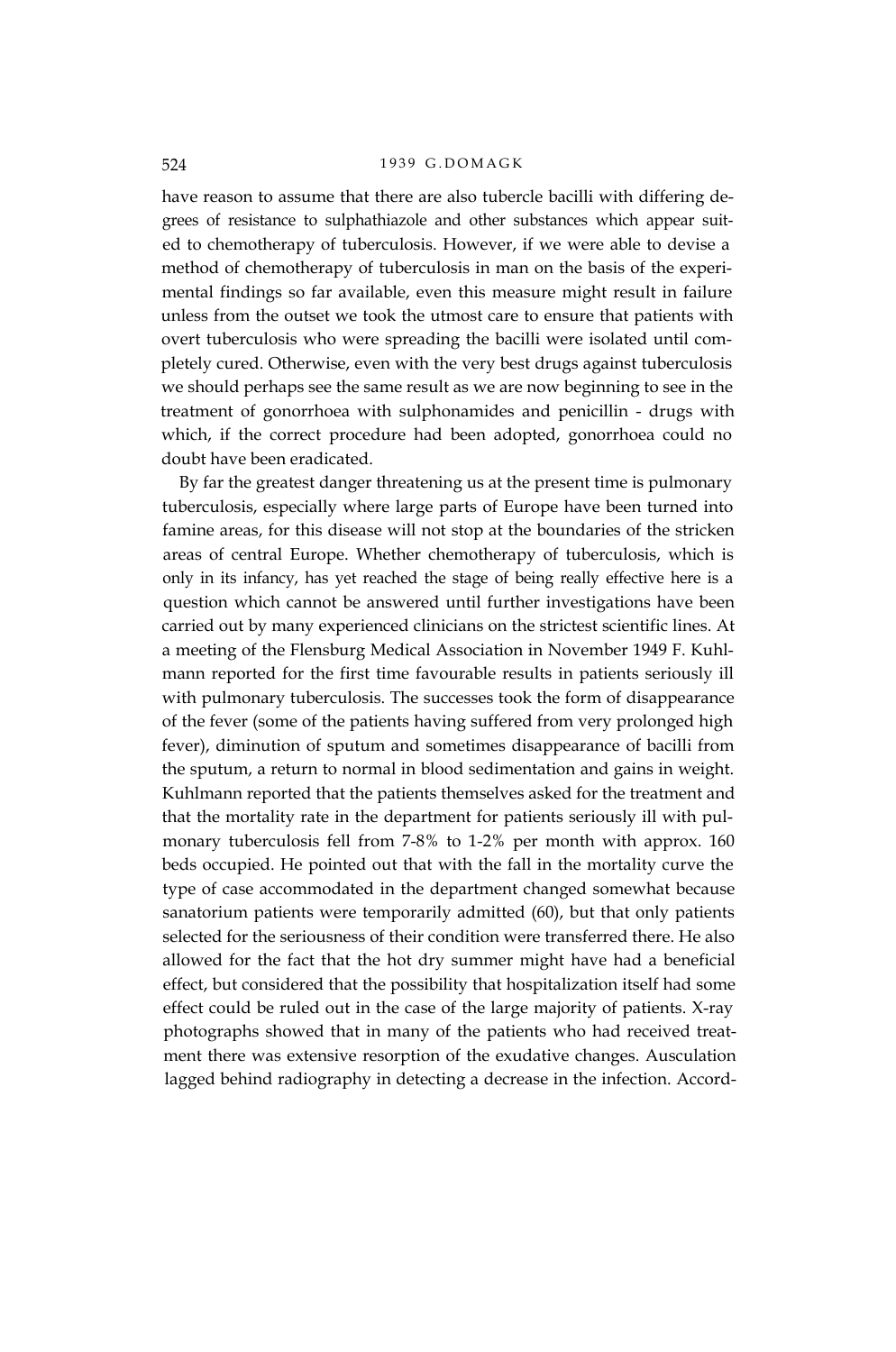ing to Kuhlmann, in the patients who received treatment there was a surprising change in the course of the disease. Nevertheless, it would be too early to speak of a cure, although Kuhlmann said that in some cases the word "cure" suggested itself. We shall therefore have to wait and see whether in these cases the cure is definite and whether the successes reported by Kuhlmann can be regularly repeated with the same treatment. However, it would appear that for the first time we are in possession of substances which bring chemotherapy of pulmonary tuberculosis within striking distance. Many lines of inquiry were pursued before we reached this goal. The least hint that a substance might be effective was recorded and followed up by the chemists who, on the strength of it, made innumerable syntheses. And how often in vain! Chemotherapy of tuberculosis in its present state is also a late fruit of sulphonamide research, for which the foundations were laid in my joint work with Klarer and Mietzsch. Which cases of tuberculosis should receive chemotherapeutic treatment, is a question which is constantly being asked, and in reply I would refer to an axiom which I often quote: I consider it my first duty in the development of chemotherapy to cure those diseases which have hitherto been incurable, so that in the first place those patients are helped who can be helped in no other way.

- Anselmino, "Die Sulfonamidbehandlung der fieberhaften Fehlgeburt." (Sulphonamide treatment in septic abortion.), *Deut. Med. Wochschr.,* (1947) 63.
- Bernhard, "Die De-Ma Therapie puerperaler Infektionen." (De-Ma therapy in puerperal infections.), *Deut. Med. Wocksckr.,* (1947) 66.
- Bernhard, "Die Sulfonamidbehandlung der Gonorrhoe der Frau." (Sulphonamide treatment of gonorrhoea in women.), *Deut. Med. Wochschr,* (1947).

Boas and Marcussen, *Ugeskrift Lager,* 106 (1944) 16.

- Bunn et al., *J.* Am. *Med. Assoc.,* 129 (1945).
- Bunn et al., "Beitrag zur Penicillinbehandlung chirurgischer Infektionen." (On penicillin treatment of surgical infections*.), Deut. Med. Wochschr.,* (1946) 291.
- Bürger, "Klinik und Sulfonamidtherapie der in Leipzig gehäuft auftretenden ruhrartigen Darmerkrankungen." (Clinical treatment and sulphonamide therapy of the dysentery-like intestinal disorders occurring frequently in Leipzig.), *Med. Welt,* (1943) 301.
- Clarke, "Penicillin: help or hindrance in venereal disease control?", *J Soc. Hyg.,* No. 9 (1945).
- Christie, "Subakute bakterielle Endocarditis, die offensichtlich durch Sulfanilamidbehandlung geheilt wurde." (Subacute bacterial endocarditis obviously cured by sulphonamide treatment.), *J. Am. Med. Soc.,* 115 (1940) 1357.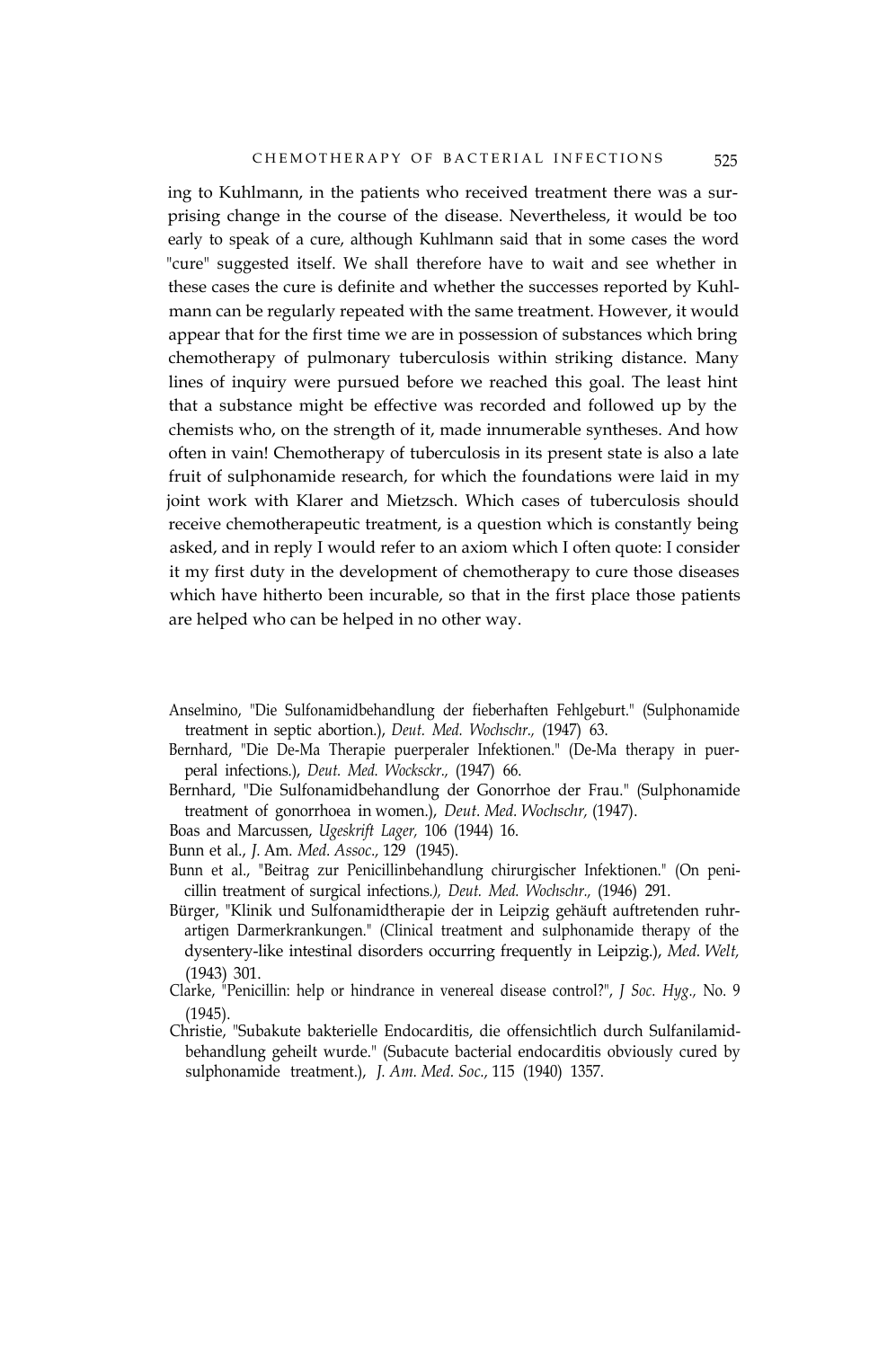- Christie, "Penicillin in subacute bacterial endocarditis.", *Brit. Med. J.,* (1946) 381.
- Colebrook and Purdie, "Treatment of 106 cases of puerperal fever by sulphanilamide (Streptocide).", *Lancet,* (1937) 1237, 1291.
- Colebrook, "Chemotherapy in relation to war wounds.", *Brit. Med. J.,* (1940) 448.
- Colebrook, "Sulphonamides locally.", *Lancet, (* 1944) 22.
- Domagk, "Ein Beitrag zur Chemotherapie der bakteriellen Infektionen." (On chemotherapy of bacterial infections.), *Deut. Med. Wochschr.,* (1935) 250.
- Domagk, *Chemotherapie bakterieller Infektionen.* (Chemotherapy of bacterial infections.), Monograpbie, 3rd ed., Hirzel, Leipzig, 1944.
- Domagk, *Pathologische Anatomic und Chemotherapie bakterieller Infektionen.* (Pathological anatomy and chemotherapy of bacterial infections.), Thieme, Stuttgart, 1947.
- Domagk, "Neuere Erfahrungen bei experimentallen Infektionen." (Recent experiences with experimental infection.), *Z. Haut-Gesckleckfskrankh., 3* (1947) 357.
- Domagk, "Der derzeitige Stand der Chemotherapie bakterieller Infektionen mit den Sulfonamiden." (The present situation with regard to chemotherapy of bacterial infections with sulphonamides.), *Deut. Med. Wochschr., (1947) 6.*
- Domagk, Behnisch, Schmidt, and Mietzsch, "Üjber eine neue, gegen Tuberkelbazillen in vitro wirksame Verbindungsklasse." (On a new class of compounds effective in vitro against tubercle bacilli.), *Naturwiss.,* 33 [10] (1946) 315.
- Domagk, "Chemotherapie der Tuberkulose.", (Chemotherapy of tuberculosis.) *Rhine-Westphalian Dermatology Conferences,* May and September, 1947).( See also: *Beitr. Klin. Tuberk.,* 101 (1948) 3 65).
- Eickhoff, *Ear, Nose, 2nd Throat Congress.,* 7-8th November, 1947, Hamburg.
- Felke, "Die Chemotherapie der Gonorrhoe mit Sulfonamidverbindungen." (Chemotherapy of gonorrhoea with sulphonamide compounds.), *Arch. Dermatol.,* 178 (1938) 45.
- Felke, "Über den Wirkungsmechanismus der antibakteriellen Chemotherapie bei der Gonorrhoe." (On the operative mechanism of antibacterial chemotherapy in gonorrhoea.), *Arch. Dermatol., 178* (1938), 152.
- Fischer, "Die Sulfonamide in der Chirurgie." (The sulphonamides in surgery.),MeA. *Klin.,* (1944) 418.
- Frisk, Hagerman, Helander, and Sjogren, "Sulpha-Combination, a new chemotherapeutic principle.", *Brit. Med. J.,* (1947) 7-10.
- Gehrt, "Behandlung der Meningitis epidemica mit Uliron." (Treatment of meningitis epidemica with Uliron.), *Deut. Med. Wochschr.,* (1938) 409.
- Grütz and Krömer, "Überblick über den gegenwärtigen Stand der Chemotherapie der Gonorrhoe." (Survey of the present situation with regard to chemotherapy of gonorrhoea.), *Jahrkurse. Ärztl Forfbild.,* [4] (1939) 37.
- Haferland, "Zur Behandlung infizierter und infektionsgefährdeter Wunden mit dem Sulfonamidgemisch Marfanil-Prontalbin." (On treatment of infected wounds and wounds threatened by infection with the sulphonamide combination Marfanil-Prontalbin.), *Arch. Klin. Chir.,* 202 (1941) 580.
- Haferland, "Die Sulfonamidbehandlung in der Chirurgie." (Sulphonamide treatment in surgery.), *Med. Welt.,* (1942) 380.
- Hagerman, "Studien zur Chemoresistenz der Gonokokken mittels einer neuen Me-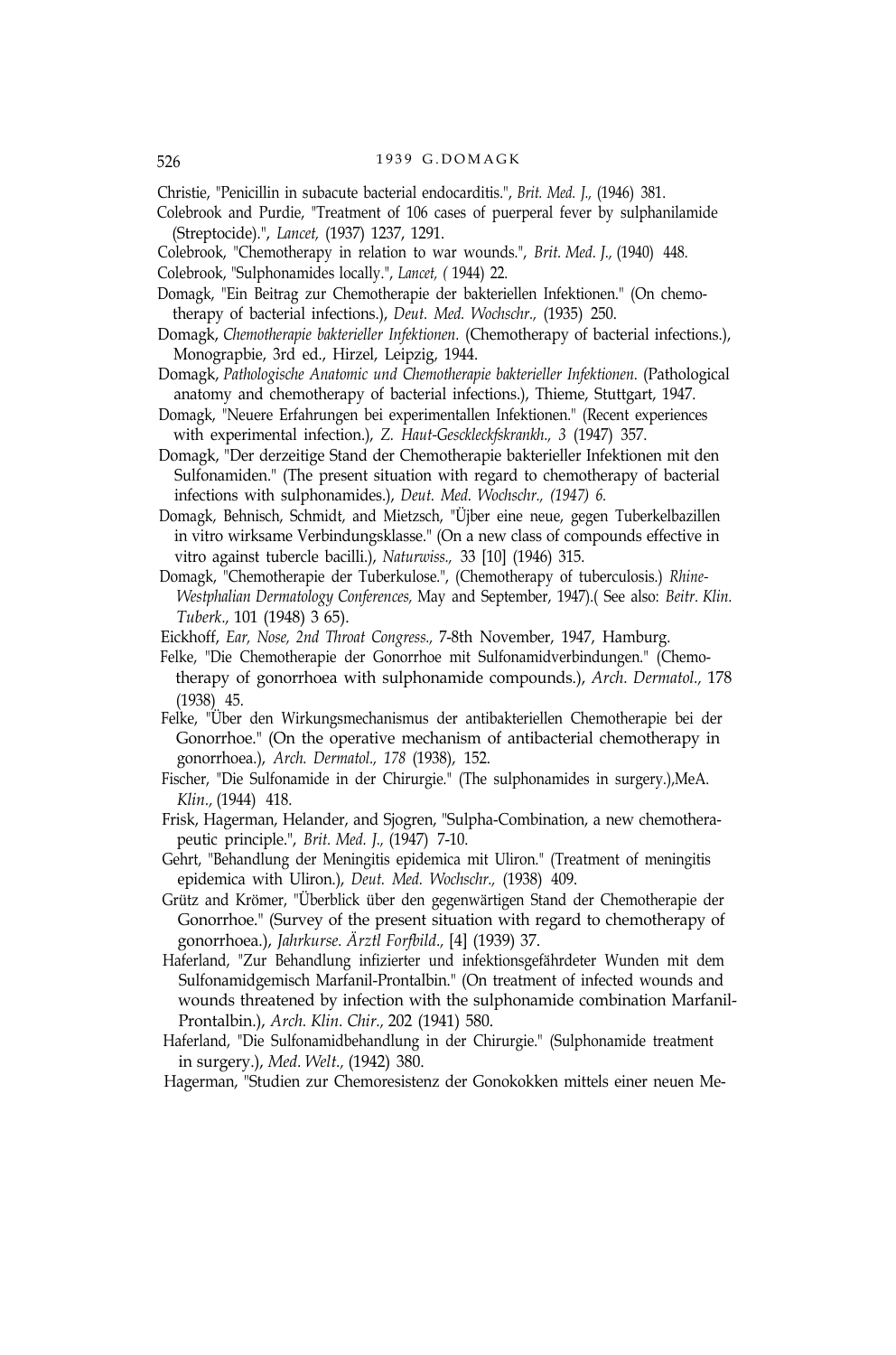thode zur Bestimmung der Chemoresistenz in vitro." (Studies on the chemoresistante of gonococci by means of a new method for the determination of chemoresistance in vitro.), *Acta Pathol. Microbial. Scand.,* Suppl. 46 (1942) 180 pp. Ref. *Med. Klin.,* (1943) 594.

Hartung, Dermatology *Conference,* Hannover, 1947.

- Heilmeyer and Keiderling, "Klinische Wirkungen einer Sulfonamidkombination mit verschiedenem Angriffspunkt (De-Ma) auf den Ablauf sulfonamidresistenter septischer Krankheitsbilder und ihre Erklärung durch die Theorie einer mehrfachen Fermentkettenblockierung." (Clinical effects of a combination of sulphonamides with different points of attack (De-Ma) on the development of sulphonamideresistant septic conditions and their explanation by the theory of multiple ferment chain blocking.), *Deut. Med. Wochschr.,* (1947) 13.
- Henrich and Winkelstrater, *Winkelsträter's thesis,* Univ. Münster, 1946.
- Hopf, "Die Feststellung der endgültigen Heilung der männlichen Go." (Confirming a final cure in cases of gonorrhoe in men.), *Münch. Med. Wocschr.,* (1943) *284.*
- Huriez and Dessurmont, *Presse Med.,* 55 [2] (1947), Ref. *Z. Haut-Geschlechtskratkh., 2* (1947) 217.
- Kakoff, "Chemotherapie des Lupus vulgaris.", (Chemotherapy of lupus vulgaris.), *Z. Haut-Gescklechtskrankh., 3 (1947) 280.*
- Klarer, "Über die chemische Konstitution des Marfanil (Mesudin)." (On the chemical constitution of Marfanil (Mesudin).), *Klin. Wochschr.,* 20 (1941) 1250.
- Klarer, "Entwickhrng der Sulfonamidtherapie." (Development of sulphonamide therapy.), *Chemie, 56 (1943) 10.*
- Klee and Römer, "Prontosil bei Streptokokkenerkrankungen." (Prontosil in streptococcal *infections.), Deut. Med. Wochschr., (1935)* 250.
- Koch, *Dermatology Conference,* Münster 1947 and Hamburg.
- Konjetzny, *Zentr. Chir.,* 137 (1940) 2745.
- Konjetzny, "Gäsodemerkrankungen und ihre Behandlung." (Gas gangrene infections and their treatment.), *Med. Welt,* Nr. 40 (1940).
- Konjetzny, "Operative Wundversorgung." (Operative wound treatment.), *Med. Welt, (1941) 409.*
- Konjetzny, "Die Behandlung von Phosphorschädigungen der Korperoberfläche, von Verbrennungen, Verbrühungen und Verztzungen." (Treatment of phosphorus damage to the body surface, of burns, scalds and erosions.), *Med. Welt, (1944) 69.*
- Klostermeyer, "Fortschritte in der örtlichen Behandlung schwer vereiterter schussverletzter Kniegelenke." (Advances in the local treatment of severely suppurated shot wounds in the knee joint.), *Zentr. Chir., (1944)* 1253.
- Kramer, "Fortschritte auf dem Wege zu einer Chirurgie ohne Eiter." (Advances to wards surgery without suppuration.), *Deut. Med. Wochschr.,* (1947).
- Krueger, "Sulfonamide an der Front." (Sulphonamides at the front.), *Deut. Med. Wochschr.,* (1943) 417.
- Kuhlmann, *Flensburg Medical Conference,* November, 1947; and *Med. Monatsschr., (1948) 297.*
- Lezius, *Conference of North-West German Surgeons,* Lübeck.
- Long, "Medizinischer Fortschritt und medizinische Erziehung während des Krieges."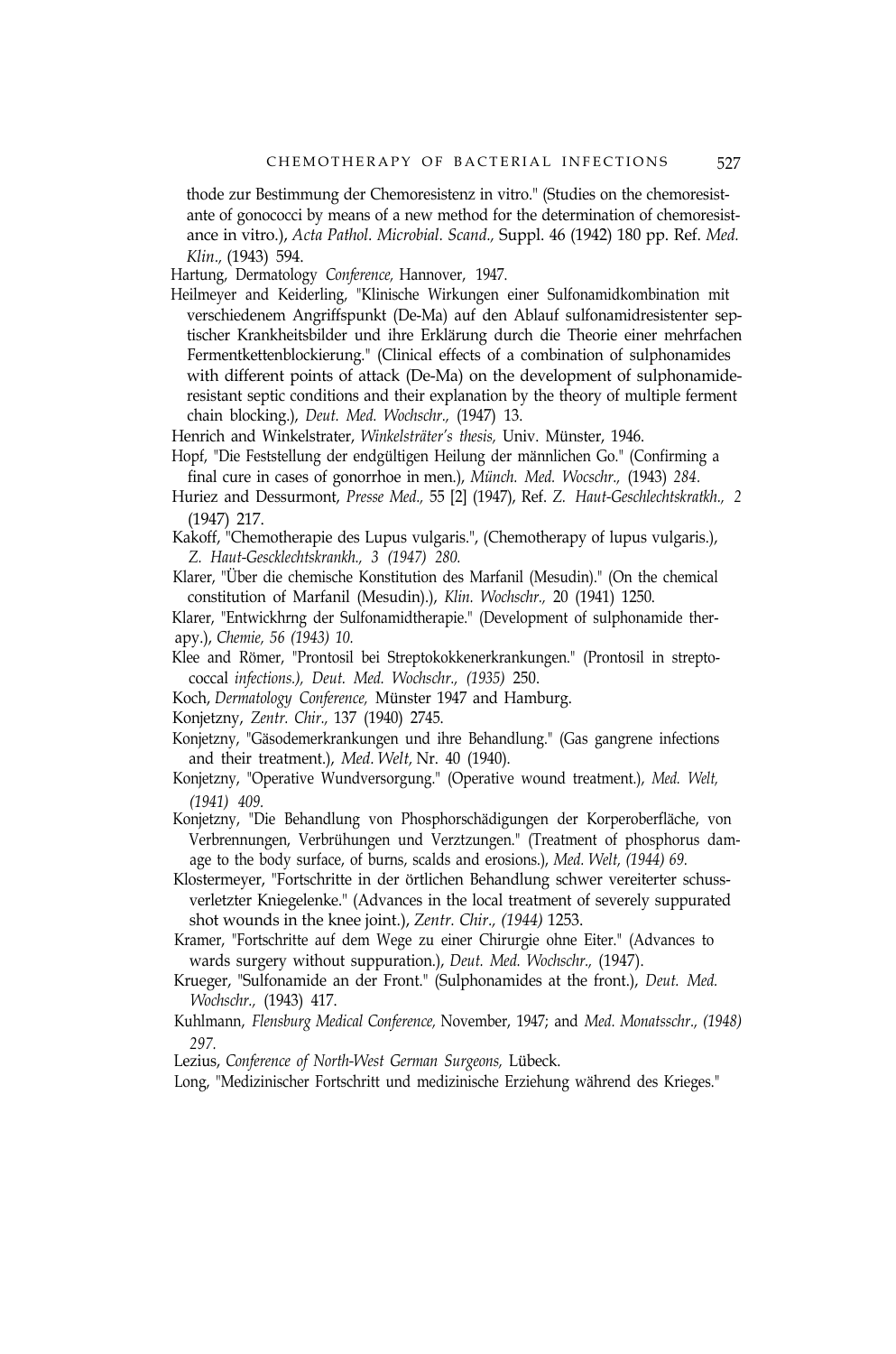(Medical progress and medical training during the war.), *J Am. Med. Assoc.,* 130 (1946) 983.

- Martin, "Die Bedeutung der Sulfonamide für die Geburtshilfe und die Frauenheilkunde." (The importance of sulphonamides in obstetrics and gynaecology.), *Ärztl. Wochschr.,* (1947) 489.
- Mietzsch, "Zur Chemotherapie der bakteriellen Infektionskrankheiten." (On chemotherapy ininfectious bacterial diseases,), *Ber. Deut. Chem. Ges.,* 71 A (1938) 15.
- Mietzsch-Klarer, *Med. Chem.,* 4 (1943) 73.
- Mietzsch, "Therapeutisch verwendbare Sulfonamid- und Sulfonverbindungen.", (Sulphonamide and sulphone compounds suitable for therapeutical use,). Suppl. Z. *Ver. Deut. Chemiker,* (1945).
- Moncorps and Kahcoff, "Vorläufige Ergebnisse einer Chemotherapie der Hauttuberkulose," (Provisional results of chemotherapy of tuberculosis of the skin*,), Z. Haut-Gescklechtskrankh., 3* (1947) *358.* Orig. *Med. Klin.,* (1947) 812.
- Schmidt, P., *Dermatology Conference,* Hamburg.
- Schmidt, P., "Tuberkulose." (Tuberculosis.), *Ärztl. Wochschr.,* 39-40 (1947) *633.*
- Schmidt, W., "Die Sulfonamidbehandlung der Angina lacunaris unter besonderer Berucksichtigung der lokalen Behandlung." (Treatment of follicular tonsillitis with sulphonamides, with special reference to local treatment.), *Therap. Gegenwart,* [1-2] (1944) 21.
- Schreus, "Felderfahrungen über die Chemotherapie der Anaerobenwundinfektion insbesondere mit Globucid nebst Bemerkungen über Chemoprophylaxe." (War experience of chemotherapy of anaerobic wound infection, in particular with Globucide, together with observations on chemoprophylaxis.)
- Schmith, *Studies on the effect of sulphapyridine on pneumococci and gonococci,* Munksgaard, Copenhagen, 1941.
- Schütz, *Conference of North-West German Surgeons,* Lübeck.
- Tönnis, "Die Behandlung der Himverletzungen auf Grund der Erfahrungen im Feldzug gegen Polen." (Treatment of brain injuries in the light of experience gamed during the Polish campaign.), *Deat. Med. Wochschr.,* (1940) *57.*
- Tréfouel, Tréfouel, Nitti, and Bovet, "Activité du *p*-aminophenylsulfonamide sur les infections streptococciques exptrimentales de la souris et du lapin." (Activity of p-aminophenylsulphonamide against experimental streptococcal Infections in the mouse and rabbit.), *Compt. Rend. Soc. Biol.,* 120 (1935) 756.
- Unterberger, "Fortschritte und Ergehnisse mit der Sulfonamid-Behandlung der otogenen Meningitis und anderer intrakranieller Verwicklungen." (Progress in and results from sulphonamide treatment of otogenous meningitis and other intracranial complications, *Wien. Med. Wochschr., 92* (1942) 133.
- Unterberger, "Über klinische und pathologisch-anatomische Beobachtungen der otogenen Meningitis bei der Sulfonamidtherapie." (Clinical and pathological-anatomical observations on otogenous meningitis with sulphonamide therapy.), *Med. Klin.,* 39 (I943) 599.
- Veltman, "Über die Klinik der Sulfonamidschäden." (On the clinical treatment of illeffects from sulphonamides.), *Med. Klin.,* (1946) 607.
- Veltman, *Z. Haut- Geschlechtskrankh.,* 2 (1947) 203.